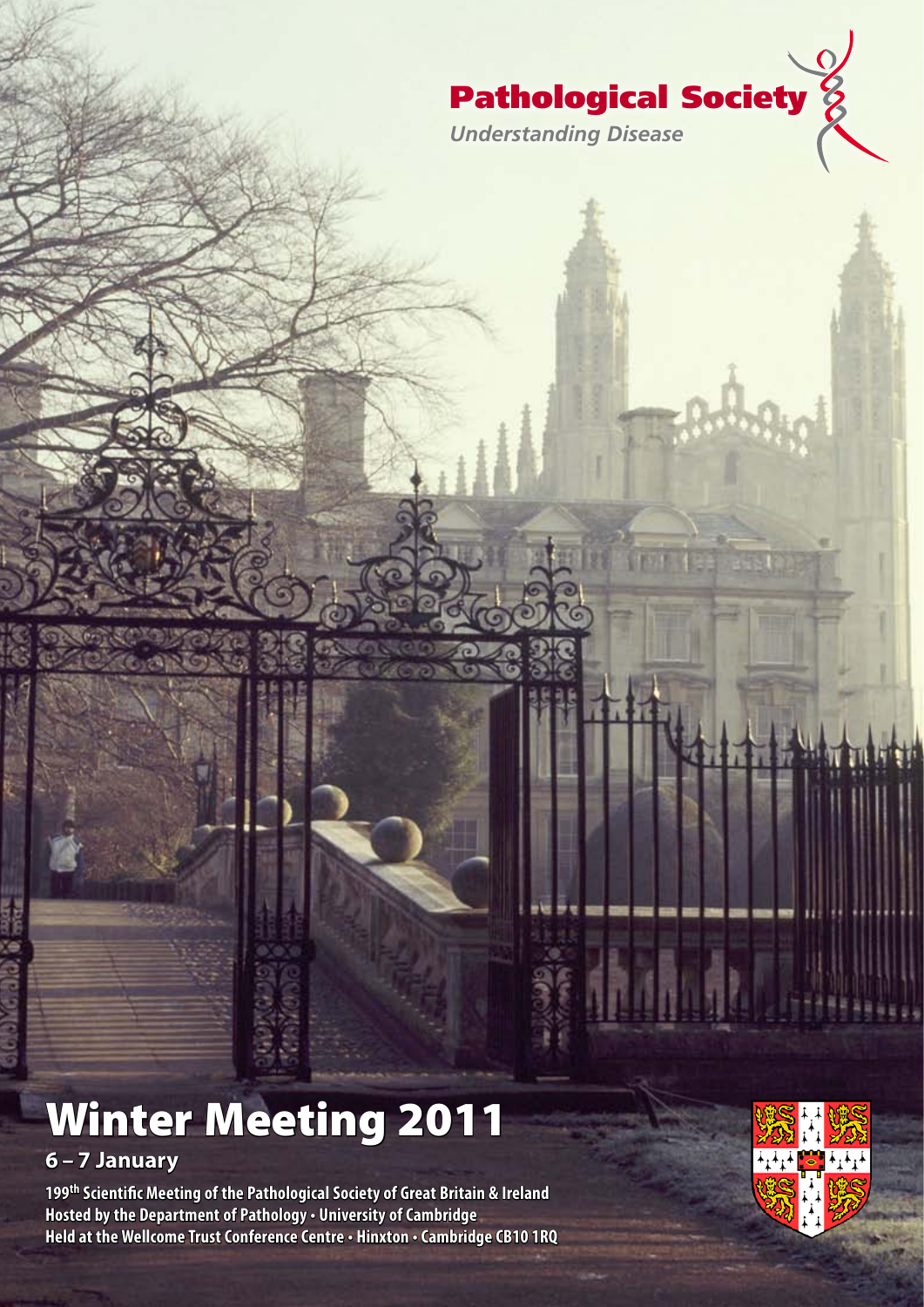





# Winter Meeting Programme

22

# **6 – 7 January** 2011

₩

**199th Scientific Meeting of the Pathological Society of Great Britain & Ireland**

> **Hosted by: The Department of Pathology University of Cambridge**

**Venue: The Wellcome Trust Conference Centre Genome Campus • Hinxton • Cambridge • CB10 1RQ**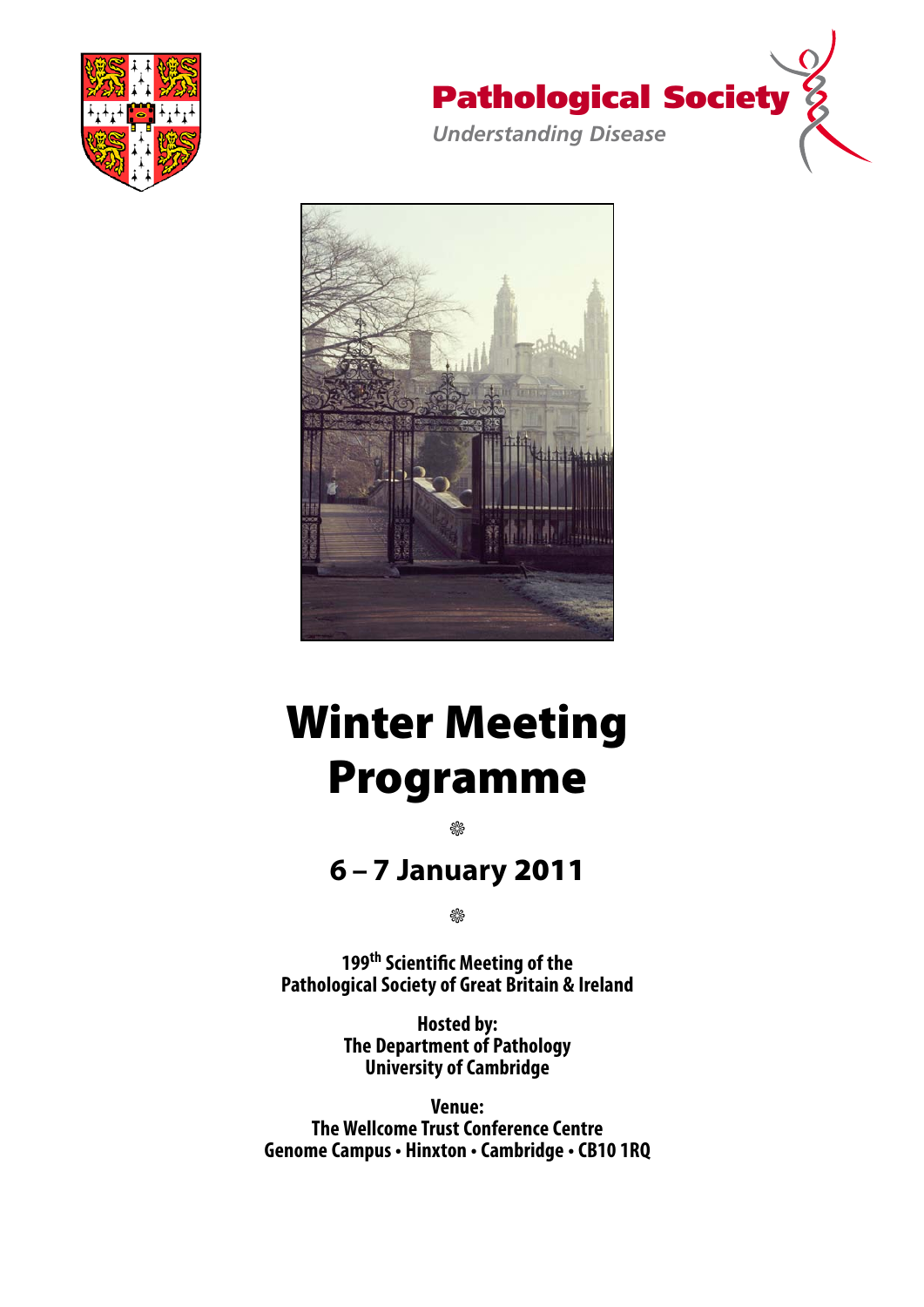#### **Programme acknowledgements**

This Programme is published by the Pathological Society of Great Britain & Ireland. © 2010

### **Photographs**

Photographs are reproduced with permission. **Front cover and page 1:** Bridge leading to Clare College, Cambridge **Back cover:** Wellcome Trust Conference Centre, Hinxton

> Designed, typeset and printed in England by Byte & Type Ltd Birmingham B29 4NN · T: 0333 666 4321 · www.bytetype.co.uk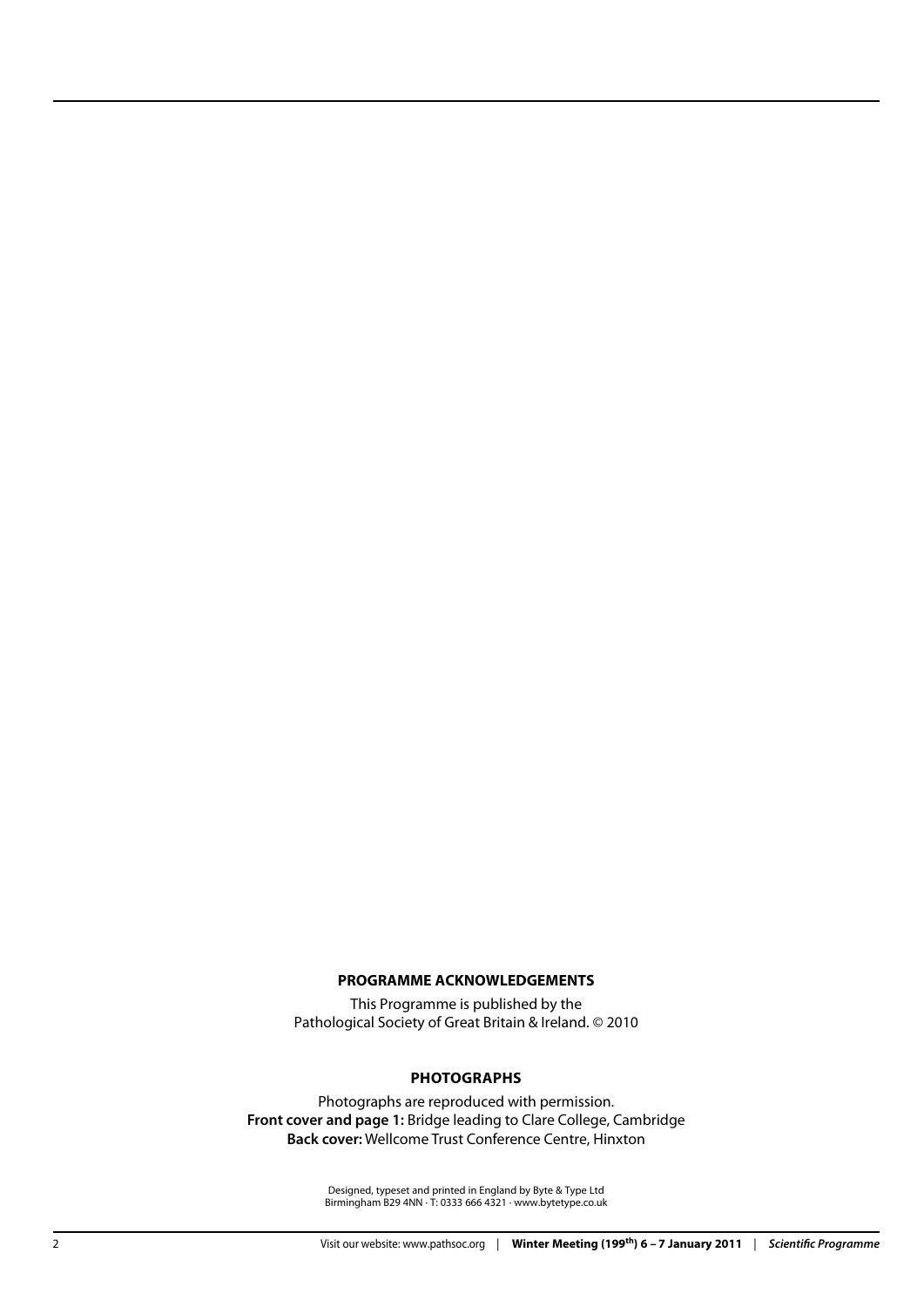|                                                                                                                                                                                                                                   | $\overline{4}$ |
|-----------------------------------------------------------------------------------------------------------------------------------------------------------------------------------------------------------------------------------|----------------|
|                                                                                                                                                                                                                                   | 6              |
|                                                                                                                                                                                                                                   | 7              |
|                                                                                                                                                                                                                                   |                |
|                                                                                                                                                                                                                                   | 8              |
| Fees and Registration <b>Executive Construction Figure 2</b> and <b>Registration</b>                                                                                                                                              | 9              |
| <b>Detailed Programme</b>                                                                                                                                                                                                         |                |
| Thursday 6 January<br>2010 - 2021 - 2022 12:20 12:20 12:20 12:20 12:20 12:20 12:20 12:20 12:20 12:20 12:20 12:20 12:20 12:20 12:20 12:20 12:20 12:20 12:20 12:20 12:20 12:20 12:20 12:20 12:20 12:20 12:20 12:20 12:20 12:20 12:2 |                |
| Friday 7 January 2014 16: 2014 17: 2014 18: 2014 18: 2014 18: 2014 18: 2014 18: 2014 18: 2014 18: 20                                                                                                                              |                |
| <b>Satellite Session:</b><br>HER2 Testing for Neoadjuvant Patients: Challenges and Opportunities                                                                                                                                  |                |
|                                                                                                                                                                                                                                   |                |
| Acknowledgements (Trade Exhibition) 20 20                                                                                                                                                                                         |                |
|                                                                                                                                                                                                                                   |                |
| Abstract Reviewers 45 and 200 million and 200 million and 200 million and 200 million and 200 million and 200 million and 200 million and 200 million and 200 million and 200 million and 200 million and 200 million and 200     |                |
|                                                                                                                                                                                                                                   |                |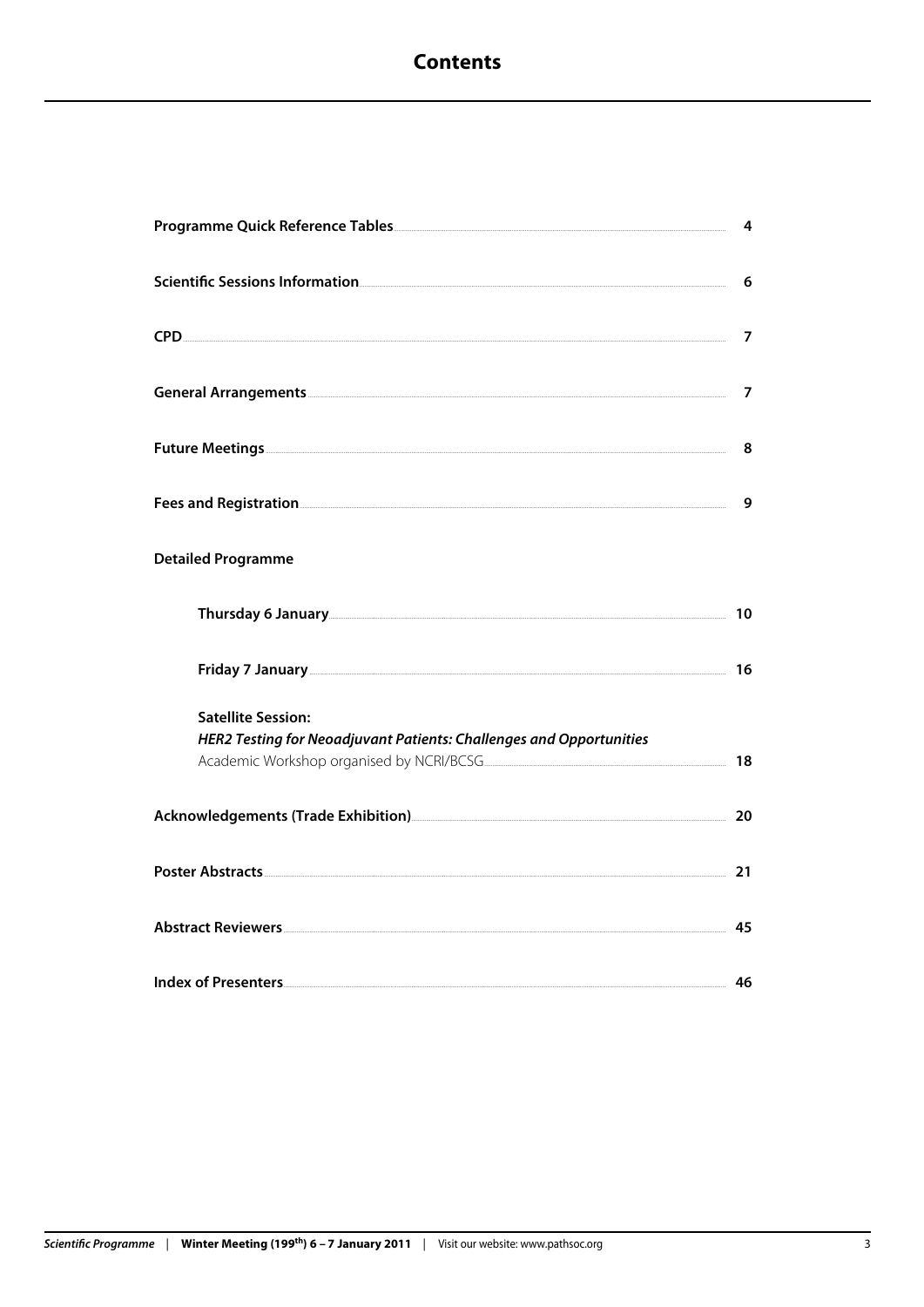# **THURsday 6 JANUARY 2011**

|                  | IVIIJDAT UJANUANT ZUT                                                                                                        |
|------------------|------------------------------------------------------------------------------------------------------------------------------|
| <b>FOYER</b>     |                                                                                                                              |
| 08.00            | <b>Registration and Coffee</b>                                                                                               |
|                  | <b>ROSALIND FRANKLIN PAVILION</b>                                                                                            |
| $09.00 - 18.00$  | Slide Seminar Case Viewing: The Partnership between Molecular and Conventional Histopathology<br>Competition closes at 16.30 |
|                  | <b>FRANCIS CRICK AUDITORIUM</b>                                                                                              |
| $09.00 - 12.00$  | Symposium: Molecular Pathology for Today and Tomorrow $-1$                                                                   |
| <b>CLOISTERS</b> |                                                                                                                              |
| $10.30 - 11.00$  | Coffee / Poster Viewing / Trade Exhibition                                                                                   |
| <b>CLOISTERS</b> |                                                                                                                              |
| $11.00 - 11.10$  | Welcome - Sir L Borysiewicz, Vice-Chancellor, University of Cambridge                                                        |
| <b>CLOISTERS</b> |                                                                                                                              |
| $12.00 - 13.00$  | Lunch / Trade Exhibition                                                                                                     |
| <b>CLOISTERS</b> |                                                                                                                              |
| 13.00-15.00      | Poster Viewing and Chairman's Rounds (all categories)                                                                        |
|                  | <b>FRANCIS CRICK AUDITORIUM</b>                                                                                              |
| 15.00-17.30      | <b>Plenary Oral Presentations</b>                                                                                            |
| <b>CLOISTERS</b> |                                                                                                                              |
| $16.00 - 16.30$  | Tea / Trade Exhibition                                                                                                       |
|                  | <b>FRANCIS CRICK AUDITORIUM</b>                                                                                              |
| 17.30-17.35      | Presentations                                                                                                                |
|                  | 1 Pathological Society Undergraduate Essay Prize Competition Winner 2010                                                     |
|                  | Mr C Yang Koo, University College London                                                                                     |
|                  | 2 Journal of Pathological Jeremy Jass Prize for Research Excellence in Pathology 2009                                        |
|                  | Dr T Forshew, Cambridge Research Institute, and                                                                              |
|                  | Dr R Tatevossian, St Jude's Children's Research Hospital, Memphis, USA                                                       |
|                  | <b>FRANCIS CRICK AUDITORIUM</b>                                                                                              |
| 17.35-18.35      | Pathological Society's Goudie Lecture                                                                                        |
|                  | Prof M Smith, Cleveland, USA: The Pathology of Alzheimer Disease: Pathogenic or Pathognomonic?                               |
|                  | <b>DOWNING COLLEGE, CAMBRIDGE</b>                                                                                            |
| 19.15            | <b>Buses depart for Downing College</b>                                                                                      |
|                  |                                                                                                                              |

**19.45 Society Dinner**

> All details are subject to amendment Visit our website for further information and updates: **[www.pathsoc.org](http://www.pathsoc.org/index.php?option=com_events&task=view_detail&agid=16&year=2011&month=01&day=06&Itemid=1&catids=67)**

 $\overline{\phantom{a}}$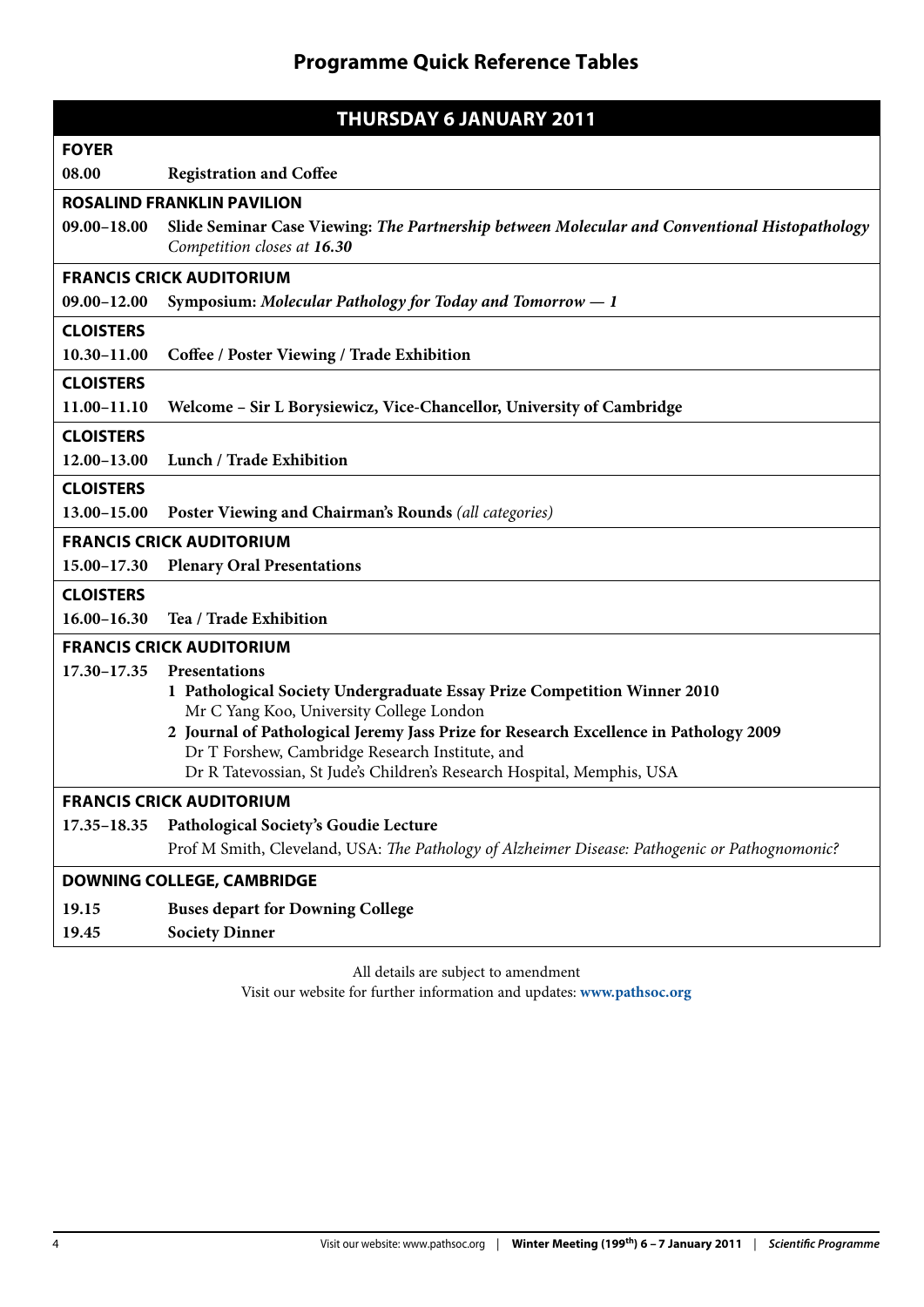# **FRIday 7 JANUARY 2011**

| <b>FOYER</b>     |                                                                                                                                    |
|------------------|------------------------------------------------------------------------------------------------------------------------------------|
| 08.00            | <b>Registration and Coffee</b>                                                                                                     |
|                  | <b>ROSALIND FRANKLIN PAVILION</b>                                                                                                  |
| $09.00 - 17.00$  | Slide Seminar Case Viewing: The Partnership between Molecular and Conventional Histopathology                                      |
|                  | <b>FRANCIS CRICK AUDITORIUM</b>                                                                                                    |
| $09.00 - 12.15$  | Symposium: The Involution of Normal and Cancer Tissue                                                                              |
| <b>CLOISTERS</b> |                                                                                                                                    |
| $10.30 - 11.00$  | Coffee / Poster Viewing / Trade Exhibition                                                                                         |
| <b>CLOISTERS</b> |                                                                                                                                    |
| $12.15 - 13.15$  | Lunch / Trade Exhibition                                                                                                           |
|                  | <b>FRANCIS CRICK AUDITORIUM</b>                                                                                                    |
| $12.45 - 13.30$  | Meet the Experts Trainees Session: Liver Pathology                                                                                 |
|                  | Dr SE Davies, Cambridge                                                                                                            |
|                  | <b>JAMES WATSON PAVILION</b>                                                                                                       |
| $12.45 - 14.15$  | Satellite Session: HER2 Testing for Neoadjuvant Patients: Challenges and Opportunities<br>Academic Workshop organised by NCRI/BCSG |
|                  | <b>FRANCIS CRICK AUDITORIUM</b>                                                                                                    |
| $13.30 - 14.15$  | Slide Seminar Discussion Session: The Partnership between Molecular and Conventional<br>Histopathology                             |
|                  | <b>FRANCIS CRICK AUDITORIUM</b>                                                                                                    |
| 14.15-17.15      | Symposium: Molecular Pathology for Today and Tomorrow $-2$                                                                         |
| <b>CLOISTERS</b> |                                                                                                                                    |
| $15.45 - 16.15$  | Tea / Poster Viewing / Trade Exhibition                                                                                            |

All details are subject to amendment Visit our website for further information and updates: **[www.pathsoc.org](http://www.pathsoc.org/index.php?option=com_events&task=view_detail&agid=16&year=2011&month=01&day=06&Itemid=1&catids=67)**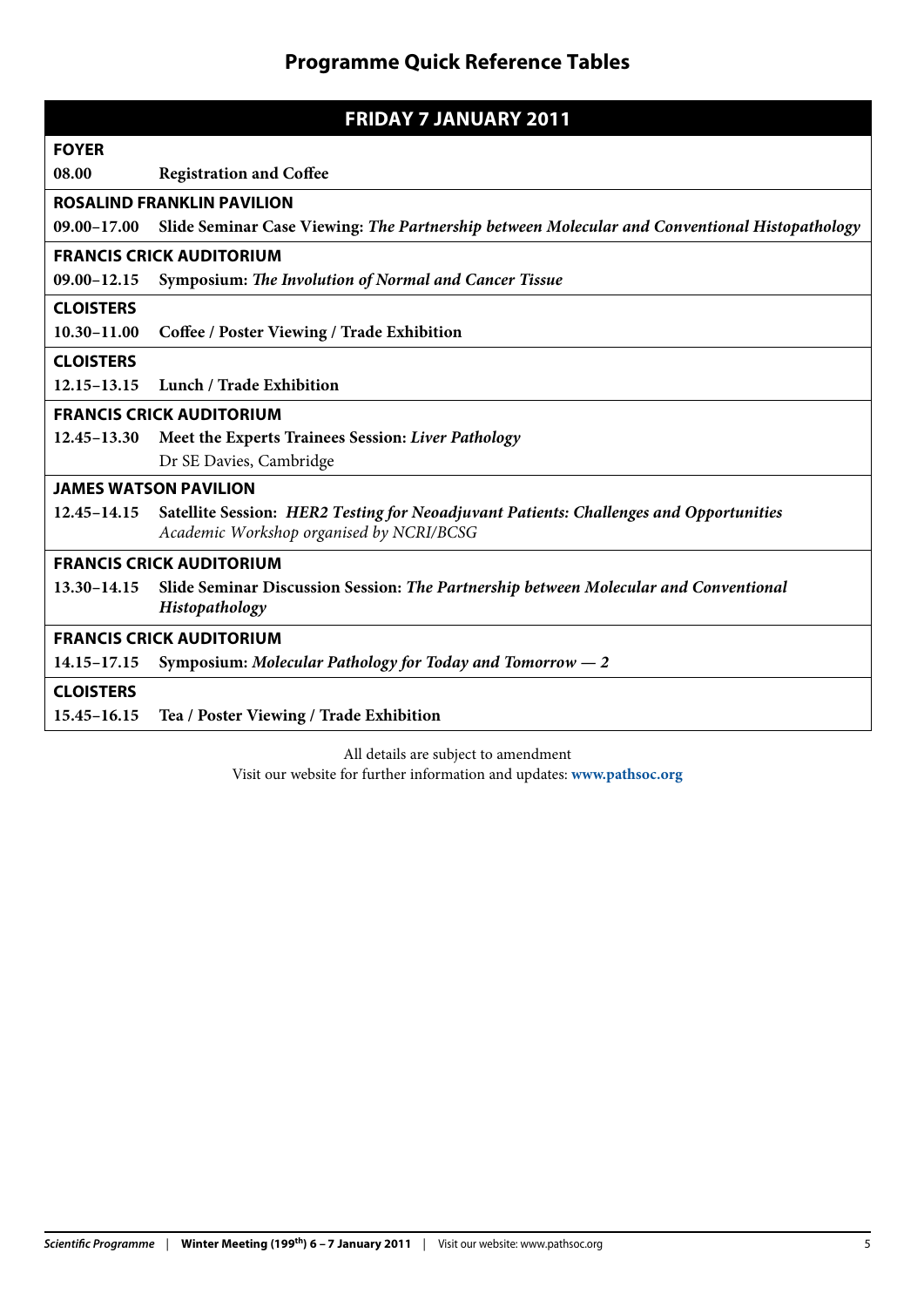### PLENARY ORAL SESSION **[Francis CRICK Auditorium]**

The eight highest-ranked submitted oral abstracts will be presented on Thursday 6 January, 15.00–17.30.

### **Prize**

A prize for the best presentation, donated by the *Journal of Pathology* will be presented at the Society Dinner.

## POSTERS, VIEWING AND CHAIRMAN'S ROUNDS **[Cloisters]**

**Poster Size** Poster boards will be size 1m x 1m. Please *do not* exceed these dimensions. Velcro will be provided.

### **Viewing**

**Thursday 6 January** 10.30–11.00 and 16.00–16.30 **Friday 7 January** 10.30–11.00 and 15.45–16.15

### **Chairman's Formal Poster Rounds**

**Thursday 6 January** 13.00–15.00

### **Prizes**

Poster round chairs will be circulating on Thursday 6 January to select the winners of the Pathological Society's Sir Alastair Currie Prize and second and third poster prizes. Winners will be announced at the Society Dinner on Thursday 6 January.

### **Note to presenters**

Posters should be in place by 09.00 on Thursday 6 January and **must be removed by 17.00 on Friday 7 January**.

### **Presentation**

The presenting author (or another author) must attend the meeting and present the poster during the allocated poster rounds in order for the abstract to be published in the *Journal of Pathology* on-line supplement after the meeting.

### SLIDE Seminar — *The Partnership between Molecular and Conventional Histopathology*

### SLIDE Case COMPETITION and Viewing *(via PCs)* **[Rosalind Franklin Pavilion]**

**Thursday 6 January** 09.00–18.00 *(Note: Competition closes at 16.30)* **Friday 7 January** 09.00–17.00

### **Prize**

The winner will be announced at the Society Dinner on Thursday 6 January, the prize being a case of champagne *(which at the discretion of the winner, by tradition, is shared amongst those present at the dinner!).*

### Review Session **[Francis CRICK Auditorium]**

**Friday 7 January** 13.30–14.15

### **SATELLITE SESSION <b>[JAMES WATSON PAVILION]**

**Friday 7 January** 12.45–14.15  *HER2 Testing for Neoadjuvant Patients: Challenges and Opportunities Academic Workshop organised by NCRI/BCSG*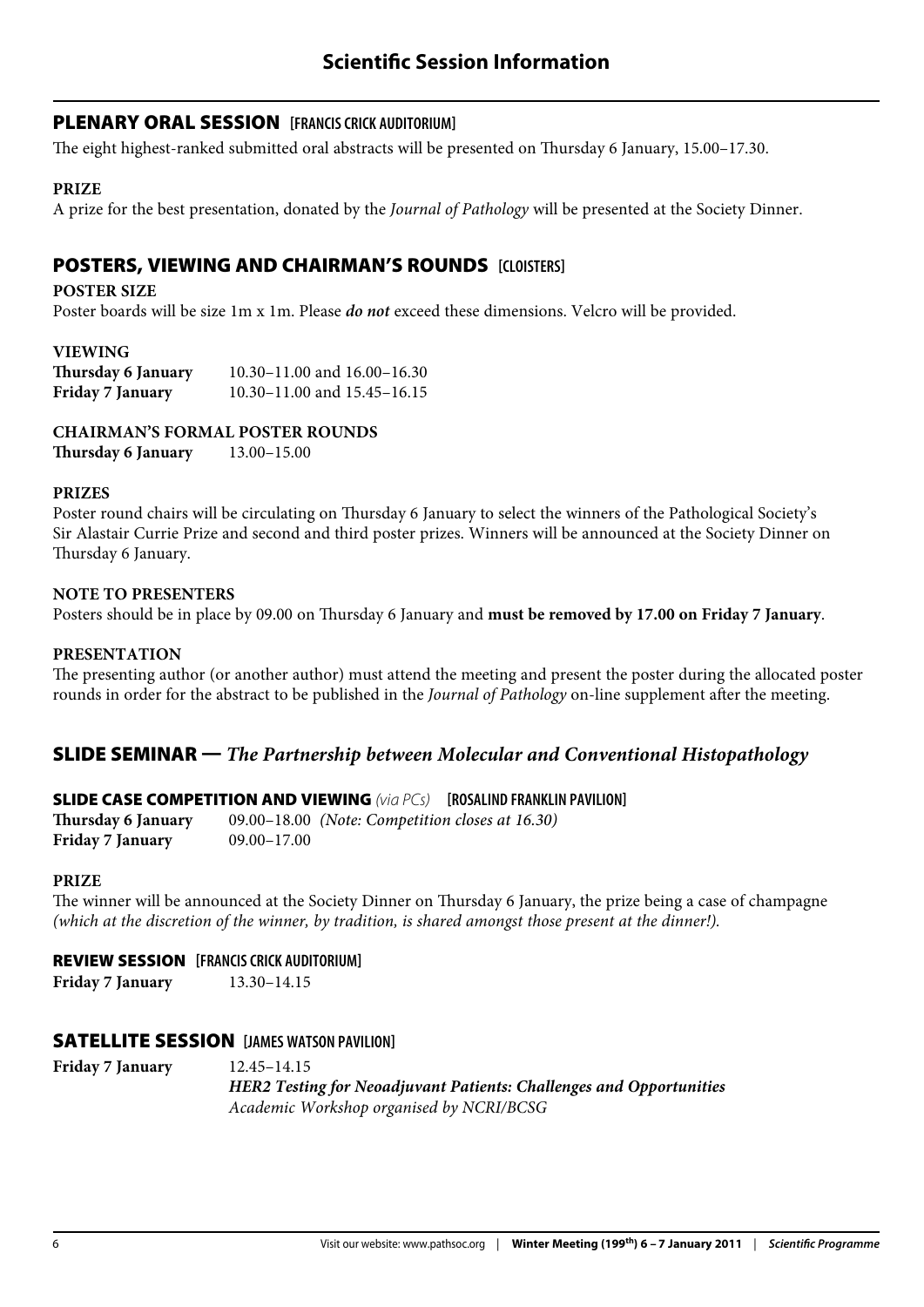# CONTINUING PROFESSIONAL DEVELOPMENT **[CPD]**

This Meeting has been approved by the **Royal College of Pathologists** for the purpose of Continuing Professional Development. Credits can be accrued as follows:

|                         | <b>FULL DAY</b> | <b>HALF DAY</b> |
|-------------------------|-----------------|-----------------|
| Thursday 6 January      | 8 credits       | 4 credits       |
| <b>Friday 7 January</b> | 7 credits       | 3 credits       |

Delegates who are eligible for CPD points should complete the CPD Certificate Request form which will be provided in delegate packs at the meeting.

### Society Dinner **[The Hall, Downing College, Cambridge]**

### **Thursday 6 January.**

Tickets are  $£55$  – please book your ticket(s) when registering on-line. For information on The Hall, Downing College, go to their **[website](http://www.downing-conferences-cambridge.co.uk/dining/function-rooms/the-hall)**.

### TRADE EXHIBITION **[Cloisters]**

Delegates are encouraged to visit the **Trade Exhibition** and are requested to support the companies represented there.

## Presentation Checking and Preview **[Rosalind Franklin Pavilion]**

### Internet Access **[Rosalind Franklin Pavilion]**

Delegates will be issued with usernames and passwords at the Registration Desk. Wireless access will be available.

### Messages

During the Meeting, messages for delegates may be left at the following telephone number: **+44 (0)7818 640887** There will also be a message board located beside the Registration Desk.

### **REFRESHMENTS [CLOISTERS]**

All refreshments will be served in the Cloisters.

# **BADGES**

Delegates are requested to wear their badges **at all times**.

### Coats and Bags **[Foyer]**

Secure facilities will be provided for coats and luggage.

### Travel, ACCOMMODATION and Venue Information

Please refer to the meeting website: **[www.pathsoc.org](http://www.pathsoc.org/index.php?option=com_events&task=view_detail&agid=16&year=2011&month=01&day=06&Itemid=1&catids=67)**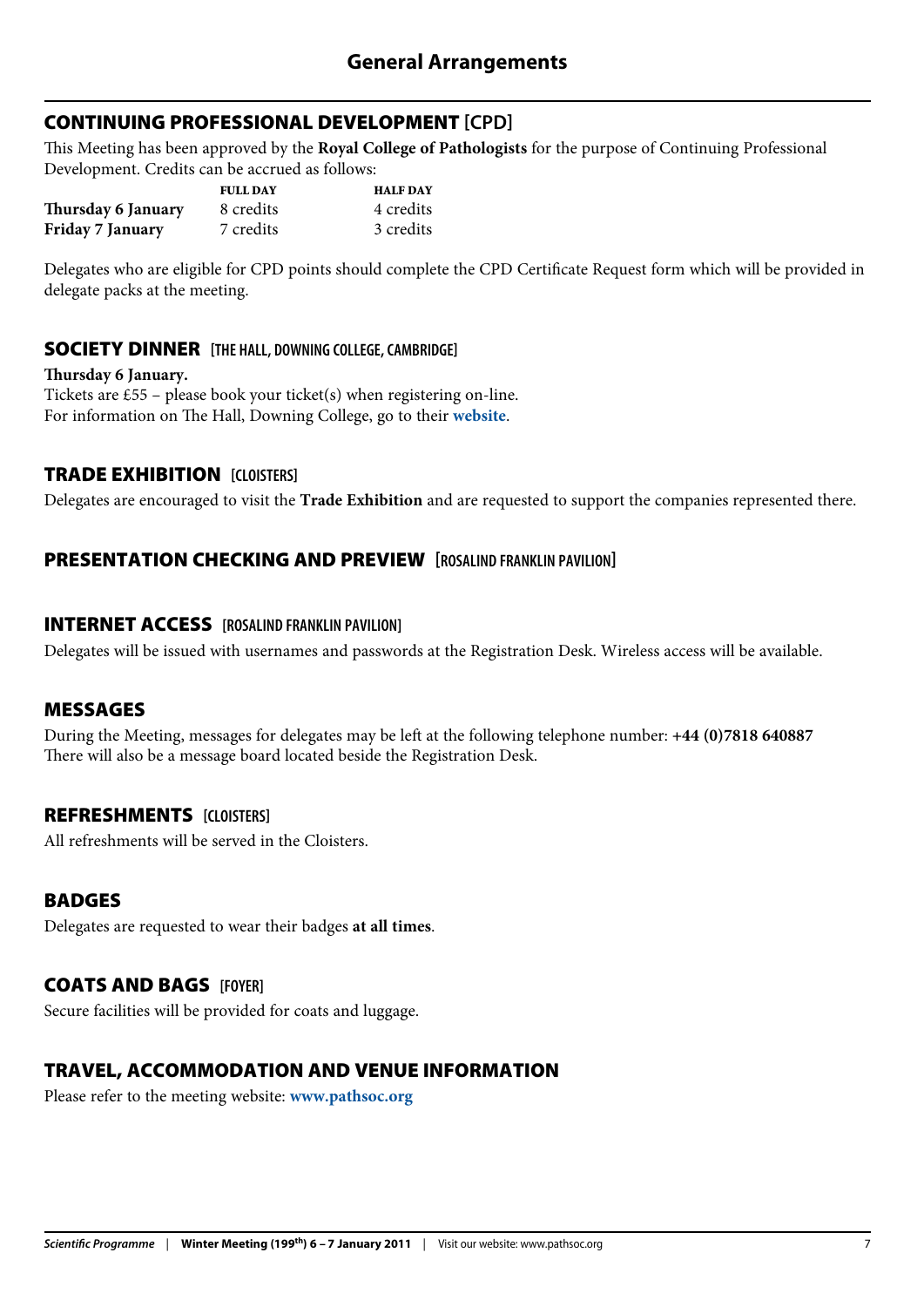# **ENQUIRIES**

Enquiries before the Meeting regarding administration should be directed to:

**Pathological Society of Great Britain & Ireland** 2 Carlton House Terrace, London, SW1Y 5AF<br>Tel:  $+44(0)2079761260$ Tel: +44 (0)20 7976 1260<br>Fax: +44 (0)20 7930 2981 Fax: +44 (0)20 7930 2981 Email: [admin@pathsoc.org](mailto:admin%40pathsoc.org?subject=)

# **DISCLAIMER**

The Pathological Society of Great Britain & Ireland cannot be held responsible for any injury or loss sustained during the Meeting.

# Future Meetings

| 2011          |                                                                                                                                                           |
|---------------|-----------------------------------------------------------------------------------------------------------------------------------------------------------|
| 24-28 January | <b>Pathological Society Winter School for Trainees</b>                                                                                                    |
|               | Holiday Inn Hotel, Kings Cross/Bloomsbury, London                                                                                                         |
| $10-13$ May   | <b>Ghent Pathology 2011</b><br>$6th$ Joint Meeting of the British Division of the IAP and the Pathological Society<br>Het Pand, Ghent University, Belgium |
| 2012          |                                                                                                                                                           |
| 5-6 January   | <b>Pathological Society Winter Meeting</b>                                                                                                                |
|               | Hosted by Barts and the London, Queen Mary University                                                                                                     |
|               | Guoman Tower Hotel, Tower Hill, London                                                                                                                    |
| $3-6$ July    | <b>Pathological Society Summer Meeting</b>                                                                                                                |
|               | University of Sheffield                                                                                                                                   |
| 2013          |                                                                                                                                                           |
| January       | Joint Meeting with the Dutch Pathological Society (NVvP)                                                                                                  |
|               | Utrecht, The Netherlands (to be confirmed)                                                                                                                |
| 18-21 June    | <b>Edinburgh Pathology 2013</b>                                                                                                                           |
|               | 7 <sup>th</sup> Joint Meeting of the British Division of the IAP and the Pathological Society                                                             |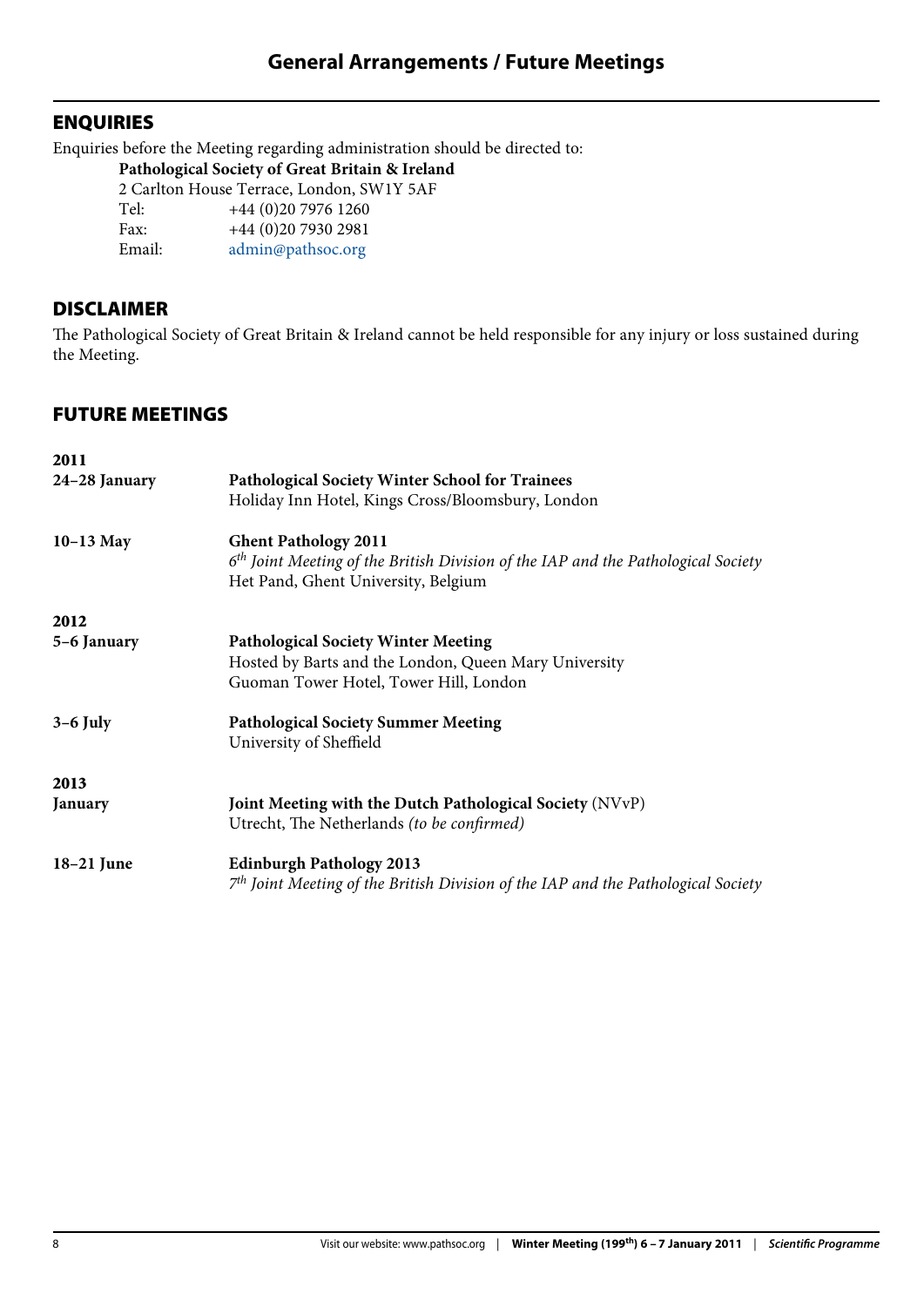# **Fees and Registration**

| <b>REGISTRATION FEES</b><br>FEES INCLUDE REFRESHMENTS AND LUNCH |                                                                                                                                                          |                                                            |                                    |                                 |
|-----------------------------------------------------------------|----------------------------------------------------------------------------------------------------------------------------------------------------------|------------------------------------------------------------|------------------------------------|---------------------------------|
|                                                                 | <b>FEE CATEGORIES</b>                                                                                                                                    | <b>DAY or PART DAY</b>                                     |                                    |                                 |
| <b>DELEGATE TYPE</b>                                            |                                                                                                                                                          | <b>UP TO AND</b><br><b>INCLUDING</b><br><b>22 NOV 2010</b> | <b>AFTER</b><br><b>22 NOV 2010</b> | <b>SOCIETY</b><br><b>DINNER</b> |
| <b>Pathological Society</b><br><b>Members</b>                   | <b>Ordinary Members,</b><br>Consultant and/or<br>equivalent position                                                                                     | £95                                                        | £150                               | £ 55                            |
| <b>Pathological Society</b><br><b>Concessionary Members</b>     | <b>Biomedical Scientists;</b><br><b>Honorary or Senior Members;</b><br><b>PhD Students;</b><br>Post-Doctoral Fellows,<br><b>Technicians and Trainees</b> | £40                                                        | £ 60                               | £ 55                            |
| Undergraduate<br>⋇<br><b>Students</b>                           |                                                                                                                                                          | £40                                                        | £ 60                               | £ 55                            |
| <b>Non-Members</b>                                              | Consultant and/or<br>equivalent position                                                                                                                 | £150                                                       | £ 220                              | £ 55                            |
| <b>Non-Members</b><br>Concessionary *                           | <b>Biomedical Scientists;</b><br><b>PhD Students;</b><br>Post-Doctoral Fellows,<br><b>Technicians and Trainees</b>                                       | £ 50                                                       | £80                                | £ 55                            |

# Advance Registration

Registration is via our on-line facility found on our website: **[www.pathsoc.org](http://www.pathsoc.org/index.php?option=com_events&task=view_detail&agid=16&year=2011&month=01&day=06&Itemid=1&catids=67) Advance registration will close at midnight on Monday 13 December 2010.**  Thereafter delegates may only register on-site on arrival at the meeting.

### **\* CONCESSIONS**

Delegates from categories:

Undergraduate Students

Non-Members Concessionary

must provide an identification document as proof of their student or trainee status, including NTNs where applicable. Proof must be by way of a statement from the Head of Department.

A template document is available on our website: **[www.pathsoc.org](http://www.pathsoc.org/index.php?option=com_events&task=view_detail&agid=16&year=2011&month=01&day=06&Itemid=1&catids=67)**

Please e-mail documents to: **[julie@pathsoc.org](mailto:julie%40pathsoc.org?subject=Concessions)** — or fax to: +44 (0)20 7930 2981.

# **CANCELLATIONS**

Please note that a cancellation fee of  $\text{\pounds}20$  will be deducted from any refund due for cancellations received in writing by **Wednesday 1 December 2010**. Thereafter a 25% charge will be made for cancellations received in writing before **Friday 10 December 2010**, thereafter no refunds will be made.

# **DELEGATE ENROLMENT** (AT THE MEETING)

The Registration Desk will be open from 08.00 each day.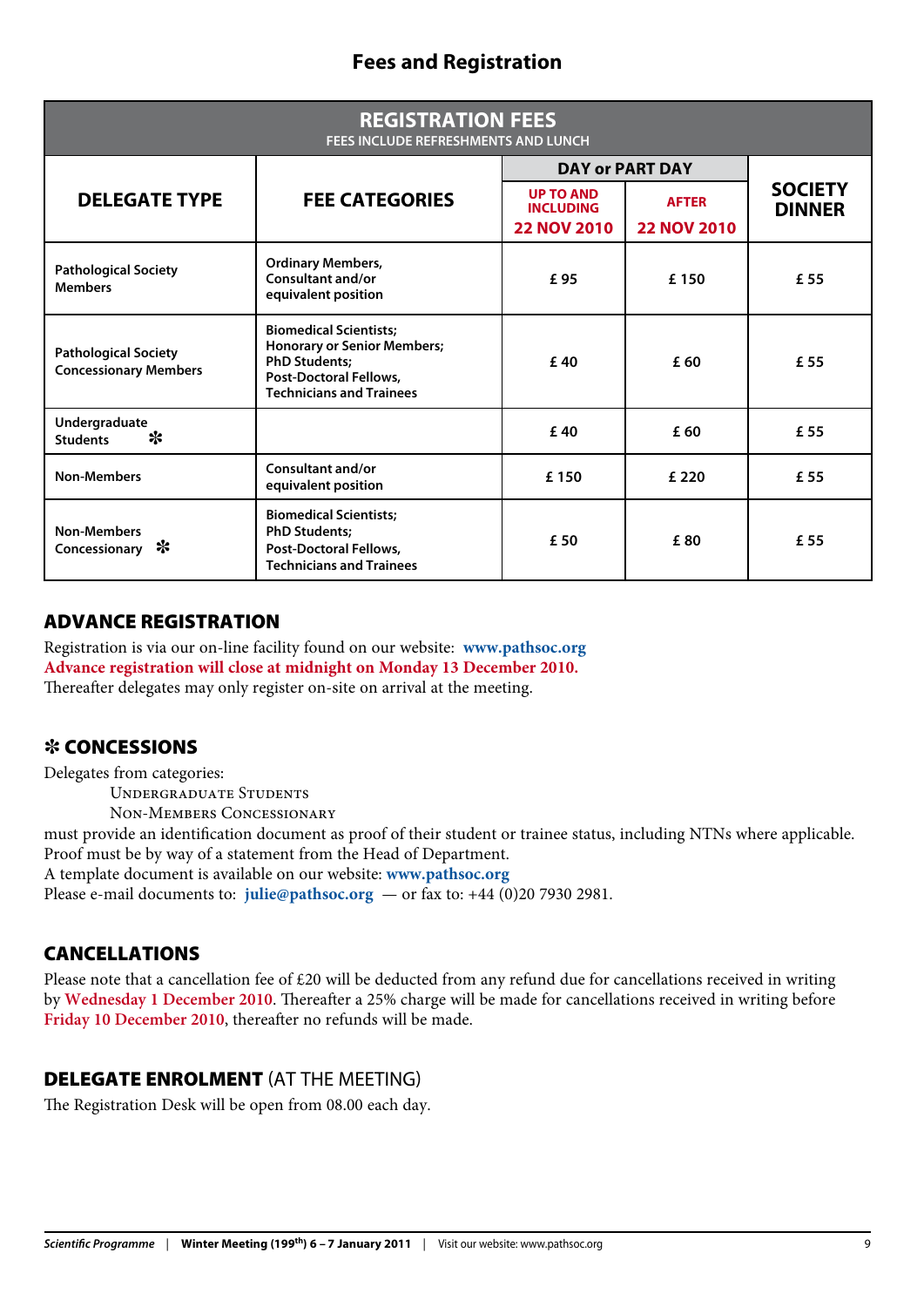Presenter =  $(P \cdot$  Abstract numbers are shown in bold and square brackets eg [S123]

#### **Foyer**

### **08.00 Registration and Coffee**

#### **Rosalind Franklin Pavilion**

### **09.00–18.00\* Slide seminar competition Case viewing:** *The Partnership between Molecular and Conventional Histopathology*

\* *Note: Competition closes at 16.30.*

#### **Francis Crick Auditorium**

#### **09.00–12.00 Symposum:** *Molecular Pathology for Today and Tomorrow – 1*

Chair: Prof VP Collins, University of Cambridge, Addenbrooke's Hospital, Cambridge Prof AL Børresen-Dale, Oslo University Hospital Radiumhospitalet, Oslo, Norway

09.00–09.15 *Introduction* Prof AH Wyllie, University of Cambridge

### 09.15–09.45 *The Lessons of GIST* Dr R Bulusu, Addenbrooke's Hospital, Cambridge

#### 09.45–10.30 [S1] *Molecular Classification of Breast Cancer; A Systems Pathology Approach*

### P Prof AL Børresen-Dale

#### *Oslo University Hospital Radiumhospitalet, Oslo, Norway*

Microarray technologies, applied to the study of DNA/mRNA/miRNA, can be used to portray a tumour's detailed phenotype in its unique context, and to generate molecular signatures that will improve our understanding of the causes and progression of the disease, for the discovery of new molecular markers, for therapeutic intervention and for developing new prevention strategies.

Two platform independent algorithms were developed to explore genomic architectural distortion using aCGH data to measure whole arm gains and losses (WAAI) and complex rearrangements (CAAI). By applying this to >500 bc cases relationship between structural genomic alterations, expression subtypes and clinical behaviour could be found.

Using SNP arrays and a novel bioinformatic approach, ASCAT, we could accurately dissect the allele-specific copy number in each tumour, simultaneously estimating and adjusting for both tumour ploidy and non-aberrant cell admixture. This enabled us to construct genome-wide map of allelic skewness, identifying loci where one allele is preferentially lost/gained, indicating different influence on bc development. By integrating data from the patient's own genotype with data from the tumour at the DNA level, (copynumber, mutations, methylation), mRNA and miRNA level as well as metabiloc profiles revealed from HR-MAS MR analyses of the tumour, we seek to reach a more fundamental understanding of the biological dynamics of bc. This will facilitate identification of risk factors, search for novel cancer diagnostics, prediction of therapeutic effects and prognosis and identification of new targets for therapy. Perou C et al Nature 2000 Sorlie T et al PNAS, 2001 and 2003 Bergamaschi A et al GCC, 2006 Hicks J et al. Gen. Res. 2006 Russnes H et al ScienceTM, 2010 Van Loo P et al PNAS, 2010.

### 10.30–11.00 **Coffee / Poster Viewing / Trade Exhibition [Cloisters]**

#### 11.00–11.10 **Welcome**

From Sir L Borysiewicz, Vice-Chancellor, University of Cambridge

#### 11.10–11.30 [S2] *The Histopathologist and Breast Cancer Trials*

#### P Dr E Provenzano

#### *Addenbrooke's Hospital, Cambridge, United Kingdom*

Neoadjuvant therapy is being increasingly utilised in the treatment of patients with breast cancer. The neoadjuvant setting provides an excellent opportunity for evaluation of response to newer chemotherapeutic and hormonal agents with complete pathological response (pCR) acting as a surrogate outcome for disease free survival. Neoadjuvant clinical trials can be used to answer both clinical and prospective translational molecular questions, with detailed biological assessment of tumour tissue for molecular profiling, biomarker discovery and candidate gene analysis. The accuracy of the results from these subsequent biomarker and molecular genetic analyses is dependent upon thorough handling of the surgical specimen with the detection of any residual disease. Surgical specimens post neoadjuvant therapy can be very difficult to handle, especially when there has been a good response to therapy with no macroscopically detectable residual lesion. Accurate clinical details and correlation with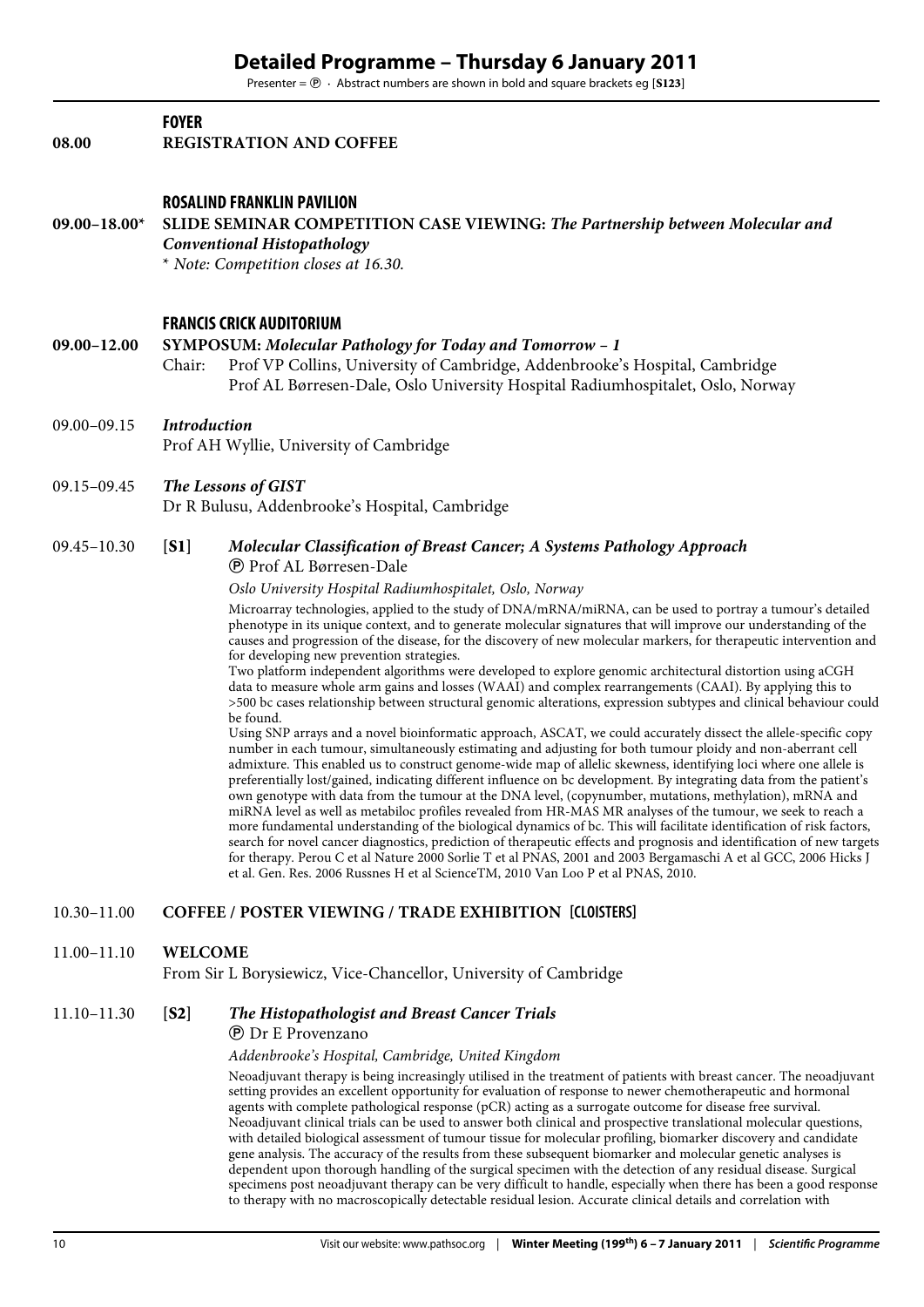Presenter =  $\circled{P}$  · Abstract numbers are shown in bold and square brackets eg [S123]

radiology is essential, as is thorough sampling of the tumour bed. However, there is huge variation in the literature as to what constitutes adequate sampling and in the way neoadjuvant specimens are reported between labs. In addition, traditional histological factors such as tumour growth pattern and histological grade can be altered by chemotherapy, and their validity in this context remains to be determined. Issues in the handling and reporting of neoadjuvant specimens will be discussed, including grading of response and the use of sentinel lymph node biopsy in this setting. Along with the emergence of new technologies and molecular diagnostic techniques, accurate detailed macroscopic and histological assessment remains of vital importance in patient management and in guiding future research.

#### 11.30–12.00 [S3] *Prospects in Glioma Diagnosis and Treatment*

P Prof VP Collins

*University of Cambridge, Dept. of Pathology, Addenbrooke's Hospital, Cambridge, United Kingdom* Over the last 25 years we have learnt a considerable amount about the genetic abnormalities found in the common brain tumours of man. Some of the findings have provided diagnostic markers while others provide prognostic information, therapy response indicators or even potential therapeutic targets. Many of the genes identified belong to cellular pathways that are more or less well understood. The major pathways involved include those transmitting signals from the external environment (signal transduction pathways) and those controlling the cell cycle and apoptosis. While the pattern of genetic abnormalities found may be distinct to a particular tumour, the pathways disrupted by these genetic abnormalities are often the same as found in tumours of other organs. As a consequence quite a number of targeted therapies produced for the more common malignancies may be applicable to brain tumours. The problems targeting lesions behind the blood brain barrier will be briefly summarized and the various pathways identified to date, and potentially targetable, in the common paediatric and adult brain tumours, will be reviewed.

#### **Cloisters**

#### **12.00–13.00 Lunch / Poster viewing / Trade Exhibition**

#### **Cloisters**

| 13.00-15.00 | POSTER VIEWING AND CHAIRMAN'S ROUNDS |                                            |  |  |
|-------------|--------------------------------------|--------------------------------------------|--|--|
|             | <b>CATEGORY</b>                      | <b>POSTER NUMBERS</b>                      |  |  |
|             | Autopsy & Forensic                   | P1 <sup>1</sup>                            |  |  |
|             | <b>Breast</b>                        | $P2-P172$ (Note: P6 withdrawn)             |  |  |
|             | Cardiovascular/Pulmonary             | $P18 - P201$                               |  |  |
|             | Cellular/Molecular Pathology         | $P21 - P276$                               |  |  |
|             | Education & Audit                    | $P28 - P40^3$                              |  |  |
|             | Endocrine                            | P41 <sup>1</sup>                           |  |  |
|             | <b>Experimental Tumour Pathology</b> | P42 <sup>6</sup>                           |  |  |
|             | Gastrointestinal                     | P43-P57 <sup>4</sup> (Note: P46 withdrawn) |  |  |
|             | Genitourinary/Renal                  | $P58 - P62^5$                              |  |  |
|             | Gynaecological                       | $P63 - P64^5$                              |  |  |
|             | Head & Neck                          | $P65 - P665$                               |  |  |
|             | Hepatobiliary/Pancreas               | $P67 - P704$                               |  |  |
|             | Lymphoreticular                      | $P71 - P74^7$                              |  |  |
|             | Neonatal/Paediatric                  | $P75 - P767$                               |  |  |
|             | Osteoarticular/Soft Tissue           | $P77 - P82^7$                              |  |  |
|             | Skin                                 | $P83 - P871$                               |  |  |
|             | <b>Technical Advances</b>            | P88-P90 <sup>6</sup>                       |  |  |
|             |                                      |                                            |  |  |

## Chair: ¹ Dr EW Benbow, Manchester; Dr N Kirkham, Newcastle; Dr AJ Marker, Cambridge

- ² Dr R Liebmann, Kent; Dr E Provenzano, Cambridge
- ³ Dr Dr JWM Chow, London; Prof AH Wyllie, Cambridge
- <sup>4</sup> Prof M Pignatelli, Bristol; Dr SE Davies, Cambridge
- <sup>5</sup> Prof JE Martin, London; Dr MJ Arends, Cambridge; Dr TR Helliwell, Liverpool
- <sup>6</sup> Prof M Ilyas, Nottingham; Dr MJ Arends, Cambridge; Prof GI Murray, Aberdeen
- <sup>7</sup> Dr RJ Byers, Manchester; Dr F Jessop, Cambridge; Dr P Ramani, Bristol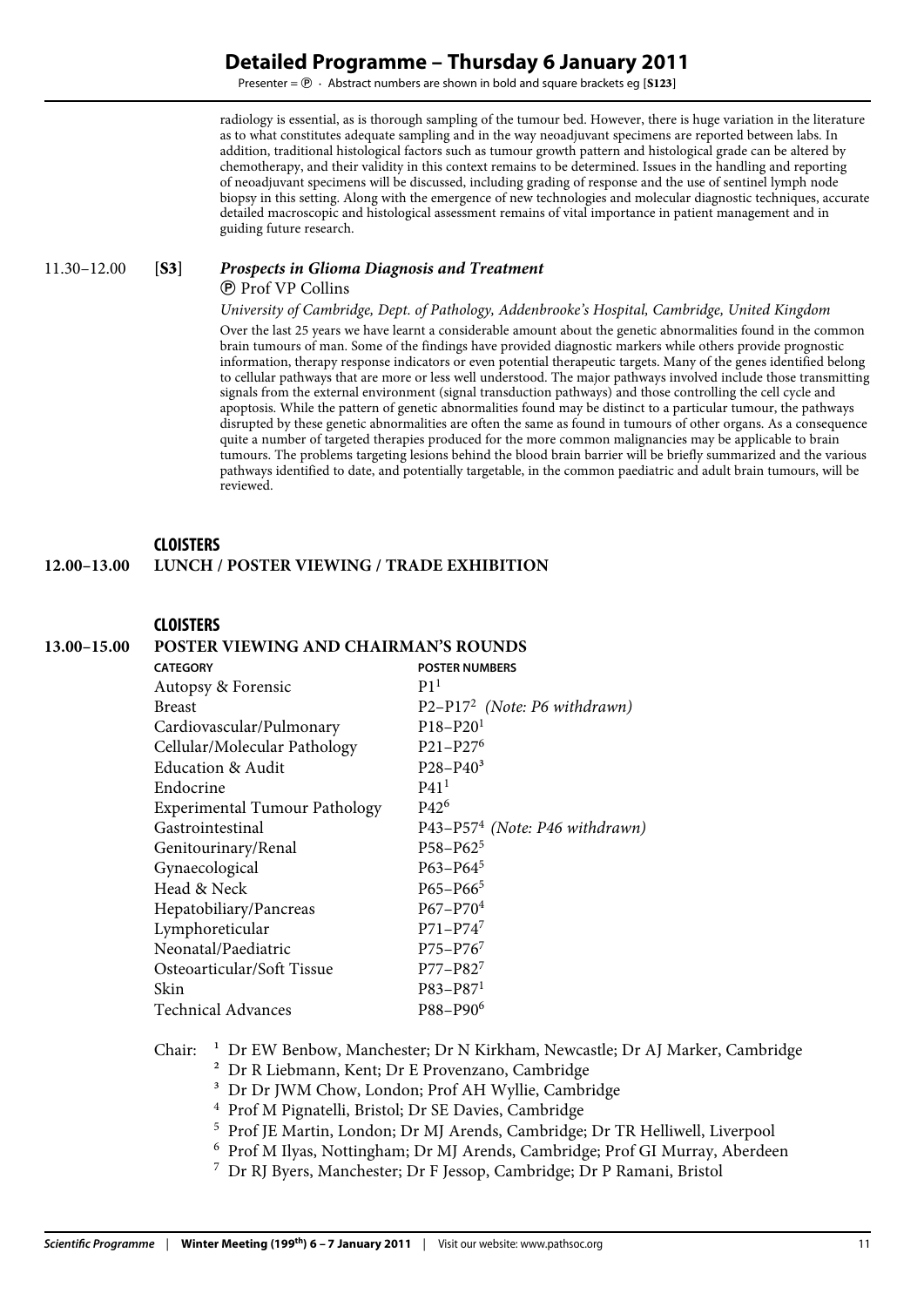Presenter =  $\odot$  · Abstract numbers are shown in bold and square brackets eg [S123]

### **Francis Crick Auditorium**

| 15.00-17.30     | PLENARY ORAL PRESENTATIONS |                                                                                                                                                                                                                                                                                                                                                                                                                                                                                                                                                                                                                                                                                                                                                                                                                                                                                                                                                                                                                                                                                                                                                                                                                                                                                                                                                                                                                                                                                                                                                                                                                                                                                                                                                                                                                                                                                                                                                                                                                                               |  |
|-----------------|----------------------------|-----------------------------------------------------------------------------------------------------------------------------------------------------------------------------------------------------------------------------------------------------------------------------------------------------------------------------------------------------------------------------------------------------------------------------------------------------------------------------------------------------------------------------------------------------------------------------------------------------------------------------------------------------------------------------------------------------------------------------------------------------------------------------------------------------------------------------------------------------------------------------------------------------------------------------------------------------------------------------------------------------------------------------------------------------------------------------------------------------------------------------------------------------------------------------------------------------------------------------------------------------------------------------------------------------------------------------------------------------------------------------------------------------------------------------------------------------------------------------------------------------------------------------------------------------------------------------------------------------------------------------------------------------------------------------------------------------------------------------------------------------------------------------------------------------------------------------------------------------------------------------------------------------------------------------------------------------------------------------------------------------------------------------------------------|--|
|                 | Chair:                     | Prof IO Ellis, University of Nottingham                                                                                                                                                                                                                                                                                                                                                                                                                                                                                                                                                                                                                                                                                                                                                                                                                                                                                                                                                                                                                                                                                                                                                                                                                                                                                                                                                                                                                                                                                                                                                                                                                                                                                                                                                                                                                                                                                                                                                                                                       |  |
|                 |                            | Prof R Poulsom, Cancer Research UK - London Research Institute                                                                                                                                                                                                                                                                                                                                                                                                                                                                                                                                                                                                                                                                                                                                                                                                                                                                                                                                                                                                                                                                                                                                                                                                                                                                                                                                                                                                                                                                                                                                                                                                                                                                                                                                                                                                                                                                                                                                                                                |  |
| 15.00-15.15     | [PL1]                      | Mammary Gland Involution: Characterization of the Switch to Irreversibility<br><b><i>O</i></b> K Hughes; CJ Watson                                                                                                                                                                                                                                                                                                                                                                                                                                                                                                                                                                                                                                                                                                                                                                                                                                                                                                                                                                                                                                                                                                                                                                                                                                                                                                                                                                                                                                                                                                                                                                                                                                                                                                                                                                                                                                                                                                                            |  |
|                 |                            | University of Cambridge, Cambridge, United Kingdom                                                                                                                                                                                                                                                                                                                                                                                                                                                                                                                                                                                                                                                                                                                                                                                                                                                                                                                                                                                                                                                                                                                                                                                                                                                                                                                                                                                                                                                                                                                                                                                                                                                                                                                                                                                                                                                                                                                                                                                            |  |
|                 |                            | STUDY PURPOSE: Mammary gland involution comprises the organ's retrograde change to its pre-pregnant state<br>following weaning. Involution has an initial reversible phase characterized by epithelial apoptosis and the ability<br>to recommence lactation if the pups are returned to the dam. A subsequent transition to irreversibility heralds<br>further cell death, basement membrane degradation, stromal remodelling and the inability to lactate. Mice with<br>a mammary-specific deletion of the transcription factor Stat3 exhibit a pronounced delay in involution, and have<br>an extended period during which lactation may be restored. Comparison of these mice with controls offers the<br>opportunity to study factors controlling the switch to irreversible involution.<br>METHODS AND RESULTS: Utilizing microarray data and RT-PCR analysis of murine tissue at specific involution<br>time points, we have identified a panel of 'switch marker genes'. Of particular interest is CXCL14, a chemokine<br>which is involved in macrophage recruitment and fibroblast stimulation. We demonstrate that CXCL14 exhibits<br>a pronounced increase in expression at the switch in control animals. In the Stat3 reversible model CXCL14<br>expression is lower, and reduces as involution progresses. In vitro, mammary epithelial EpH4 cells exhibit a marked<br>increase in CXCL14 expression following oncostatin M (OSM) stimulation. OSM is a potent stimulator of Stat3<br>activity in the second phase of involution. In vivo, a large influx of macrophages can be seen in control glands at 96<br>hours of involution, with reduced numbers observed in Stat3 knockout glands.<br>CONCLUSIONS: Our data suggests that the chemokine CXCL14 is a robust marker of the switch to irreversible<br>involution, and may be a direct target of Stat3. The role of CXCL14 in the switch to irreversible involution merits<br>further investigation, particularly given its poorly defined role in breast tumour biology. |  |
| $15.15 - 15.30$ | [PL2]                      | The Tumour Suppressor ARF Can Promote Invasion in a p53 Null Setting<br><b><i>@</i> B</b> Doyle <sup>1</sup> ; EH Tan <sup>2</sup> ; P Timpson <sup>2</sup> ; LM Machesky <sup>2</sup> ; RA Ridgway <sup>2</sup> ; RE Jeffery <sup>3</sup> ;<br>R Poulsom <sup>3</sup> ; JP Morton <sup>2</sup> ; OJ Sansom <sup>2</sup>                                                                                                                                                                                                                                                                                                                                                                                                                                                                                                                                                                                                                                                                                                                                                                                                                                                                                                                                                                                                                                                                                                                                                                                                                                                                                                                                                                                                                                                                                                                                                                                                                                                                                                                      |  |
|                 |                            | <sup>1</sup> St. James's Hospital, Dublin, Ireland; <sup>2</sup> Beatson Institute for Cancer Research, Glasgow, United Kingdom;<br><sup>3</sup> Histopathology Lab, Cancer Research UK – London Research Institute, London, United Kingdom                                                                                                                                                                                                                                                                                                                                                                                                                                                                                                                                                                                                                                                                                                                                                                                                                                                                                                                                                                                                                                                                                                                                                                                                                                                                                                                                                                                                                                                                                                                                                                                                                                                                                                                                                                                                   |  |
|                 |                            | We have previously shown that a combination of APC and p53 mutation results in a dramatic increase in invasion,<br>compared to APC mutation alone in a mouse model of intestinal carcinoma. This model closely mimics the human<br>disease, including the potential to metastasise. We now go on to investigate the mechanism of this increased<br>invasion. In doing this we have examined the $\beta$ -catenin paradox and studied a potentially novel pro-invasive role<br>for ARF.                                                                                                                                                                                                                                                                                                                                                                                                                                                                                                                                                                                                                                                                                                                                                                                                                                                                                                                                                                                                                                                                                                                                                                                                                                                                                                                                                                                                                                                                                                                                                        |  |
|                 |                            | In the invasive carcinomas that developed in the p53 mutant mice we could detect nuclear $\beta$ -catenin throughout<br>the tumours, however there was a massive increase at the invasive front. This increase in nuclear $\beta$ -catenin was<br>associated with an increase in Wnt target genes, including Myc, Sox-9, Lgr5 and the pro-invasive actin regulator<br>Fascin. As Myc is known to induce ARF expression we examined levels of this protein and found that it is indeed<br>upregulated, specifically at the invasive front. This increase in ARF expression was specific to tumours in which<br>p53 function was lost. In the few tumours with wild-type p53 that did show invasion no increase in ARF was seen                                                                                                                                                                                                                                                                                                                                                                                                                                                                                                                                                                                                                                                                                                                                                                                                                                                                                                                                                                                                                                                                                                                                                                                                                                                                                                                 |  |
|                 |                            | at the invasive front.<br>In order to assess if this increase in ARF was functional, rather than merely marking aberrant Myc levels, we<br>overexpressed ARF in p53 null HCT-116 colorectal cancer cells. We showed that overexpression of ARF resulted<br>in a survival advantage for p53 null cells and moreover cells overexpressing ARF showed an increase in invasive<br>behaviour in both in-vitro and in-vivo assays.                                                                                                                                                                                                                                                                                                                                                                                                                                                                                                                                                                                                                                                                                                                                                                                                                                                                                                                                                                                                                                                                                                                                                                                                                                                                                                                                                                                                                                                                                                                                                                                                                  |  |
|                 |                            | In this study we have shown two levels of $\beta$ -catenin activation in invasive tumours, with higher levels of expression<br>seen at the invasive front of the tumours. We have also shown that ARF levels are increased at the invasive front.<br>Although ARF is generally thought of a tumour suppressor, we have shown a pro-invasive role for ARF in the<br>setting of p53 loss.                                                                                                                                                                                                                                                                                                                                                                                                                                                                                                                                                                                                                                                                                                                                                                                                                                                                                                                                                                                                                                                                                                                                                                                                                                                                                                                                                                                                                                                                                                                                                                                                                                                       |  |
| 15.30 - 15.45   | [PL3]                      | A Kras-Cten-FAK Axis Promotes Cell Motility in Pancreatic Cancer<br><b>D</b> S Al-Ghamdi; J Cachat; M Ahmed; D Jackson; K Kindle; M Ilyas                                                                                                                                                                                                                                                                                                                                                                                                                                                                                                                                                                                                                                                                                                                                                                                                                                                                                                                                                                                                                                                                                                                                                                                                                                                                                                                                                                                                                                                                                                                                                                                                                                                                                                                                                                                                                                                                                                     |  |
|                 |                            | Nottingham University, Nottingham, United Kingdom                                                                                                                                                                                                                                                                                                                                                                                                                                                                                                                                                                                                                                                                                                                                                                                                                                                                                                                                                                                                                                                                                                                                                                                                                                                                                                                                                                                                                                                                                                                                                                                                                                                                                                                                                                                                                                                                                                                                                                                             |  |
|                 |                            | Cten is a protein located at focal adhesions and involved in cell motility. The role of Cten in neoplasia is context<br>dependent - while it acts as a tumour suppressor in prostate cancer, it acts as an oncogene in colon, breast, lung<br>and gastric cancer. In this study we evaluated the role of Cten in the pancreas by a dual approach of knockdown in<br>high expressing cell lines and ectopic expression in low Cten level cells. Firstly, Cten was knocked down in PSN-1<br>and ectopic expressed in Panc-1 and this was associated with inhibition and promotion of cell migration ( $p<0.006$ )<br>and P<0.029 respectively). There was no change in cell proliferation in any of the cell lines following alteration<br>of Cten expression although Cten did seem to stimulate colony formation. These data show that Cten alters cell                                                                                                                                                                                                                                                                                                                                                                                                                                                                                                                                                                                                                                                                                                                                                                                                                                                                                                                                                                                                                                                                                                                                                                                       |  |

motility in pancreatic cell lines and, since it localises to focal adhesions, we tested whether it was signalling through either Integrin-linked kinase (ILK) or Focal Adhesion Kinase (FAK). Forced changes of Cten expression were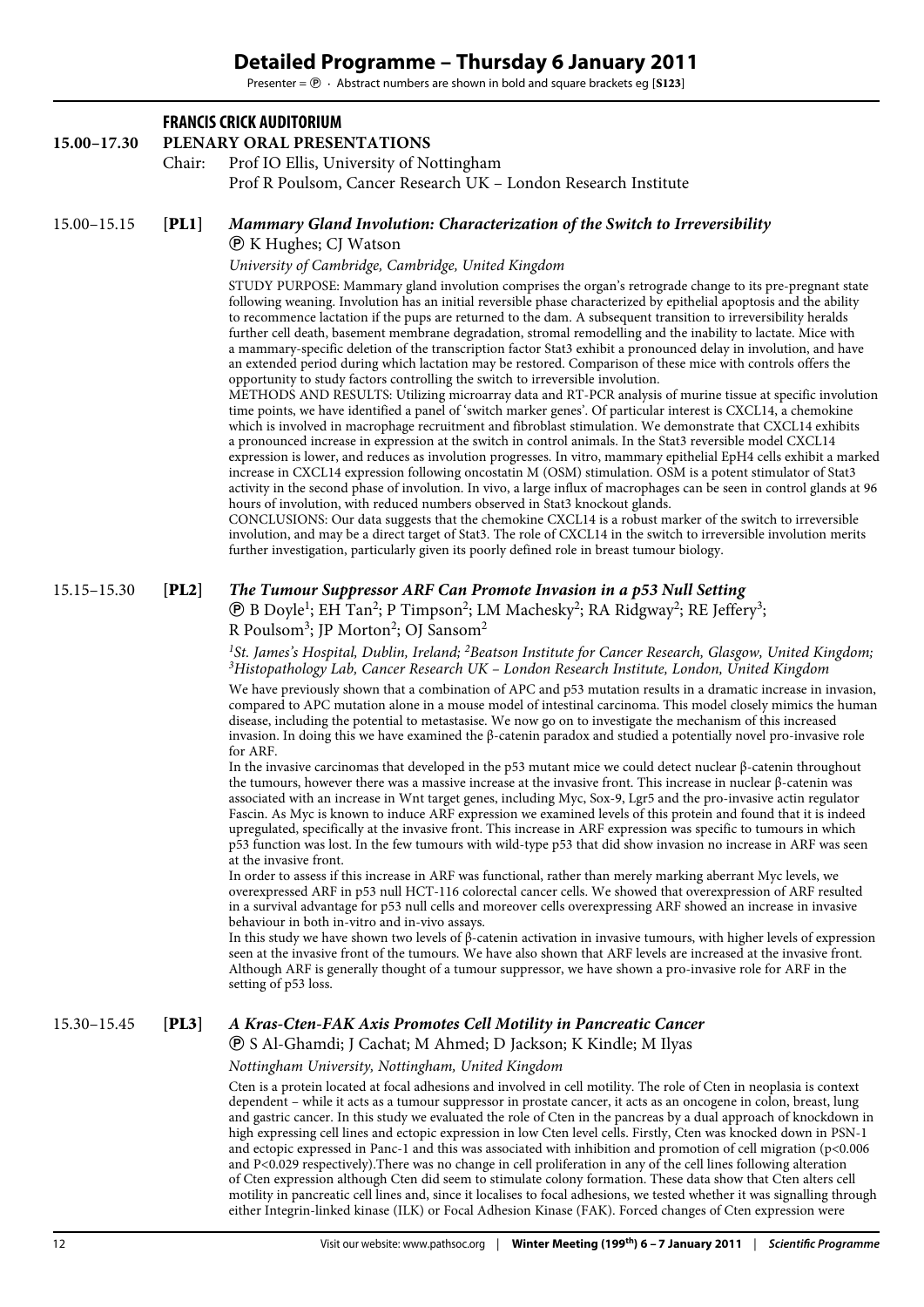Presenter =  $(P \cdot$  Abstract numbers are shown in bold and square brackets eg [S123]

mirrored by alterations in FAK although ILK expression did not seem to be perturbed. Information about Cten regulation is sparse but we have recently shown that Cten is downstream of Kras in colon cancer. Since around 80% of pancreatic cancers possess a Kras mutation, we hypothesised that Kras may regulate Cten. Knockdown of Kras resulted in down-regulation of Cten and inhibition of cell motility (p<0.001). It was also associated with down-regulation of FAK expression. Restoring Cten in cells which are depleted in Kras restored cell motility and FAK expression. This is the first description of Cten in pancreatic cancer. Our data suggest that it has similar functions to those we have demonstrated in colorectal cancer. Similar to our result in colon cancer, we found that Cten is downstream of K-ras upstream of FAK. Our data suggest a Kras-Cten-FAK axis regulating cell motility in pancreatic cancer.

#### 15.45–16.00 [PL4] *CD95 Targetted Microparticles Enhance Intracellular Drug Delivery and Increase the Efficacy of Paclitaxel Therapy in an Orthotopic Ovarian Cancer Model*

DD Ateh<sup>1</sup>; VH Leinster<sup>1</sup>; SR Lambert<sup>1</sup>; A Shah<sup>1</sup>; A Khan<sup>1</sup>; H Walklin<sup>1</sup>; J Johnstone<sup>1</sup>; N Ibrahim<sup>1</sup>; M Kadam<sup>1</sup>; Z Malik<sup>1</sup>; M Girones<sup>2</sup>; G Veldhuis<sup>2</sup>; G Warnes<sup>3</sup>; S Marino<sup>4</sup>; I Mcneish<sup>5</sup>;  $\textcircled{P}$  JE Martin<sup>1</sup>

<sup>1</sup>BICMS Pathology, Barts and the London School of Medicine and Dentistry, London, United Kingdom; *2Nanomi, Oldenzaal, Netherlands; 3ICMS Flow Cytometry, Barts and the London School of Medicine and Dentistry, London, United Kingdom; 4BICMS Neurioscience and Trauma, Barts and the London School of Medicine and Dentistry, London, United Kingdom; 5Institute of Cancer, Barts and the London School of Medicine and Dentistry, London, United Kingdom*

CD95 induces apoptosis after binding with its ligand CD95L. Expression of CD95L enables killing of activated CD95-positive immunocytes. Tumour cells expressing CD95L include brain tumours, ovarian cancers and many others. There is significantly increased CD95L expression in malignant ovarian tumours compared to benign tumours and experimental cell lines IGROV-1 and SKOV-3 express the ligand in 85.1% and 70.5% of cells (Knox et al., 2003; Xu et al., 2002). There is also recent data suggesting an alternative role for the CD95/CD95L system as tumour growth promoter (Chen et al., 2010) rather than suppressor. We describe for the first time the use of CD95/CD95L enhanced phagocytosis to deliver drug-loaded microparticles into cells. We challenged medulloblastoma Daoy, ovarian IGROV-1 and breast cancer cell lines with unmodified and CD95 surface coated microparticles and measured uptake using microscopy and flow cytometry. In general, uptake of CD95 modified microparticles was superior and microparticle uptake was size and cell type dependent. Increased uptake of CD95 modified microparticles could be knocked down by blocking cell surface CD95L by CD95-Fc pre-exposure. Using this approach we show increased efficacy of cytotoxic cell killing in cell lines, and show drug delivery into neurons. We show treatment efficacy in medulloblastoma in vivo xenografts, and an in vivo orthotopic ovarian cancer model, where greater than 65 fold reduction in tumour bioluminescence was achieved, compared with conventional paclitaxel therapy at the same dose. Target modified phagocytosis as a delivery platform can contribute to improved function of cytotoxics in cancer, potentially increasing drug efficacy whilst reducing toxicity. The packaging of the agent provides a protective environment which could also provide a delivery option for promising intracellular therapeutics not currently considered viable for development.

#### 16.00–16.30 **TEA / POSTER VIEWING / Trade Exhibition [Cloisters]**

16.30–16.45 [PL5] *Deletion of* **PARK2** *Frequently Occurs in Colorectal Cancer and Promotes Adenoma Development in* **Apc** *Mutant Mice*

G Poulogiannis<sup>1</sup>; RE McIntyre<sup>2</sup>; M Dimitriadi<sup>1</sup>; JR Apps<sup>1</sup>; CH Wilson<sup>2</sup>; AH Wyllie<sup>1</sup>; DJ Adams<sup>2</sup>;  $\textcircled{P}$  MJ Arends<sup>1</sup>

*1University of Cambridge, Cambridge, United Kingdom; 2Sanger Institute, Wellcome Trust Genome Campus,, Cambridge, United Kingdom*

Purpose: Colorectal cancers (CRC) frequently display gains and losses of large parts of chromosomes, but may also show such changes restricted to short genomic sections. Short regions of consistent DNA copy number (DCN) loss in cancers are relevant as they may be used to identify previously unrecognised tumour suppressor genes. Chromosome 6 was selected for systematic analysis for such short regions, because of the low frequency of DCN alterations relative to most other chromosomes. Methods: 100 primary colorectal cancers were analysed for consistent short regions of DCN loss on chromosome 6 by tiling-path array comparative genomic hybridization. A potential tumour suppressor gene was studied for functional effects. Results: Several consistent short regions of DCN loss on chromosome 6 were identified. One of these regions included PARK2, a gene encoding an E3 ubiquitin ligase, mutations in which are associated with a hereditary form of Parkinson's Disease. Overall, 33% of CRC exhibited PARK2 DCN loss, mostly as a result of heterozygous, intragenic deletions involving exons 3 and 4. As this region spans FRA6E, a well-known Common Fragile Site, we sought evidence that the PARK2 deletion caused authentic functional effects, rather than merely reflecting damage secondary to enforced high proliferation in tumours. First, using a bioinformatic approach, we showed that reduced expression of PARK2 is significantly associated with APC deficiency in human CRC. Second, engineered over-expression of PARK2 in cultured CRC cell lines dramatically suppressed cell proliferation. Third, crossing Park2+/- heterozygous knockout mice with Apc-Min mice resulted in a four-fold increase in intestinal adenoma prevalence compared with Park2+/+, Apc-Min siblings. Conclusion: PARK2 is a tumour suppressor gene whose haploinsufficiency cooperates with mutant APC in around one third of human colorectal cancers.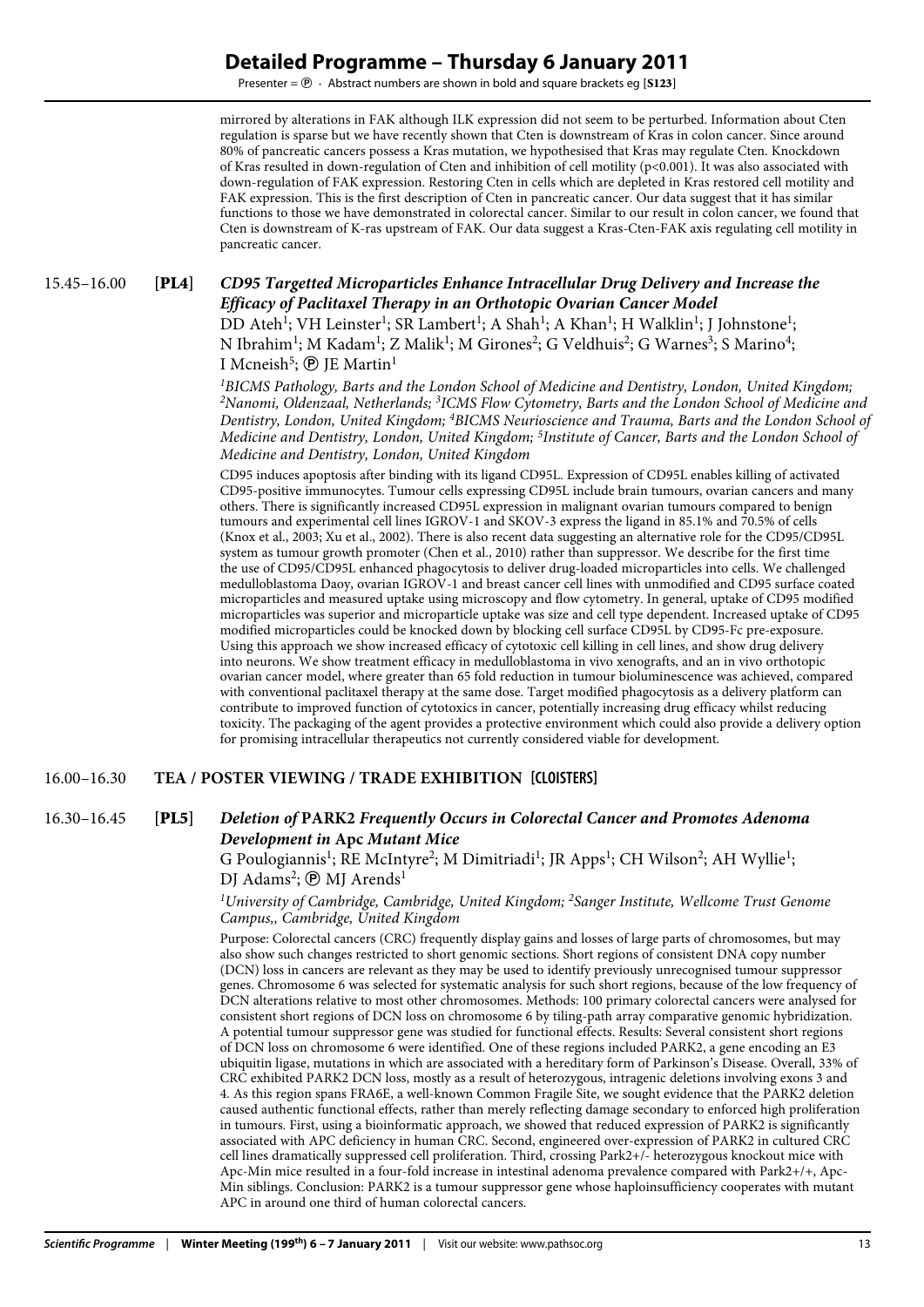Presenter =  $(P \cdot$  Abstract numbers are shown in bold and square brackets eg [S123]

### 16.45–17.00 [PL6] *K-ras Mutation is a Negative Prognostic Marker, and Does Not Preclude Benefit From 5-FU in Stage II/III Colorectal Cancer*

 $\mathcal{P}$  K Southward<sup>1</sup>; G Hutchins<sup>1</sup>; K Handley<sup>2</sup>; L Magill<sup>2</sup>; C Beaumont<sup>1</sup>; J Stalhschmidt<sup>3</sup>; S Richman<sup>1</sup>; P Chambers<sup>1</sup>; M Seymour<sup>4</sup>; D Kerr<sup>5</sup>; R Gray<sup>2</sup>; P Quirke<sup>1</sup>

*1Leeds Institute of Molecular Medicine, Leeds, United Kingdom; 2Birmingham Clinical Trials Unit, Birmingham, United Kingdom; 3Histopathology and Molecular Pathology, Leeds, United Kingdom; 4CRUK Cancer Centre, Leeds, United Kingdom; 5Sidra Medical and Research Centre, Doha, Qatar*

There is currently uncertainty whether the efficacy of 5-FU adjuvant therapy in stage II colorectal cancer is sufficient to justify the cost and toxicity. Tumour markers that could distinguish patients who will benefit from adjuvant chemotherapy from those that won't, or that were strongly associated with disease prognosis, are desirable both to save money and to avoid treating patients who would derive little or no benefit from chemotherapy. Mutations of the Kirsten-ras gene occur in 30–40% of sporadic colorectal cancers and are established as clinically useful predictors of lack of response to EGF receptor targeted treatment in stage IV disease.

We assessed the Kirsten-ras gene as a predictor of response to chemotherapy and risk of recurrence in patients with stage II/III colorectal cancer randomised between fluorouracil/folinic acid (FUFA) chemotherapy and control in the Quasar clinical trial. K-ras mutation status was assessed by pyrosequencing for 1583 tumours and was then correlated to prognosis and treatment benefit from FUFA therapy.

The risk of recurrence for K-ras mutant tumours was significantly higher than that of wildtype: 28% vs 21% (RR=1.40, 95% CI 1.13-1.74). The proportional increase in risk of recurrence was larger in rectal cancer and in men but similar in the presence and absence of chemotherapy. K-ras did not predict response to FUFA treatment K-ras mutation is a useful predictor of recurrence risk in stage II/III colorectal cancer. The greater prognostic value in rectal cancer and men needs independent confirmation.

### 17.00–17.15 [PL7] *Activating Autophagocytosis Decreases Fat Within the Liver*

P A Levene1; H Kudo1; M Thursz1; QM Anstee2; RD Goldin1

*1Imperial College Faculty of Medicine at St Mary's Hospital, London, United Kingdom; 2The Institute of Cellular Medicine, Newcastle University, Newcastle, United Kingdom*

*Background*: Autophagy is the degradation of intracellular components by the lysosome system. Macroautophagy is when content is sequestered in a double membrane structure which fuses with a lysosome and subsequently the contents are degraded. Recently it has been suggested that macroautophagy plays a role in fat metabolism within the liver. Our aim was to activate autophagocytosis in liver cells and assess the fat levels and amount of autophagocytosis.

*Methods*: HUH7 cells, a liver differentiated cell line, were grown in normal or high fat medium with and without rapamcyin, an autophagocytosis activator for 24 hours. The cells were stained with Oil Red-O (ORO) and the percentage fat calculated using digital image analysis (DIA). Triglyceride levels within the cells were measured biochemically as a true reflection of cell lipid content. Autophagocytosis was measured in the cells using co-localistation of LAMP1 (a lysosomal marker) and BODIPY (a neutral lipid marker) by confocal immunofluorescence microscopy.

*Results*: ORO staining identified significantly more fat in the cells grown in oleate medium compared to normal medium (p<0.01). There was significantly less fat in the cells grown in oleate/normal medium with rapamycin than those without rapamycin ( $p<0.01$ ). These results correlated extremely well with the triglyceride concentration in the cells showing ORO DIA accurately reflected triglyceride concentration (Pearson correlation R=0.995, p<0.01). Confocal immunofluorescence demonstrated a significant increase in co-localisation of lysosomes and fat in cells grown in oleate/normal medium with rapamycin compared to those grown without rapamycin  $(p<0.01)$ . *Conclusions*: Activating autophagocytosis decreased fat within liver cells. This is a novel method of fat metabolism within liver cells and this pathway provides a possible target for the development of therapeutic agents in nonalcoholic fatty liver disease.

### 17.15–17.30 [PL8] *Microarray Gene Expression Profiling Identifies ABC and GCB Subtypes of DLBCL in Paired Fixed (FFPE) and Unfixed Samples*

 $\mathcal{P}$  C Howarth<sup>1</sup>; K Linton<sup>2</sup>; RJ Byers<sup>2</sup>; J Chan<sup>3</sup>; S Pepper<sup>4</sup>; M Wappett<sup>4</sup>; JA Radford<sup>2</sup>

*1The Medical School, Manchester, United Kingdom; 2University of Manchester, Manchester, United Kingdom; 3University of Nebraska Medical Center, Omaha, United States; 4Paterson Institute for Cancer Research, Manchester, United Kingdom*

Microarray gene expression studies have radically changed understanding of cancer, and of lymphoma in particular. However, almost all studies have relied on fresh/frozen tissue whilst formalin-fixed, paraffin embedded tissue (FFPET) is, and is likely to remain, the standard for processing routine clinical biopsies. Ability to use FFPET for microarray analysis would open a vast archive for study but RNA from FFPET is badly degraded and is widely considered unsuitable for microarray gene expression profiling. This study assessed the feasibility of re-profiling diffuse large B-cell lymphoma using routinely processed archival FFPET samples. Twenty paired FFPET and unfixed lymphoma biopsies were processed for gene expression microarrays; the unfixed samples had previously been assigned as either ABC or GCB molecular subtype. The paired biopsies showed good global correspondence of present (61%) and absent (83%) transcripts. The FFPET samples were clustered using both a published 90 gene list discriminatory for ABC/GCB subtypes (Alizadeh et al) and a new list of the top 100 differentially-expressed genes within the new data set and an unsupervised approach. Both lists of genes (previous ABC/GCB and differentially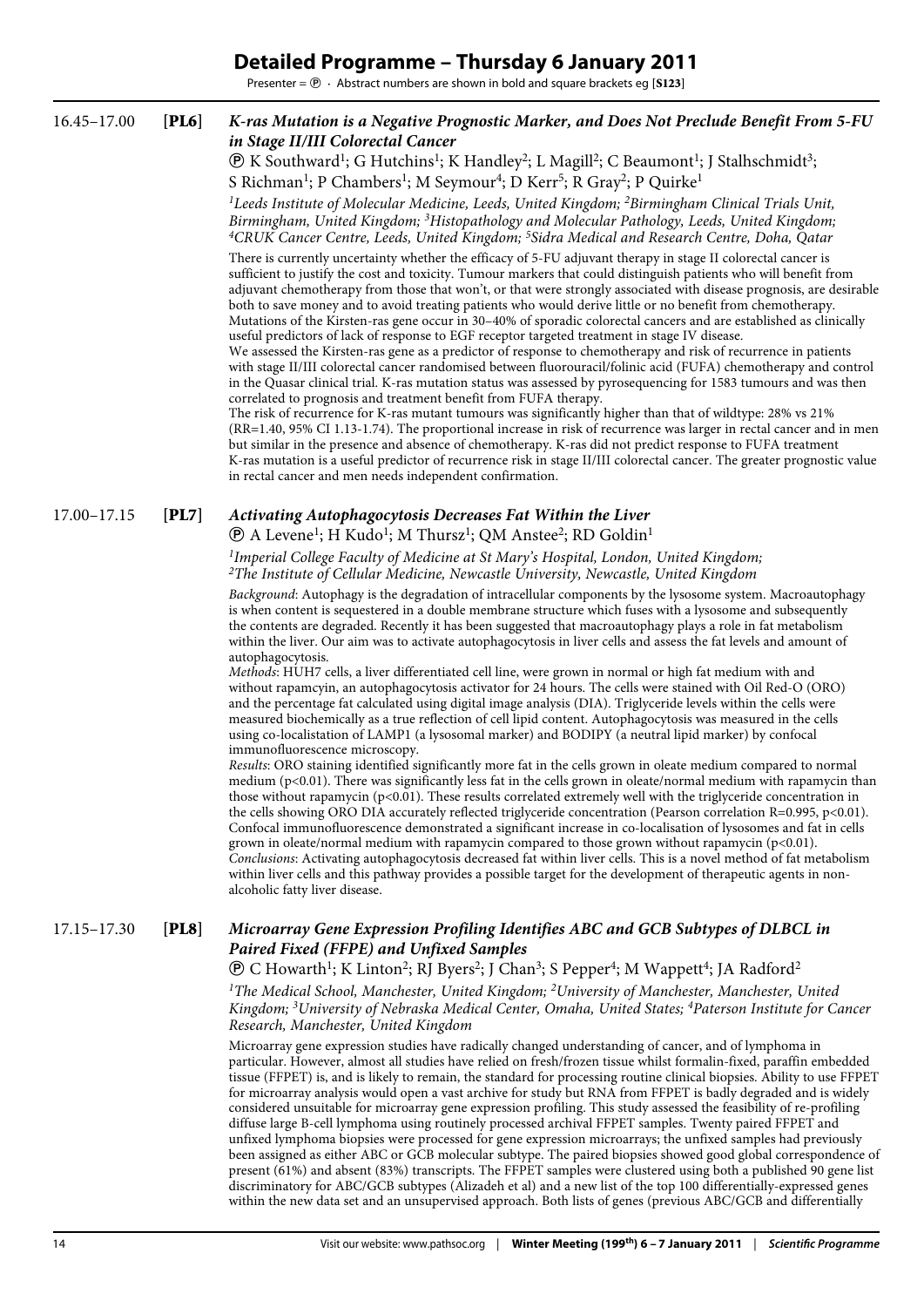Presenter =  $\circled{P}$  · Abstract numbers are shown in bold and square brackets eg [S123]

expressed genes) clustered samples according their previously determined ABC/GCB subtypes, despite only 5 genes being common to both gene lists. These results support the robust nature of the ABC/GCB subtypes in that: a) the new list of differentially expressed genes recapitulated ABC/GCB clustering and b) the ABC/GCB list clustered appropriately when applied to a new sample set. Furthermore the results indicate the feasibility of gene expression profiling of FFPET. These findings have promising implications for the use of archival samples in research, and specifically for producing better prognostic models of diffuse large B-cell lymphoma.

#### **17.30–17.35 Presentations**

- **1 Pathological Society Undergraduate Essay Prize Competition Winner 2010** Mr C Yang Koo, University College London
- **2 Journal of Pathology Jeremy Jass Prize for Research Excellence in Pathology 2009** Dr T Forshew, Cambridge Research Institute, and Dr R Tatevossian, St Jude's Children's Research Hospital, Memphis, USA

### **17.35–18.35 Pathological Society of Great Britain & Ireland's 7th GOUDIE Lecture**

Chair: Prof CS Herrington, General Secretary, Pathological Society of Great Britain & Ireland

#### [S12] *The Pathology of Alzheimer Disease: Pathogenic or Pathognomonic?*

 $\textcircled{P}$  Prof MA Smith<sup>1</sup>; HG Lee<sup>2</sup>; SL Siedlak<sup>2</sup>; A Nunomura<sup>3</sup>; T Hayashi<sup>4</sup>; M Nakamura<sup>5</sup>; X Zhu<sup>2</sup>; G Perry<sup>6</sup>; RJ Castellani<sup>7</sup>

*1Case Western Reserve University, Department of Pathology, Cleveland, Ohio, United States; 2Case Western Reserve University, Cleveland, Ohio, United States; 3University of Yamanashi, Chuo, Yamanashi, Japan; 4Hokkaido Institute of Public Health, Sapporo, Japan; 5Asahikawa Medical College, Asahikawa, United Kingdom; 6University of Texas at San Antonio, San Antonio, Texas, United States; 7University of Maryland, Baltimore, Maryland, United States*

Alzheimer's disease (AD) is an age-related neurodegenerative disease characterized clinically by cognitive decline and pathologically by the accumulation of amyloid-β-containing senile plaques and neurofibrillary tangles. A great deal of attention has focused on amyloid-β as the major pathogenic mechanisms with the ultimate goal of using amyloid-β lowering therapies as an avenue of treatment. Unfortunately, nearly a quarter century later, no tangible progress has been made and, most recently, clinical trials have spectacularly failed. We have long contended, as has substantial literature, that amyloid-β is a downstream response to the disease and that therapeutically targeting such an adaptive response would be futile if not detrimental. Current research examining amyloid oligomers, therefore, will add copious details to what is, in essence, a reductionist distraction from upstream pleiotrophic processes such as oxidative stress, cell cycle dysfunction, and metabolic dysfunction. It is now long overdue that pathologists avoid the pitfall of perseverating on "proteinopathies" and recognize that the continued targeting of end stage lesions in the face of repeated failure, or worse, is a losing proposition.

### **19.15 Buses Depart for Downing College**

### **The Hall, Downing College, Cambridge 19.45 Society Dinner**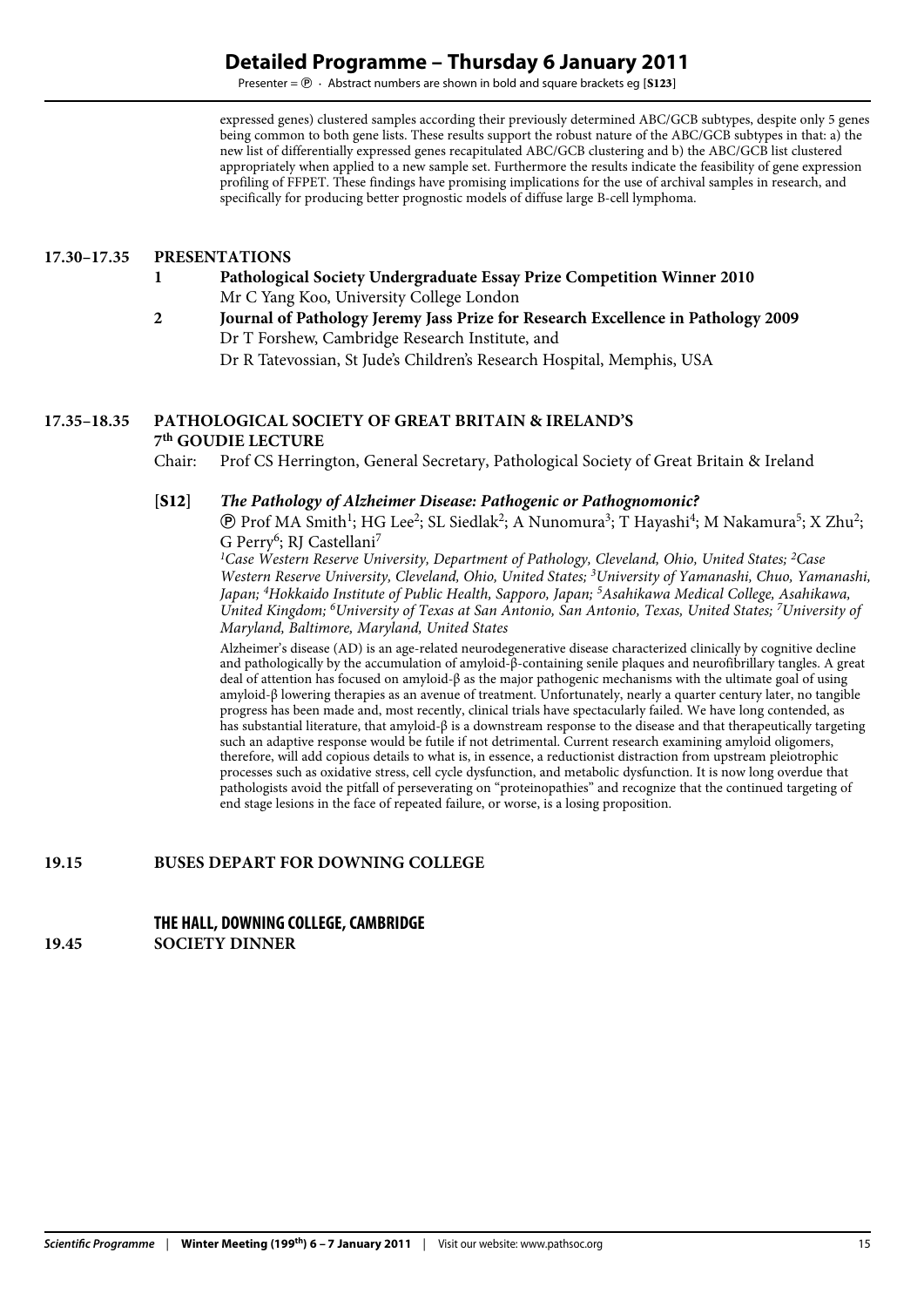Presenter = P **·** Abstract numbers are shown in bold and square brackets eg [S123]

| 08.00           | <b>FOYER</b><br>REGISTRATION AND COFFEE                                                                                               |                                                                                                                                                                                                                                                                                                                                                                                                                                                                                                                                                                                                                                                                                                                                                                                                                                                                                                                                                                                                                                                                                                                                                                                                                                                                                                                                                                                                                                                                                                                                                                                                                                                                                                                                                                                                                                                                                                                                                                                                                                                                                                                  |  |
|-----------------|---------------------------------------------------------------------------------------------------------------------------------------|------------------------------------------------------------------------------------------------------------------------------------------------------------------------------------------------------------------------------------------------------------------------------------------------------------------------------------------------------------------------------------------------------------------------------------------------------------------------------------------------------------------------------------------------------------------------------------------------------------------------------------------------------------------------------------------------------------------------------------------------------------------------------------------------------------------------------------------------------------------------------------------------------------------------------------------------------------------------------------------------------------------------------------------------------------------------------------------------------------------------------------------------------------------------------------------------------------------------------------------------------------------------------------------------------------------------------------------------------------------------------------------------------------------------------------------------------------------------------------------------------------------------------------------------------------------------------------------------------------------------------------------------------------------------------------------------------------------------------------------------------------------------------------------------------------------------------------------------------------------------------------------------------------------------------------------------------------------------------------------------------------------------------------------------------------------------------------------------------------------|--|
| $09.00 - 17.00$ | <b>ROSALIND FRANKLIN PAVILION</b><br>SLIDE SEMINAR CASE VIEWING: The Partnership between Molecular and Conventional<br>Histopathology |                                                                                                                                                                                                                                                                                                                                                                                                                                                                                                                                                                                                                                                                                                                                                                                                                                                                                                                                                                                                                                                                                                                                                                                                                                                                                                                                                                                                                                                                                                                                                                                                                                                                                                                                                                                                                                                                                                                                                                                                                                                                                                                  |  |
| $09.00 - 12.15$ | Chair:                                                                                                                                | <b>FRANCIS CRICK AUDITORIUM</b><br><b>SYMPOSUM: The Involution of Normal and Cancer Tissue</b><br>Dr MJ Arends, University of Cambridge<br>Dr A Ibrahim, Addenbrooke's Hospital, Cambridge (to be confirmed)                                                                                                                                                                                                                                                                                                                                                                                                                                                                                                                                                                                                                                                                                                                                                                                                                                                                                                                                                                                                                                                                                                                                                                                                                                                                                                                                                                                                                                                                                                                                                                                                                                                                                                                                                                                                                                                                                                     |  |
| $09.00 - 09.30$ | [S4]                                                                                                                                  | How do Tissues React to Injury?<br><b><i>O</i></b> Prof AH Wyllie<br>University of Cambridge, Cambridge, United Kingdom<br>This symposium draws together several speakers who, collectvely, are unfolding the still poorly-understood story<br>of tissue involution. The now familiar intracellular events of apoptosis account for some, but not all of this process,<br>and even this part of the story continues to recruit new molecular players. Just as significant as death through<br>apoptosis and other routes is the process of autophagy, an adaptive response to restriction in energy and nutrient<br>supply that frequently occurs in injured tissues but, unlike apoptosis, is reversible. How these processes interlock<br>in whole tissues, where stromal and parenchymal cells constantly signal to each other, presents a further level of<br>complexity. This relatively new field is of great importance to pathologists and oncologists today, as it encompasses<br>the increasingly accessible goal of therapy-induced tumour regression.                                                                                                                                                                                                                                                                                                                                                                                                                                                                                                                                                                                                                                                                                                                                                                                                                                                                                                                                                                                                                                                |  |
| $09.30 - 10.00$ | [ <b>S</b>                                                                                                                            | <b>Many Roads to Apoptosis</b><br><b>P</b> Prof S Grimm<br>Imperial College London, London, United Kingdom<br>As apoptosis is genetically regulated, many efforts have been made to isolate the components of apoptosis<br>signalling pathways. Our own approach was motivated by a conspicuous correlation: most of the genes involved<br>in apoptosis exert their activity also upon over-expression. At first, it seemed impractical to use this dominant<br>effect for isolating such genes because their activity leads to cell death instead of cell proliferation as in the case of<br>oncogenes. However, using a genetic screen we have been able to discover dominant, apoptosis-inducing genes.<br>This assay, which we named RISCI (robotic single cDNA investigation), is now executed in a high-throughput<br>format by custom-made transfection- and DNA isolation-robots. Using additional information from extensive<br>literature studies and careful sequence analysis we have chosen several genes from the screen for further studies.<br>The components of the mitochondrial "permeability transition pore", which is important for cell death by anti-<br>cancer drugs, is a focus of the laboratory as is the respiratory chain complex II, which contains tumour suppressor<br>proteins such as cybL, whose gene was isolated in the screen. With one of the mitochondrial fission genes we<br>have detected a novel caspase-activating complex at the interface between mitochondria and the ER. Moreover,<br>the metastasis suppressor KAI1 at the plasma membrane is studied in our group. How the ubiquitin/proteasome<br>system regulates cell death is explored with a gene that functions as a ubiquitin-specific protease for apoptosis<br>induction. Besides this, an interesting aspect of the screen is presently another focus of our work: we have found a<br>tumour-specific gene, i.e. a gene that induces apoptosis only in transformed tumour cells. This indicates that our<br>screen provides a systematic way to uncover such synthetic lethal "anti-cancer genes". |  |
| $10.00 - 10.30$ | [ <b>S</b> 6]                                                                                                                         | Cell Death Pathways in the Mammary Gland<br><b>P</b> Prof C Watson <sup>1</sup> ; PA Kreuzaler <sup>1</sup> ; AS Staniszewska <sup>1</sup> ; W Li <sup>1</sup> ; RA Flavell <sup>2</sup><br><sup>1</sup> University of Cambridge, Cambridge, United Kingdom; <sup>2</sup> Yale University, New Haven, United Kingdom<br>Post-lactational regression of the mammary gland epithelium (involution) is one of the major cell death events<br>in the adult mammalian organism. Extensive cell death occurs within 12 hours of forced weaning and is nearing<br>completion by 6 days in the mouse. Using genetically engineered mice, we have identified a number of the essential<br>mediators of involution including the transcription factors Stat3 and NF-KB and their upstream regulators such as<br>the cytokines LIF, OSM and TWEAK. Since activation of executioner caspases and translocation of cytochrome C<br>into the cytosol have been reported during involution, the modality of programmed cell death is presumed to be<br>apoptosis. However, so far this has not been unequivocally demonstrated. Contrary to this view, we have recently<br>discovered that mammary gland epithelium undergoes cell death through a non classical, lysosomal mediated<br>pathway. During involution, lysosomes in the mammary epithelium undergo widespread lysosomal membrane<br>permeabilisation (LMP), releasing cysteine cathepsins into the cytosol. This cell death is independent of executioner<br>caspases 3, 6 and 7 but requires Stat3, which up-regulates the expression of cathepsins B and L while down<br>regulating the cathepsin inhibitor Serine Protease Inhibitor 2A (Spi2A). This is the first time that such a lysosomal                                                                                                                                                                                                                                                                                                                                                                   |  |

mediated programmed cell death pathway (LM-PCD) pathway has been shown to control physiological cell death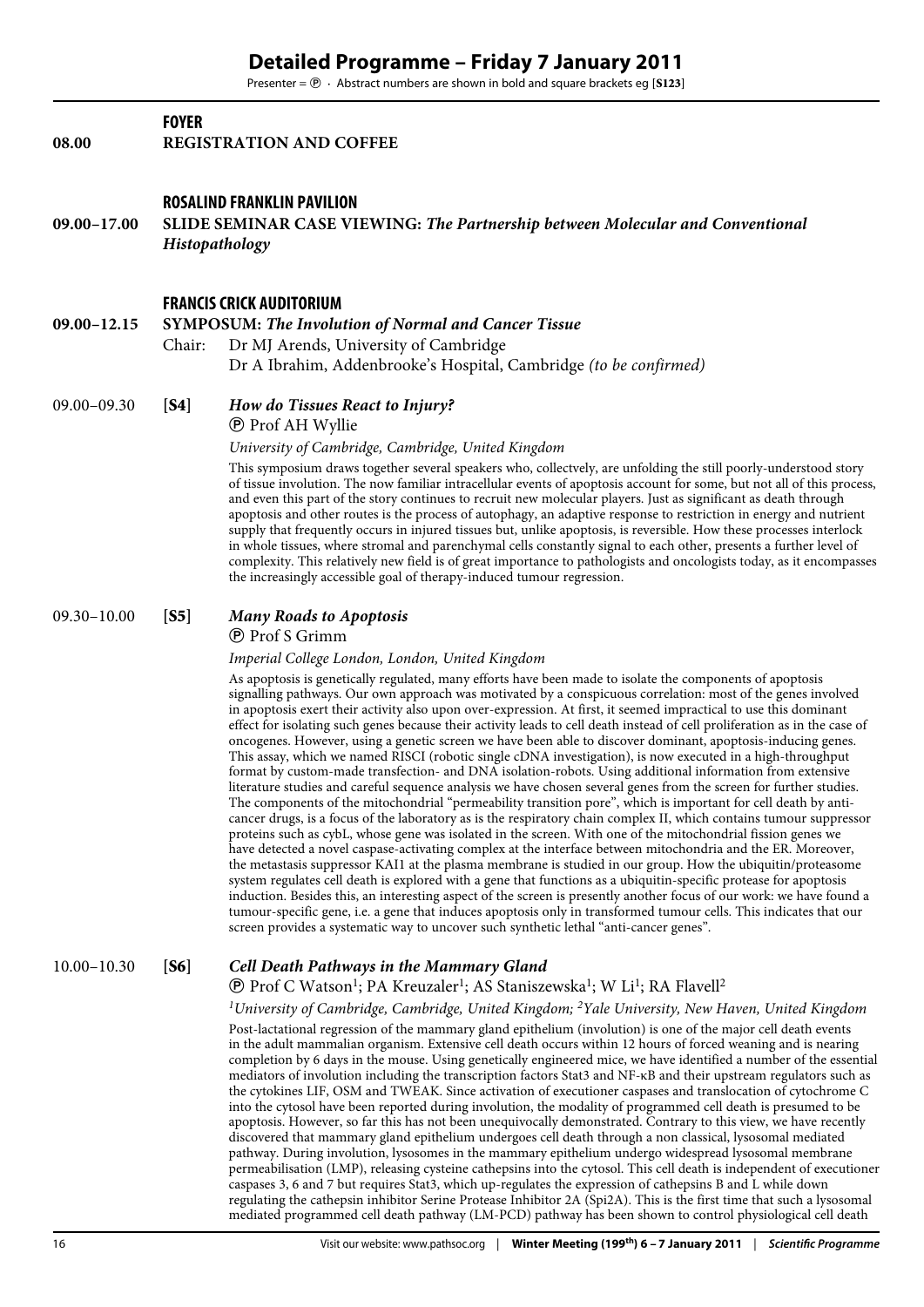Presenter =  $\circled{P}$  · Abstract numbers are shown in bold and square brackets eg [S123]

in vivo. Since tumours often have an increased lysosomal compartment, this could render them more susceptible to drugs that induce LM-PCD. Thus, our findings will be of major importance in the design of treatments for cancers such as breast, colon and liver where cathepsins are commonly over-expressed and Stat3 is hyper-activated.

#### 10.30–11.00 **Coffee / Poster Viewing / Trade Exhibition [Cloisters]**

#### 11.00–11.30 [S7] *How Tumour Suppression Works to Kill Cancer Cells*

P Prof G Evan1; L Soucek2; C Martins2; K Shchors2; D Murphy2; M Junttila2; D Garcia2 *1University of Cambridge, Cambridge, United Kingdom; 2UCSF Helen Diller Family Comprehensive Cancer Center, San Francisco, United States*

Myc and p53 are pleiotropic transcription factors that, respectively, drive and suppress cancer. Myc levels are elevated and deregulated in most cancers, implicating a pivotal role for Myc in oncogenic signaling. However, Myc mutations are relatively rare and the aberrant Myc in most tumours appears to be a consequence of aberrant upstream signals. The extent to which such endogenous Myc, acting as a mere client of upstream oncogenes, might be a therapeutic target depends on the degree to which it coordinates functions essential for tumour maintenance. To investigate the therapeutic potential of Myc inhibition we have constructed switchable genetic mouse models in which endogenous Myc can be systemically and reversibly inhibited in normal and tumour tissues in vivo. Our data indicate that inhibiting Myc has a remarkably efficacious therapeutic impact on multiple cancer types, triggering widespread tumour cell apoptosis while eliciting surprisingly only mild, reversible and non-cytotoxic side effects in normal tissues. The p53 tumour suppressor, or its attendant pathway, is functionally inactivated in almost all human cancers. However, the mechanism by which p53 suppresses tumorigenesis remains obscure. p53 mediates the cellular apoptotic and senescence response to DNA damage, and this is thought to be critical for both tumour suppression and for the progressive erosion of somatic regenerative capacity that characterizes aging. However, using a unique mouse model in which the endogenous p53 gene is replaced by one encoding a ligand-dependent, reversibly switchable variant of p53, we show that the p53-mediated DNA damage response is dispensable for tumour suppression. Hence, by selectively manipulating the DNA damage and tumour suppressor functions of p53 it may be possible to potentiate tumour suppression and cancer therapy whilst simultaneously extending life-span.

11.30–12.15 [S8] *Autophagy in the Involution of Normal Tissue*

P Prof B Levine1; KJ Jia2; SH Huang1; XQ Qu3

*1UT Southwestern Medical Center, Dallas, United States; 2Florida Atlantic University, Boca Raton, United States; 3Genentech, San Francisco, United States*

Autophagy, a lysosomal degradation pathway, is commonly observed in metazoan organisms during programmed cell death (PCD). However, its function in dying cells has been controversial. Our laboratory has used genetic approaches in mouse embryonic stem cells and in *C. elegans* to address this question. In published studies, we examined the role of autophagy in embryonic cavitation, the earliest PCD process in mammalian development. We found that embryoid bodies (EBs) derived from cells lacking the autophagy genes, *Atg5* or *beclin 1*, failed to cavitate. This defect was due to persistence of cell corpses, rather than an impairment of PCD. Dying cells in autophagy gene null EBs failed to express the 'eat-me' signal, phosphatidylserine exposure, and secreted lower levels of the 'come-get-me' signal, lysophosphatidylcholine. These defects were associated with low levels of cellular ATP and were reversed by treatment with the metabolic substrate, methylpyruvate. Moreover, mice lacking *Atg5* displayed a defect in apoptotic corpse engulfment during embryonic development. In unpublished studies, we also found that autophagy genes are essential in the clearance of apoptotic corpses during nematode embryonic development. The defects observed in apoptotic corpse clearance in *C. elegans* with null mutations in the autophagy genes, *bec-1* or *atg18*, can be rescued by re-introducing the autophagy genes in both the dying and engulfing cells, but not in only the dying cells. Thus, taken together, our results in mammal and nematode systems suggest that the autophagy pathway is important in both dying and phagocytic cells for normal tissue involution during development.

#### **Cloisters**

### **12.15–13.15 Lunch / Poster viewing / Trade Exhibition**

### **Francis Crick Auditorium**

**12.45–13.30 Meet the experts – Trainees' Session:** *Liver Pathology* Chair: Dr I Proctor, University College London Speaker: Dr SE Davies, Addenbrooke's Hospital, Cambridge University NHS Trust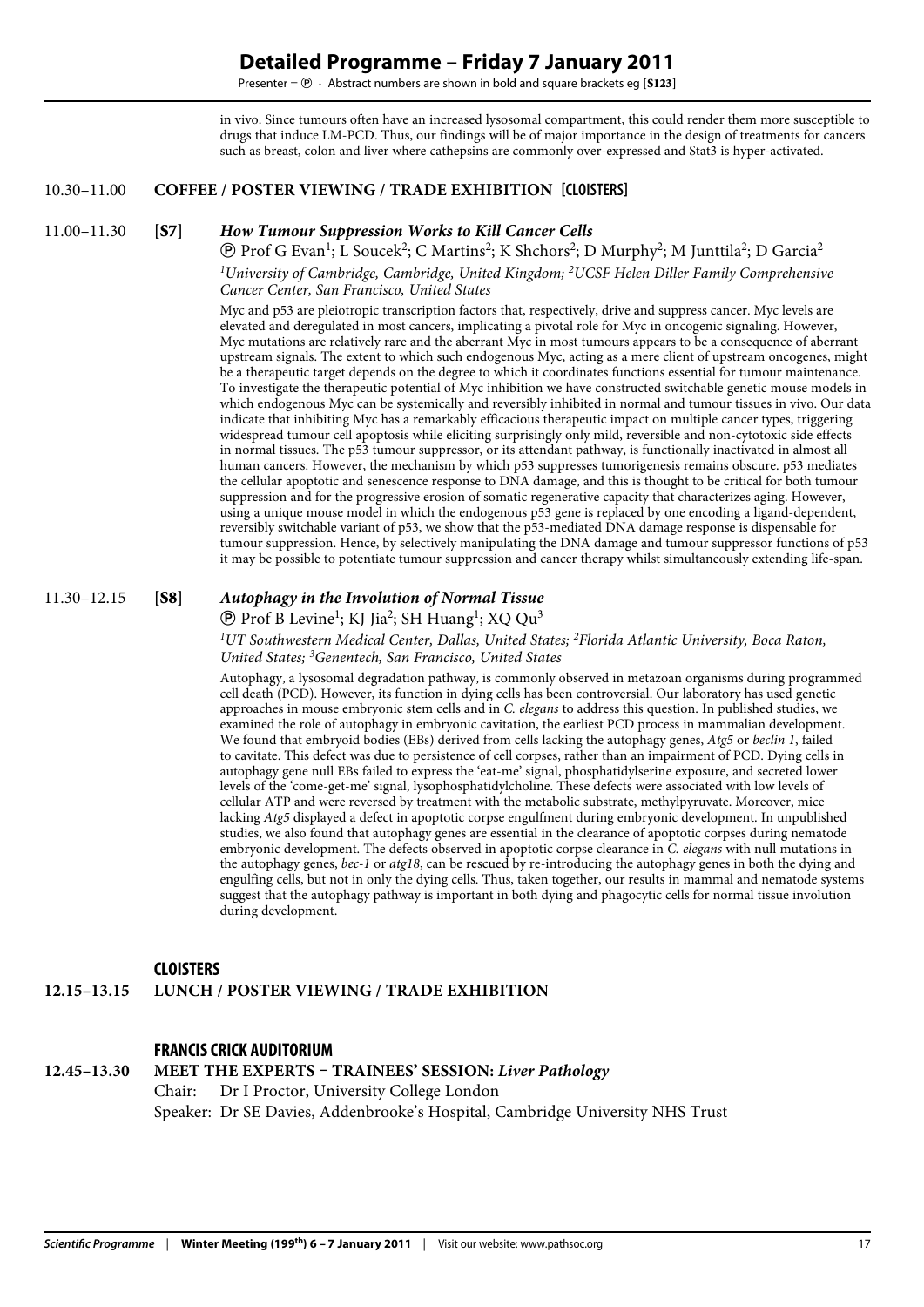Presenter =  $(P \cdot$  Abstract numbers are shown in bold and square brackets eg [**S123**]

#### **James Watson Pavilion**

- **12.45–14.15 Satellite Session:** *HER2 Testing for Neoadjuvant Patients: Challenges and Opportunities Academic Workshop organised by NCRI/BCSG*
- 12.45–12.50 *Introduction* Prof J Bartlett, University of Edinburgh
- 12.50–13.05 *Neoadjuvant Treatment and Trials – The Drive for Early HER2 Testing?* Dr L Hayward, University of Edinburgh
- 13.05–13.20 *Fast HER2 Turnaround – The Leeds Experience* Dr A Shaaban, St James's University Hospital, Leeds
- 13.20–13.35 *Fast HER2 Testing – The Dundee Experience* Dr C Purdie, University of Dundee
- 13.35–13.45 *Birmingham Heartlands – An Audit of Barriers to Fast HER2 Testing* Dr J Starczynski, Birmingham Heartlands Hospital
- 13.45–14.10 *Discussion and Audience Perspective: Can we "fix it for you"*

### **Francis Crick Auditorium**

**13.30–14.15 Slide Seminar Discussion Session:** *The Partnership between Molecular and Conventional Histopathology*

Chair: Prof VP Collins, University of Cambridge, Addenbrooke's Hospital, Cambridge Prof M-Q Du, University of Cambridge

Speakers: Dr MJ Arends, University of Cambridge Dr N Coleman, Medical Research Council Cancer Cell Unit, Cambridge Prof VP Collins, University of Cambridge, Addenbrooke's Hospital, Cambridge Prof M-Q Du, University of Cambridge Dr E Provenzano, Addenbrooke's Hospital, Cambridge

#### **Francis Crick Auditorium**

- **14.15–17.15 Symposum:** *Molecular Pathology for Today and Tomorrow – 2* Chair: Prof M-Q Du, University of Cambridge Dr AC Wotherspoon, Royal Marsden Hospital, London
- 14.15–14.45 *The Diagnostic Approach to Paediatric Bone and Soft Tissue Sarcomas* Prof LG Kindblom, Royal Orthopaedic Hospital, Birmingham
- 14.45–15.15 [S9] *An Overview of Molecular Diagnostic Haematopathology* Prof M-Q Du

*Department of Pathology, Univerity of Cambridge, Cambridge, United Kingdom*

Lymphomas are a very large group of highly heterogeneous tumours, and their accurate diagnosis is essential for successful patient management. The diagnosis and classification of lymphoproliferative disorders depend on a careful integrated investigation of clinical, morphological, immunophenotypic and genetic features. Molecular and molecular genetic investigations play an important role not only in lymphoma diagnosis, but also in guidance of treatment choice, prediction of treatment response and disease follow up. I will review our current applications of molecular and molecular genetic investigations in routine diagnostic haematopathology, as well as in research and development.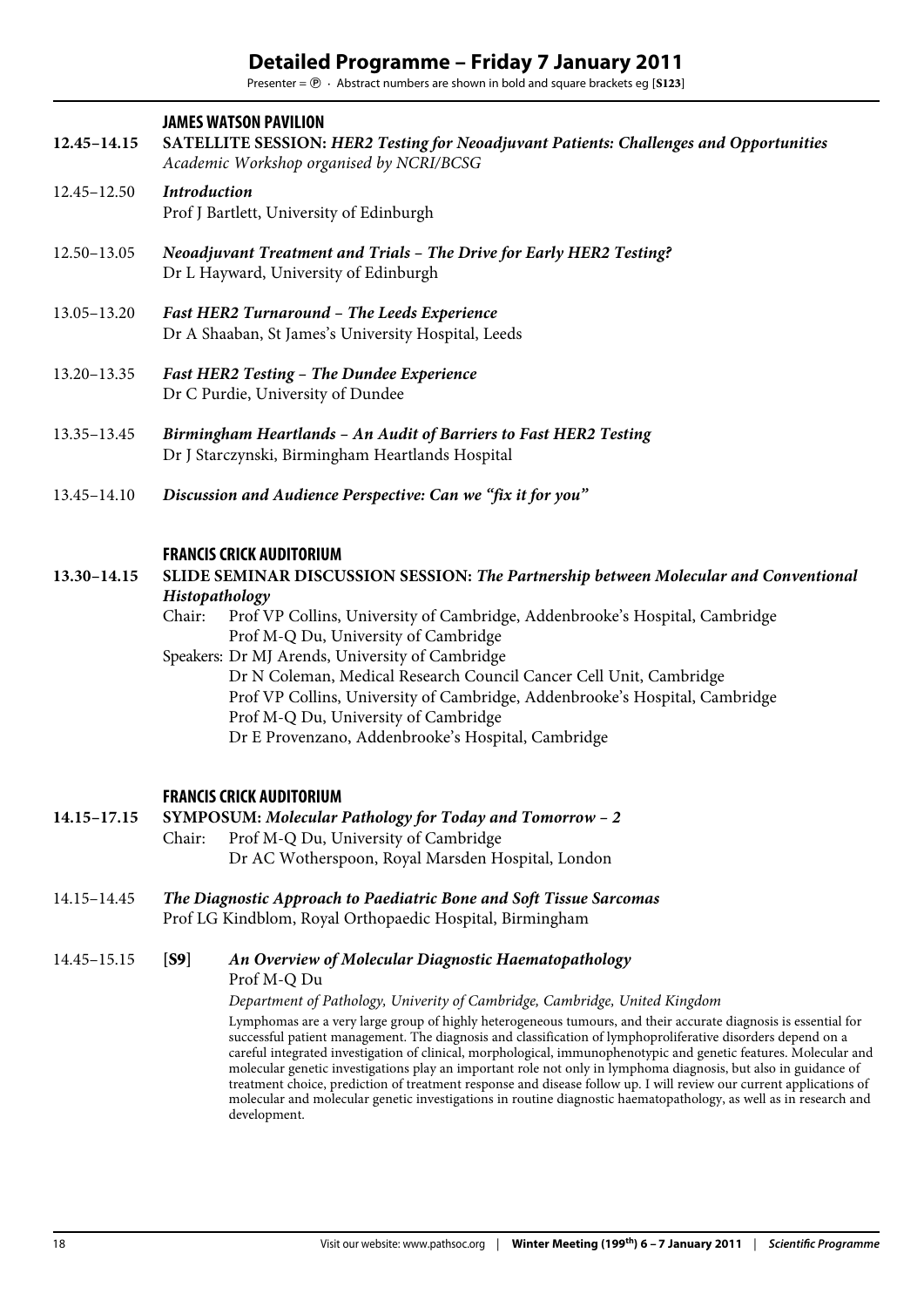Presenter =  $\circled{P}$  · Abstract numbers are shown in bold and square brackets eg [S123]

#### 15.15–15.45 [S10] *Diffuse Large B-cell Lymphomas: Molecular Biology and Sub-classification* Prof A Rosenwald

*Institute of Pathology, University of Würzburg, Germany, Josef-Schneider-Str. 2, Würzburg, Germany* The clinical heterogeneity of diffuse large B-cell lymphoma (DLBCL) is mirrored by a large variation of its underlying genetic and molecular features. The gene expression based distinction into the germinal centre B-like (GCB) and activated B-like (ABC) subtypes was shown to have significant prognostic impact in the CHOP treatment era and appears to remain prognostically relevant when patients are treated with R-CHOP. Moreover, GCB and ABC DLBCL tumours have different genetic alterations. The translocation t(14;18) and PTEN deletions are predominantly detected in GCB DLBCL, whereas ABC DLBCL are characterized by deletions of p16 and amplification of the BCL2 locus. A major pathogenetic feature of ABC DLBCL is the constitutive activation of the oncogenic NFkB signaling pathway that may be targeted therapeutically in the future. Recent work identified mutations in several genes associated with NFkB leading to deregulation and aberrant activation of this pathway. For example, activating mutations of CARD 11, a protein that physiologically assembles with BCL10 and MALT1 in B-cells upon antigen engagement, are present in approximately 10% of ABC DLBCL tumours. Likewise, inactivation of A20, a negative regulator of NFkB, is also frequently detected in DLBCL. The B-cell receptor associated signaling subunits CD79A and CD79B carry mutations in approximately 20% of ABC DLBCL which result in increased expression of the B-cell receptor leading to chronic active B-cell receptor signaling. It is likely that additional molecular alterations of the NFkB pathway in DLBCL will be identified in the near future.

### 15.45–16.15 **TEA / POSTER VIEWING / Trade Exhibition [Cloisters]**

#### 16.15–16.45 *Intermediate Lymphoma between Burkitt Lymphoma and DLBCL*

Prof H Stein, Institute for PathDiagnostic, Berlin, Germany

#### 16.45–17.15 [S11] *Selection of Therapy According to Molecular Phenotype in Diffuse Large B-Cell Lymphoma*  $\circled{P}$  Prof P Johnson<sup>1</sup>; AJ Davies<sup>1</sup>; P Fields<sup>2</sup>; M-O Du<sup>3</sup>; A Jack<sup>4</sup>

*1CR UK Centre, Southampton, Southampton, United Kingdom; 2Guy's Hospital, London, United Kingdom; 3University Department of Pathology, Cambridge, United Kingdom; 4HMDS, Leeds, United Kingdom*

Several oncogenic mechanisms distinguish the two sub-groups of DLBL. In particular, constitutive activation of the nuclear factor-kB (NF-kB) signalling pathway appears central to cell survival in ABC-like lymphomas. These rely upon the CARD11/MALT1/BCL10 signalling complex to activate IkB kinase. More than half of ABC-DLBL carry somatic mutations in multiple genes, including negative (A20) and positive (CARD11, TRAF2, TRAF5, MAP3K7 and TNFRSF11A) regulators of NF-kB. Mutations in B-cell receptor components such as CD79B may be responsible for abnormal retention of the BCR on the cell membrane following stimulation. Induction of the NF-kB pathway appears to suppress the apoptotic effect of cytotoxic chemotherapy and this may contribute to the observed differences in outcome. These findings provide the rationale for exploration of small molecule therapeutics to target elements of the dysregulated pathways. This can be done downstream, for example by proteosome inhibitors to reduce degradation of inhibitory IkB, or closer to the start of the pathway, for example with inhibitors of Bruton's tyrosine kinase. The challenge is to design clinical trials based upon realtime determination of molecular phenotype, since immunohistochemistry remains imprecise in distinguishing biologically distinct sub-groups. The NCRI Lymphoma Group is conducting a study based upon gene expression profiling on formalin fixed paraffin embedded tumour material, in which patients will be randomised to receive Bortezomib in addition to standard R-CHOP chemotherapy. Randomisation is stratified according to the molecular phenotype, with stopping rules to exclude sub-groups according to the interaction of the gene expression profile and the targeted therapy.

**17.15 Close of Meeting**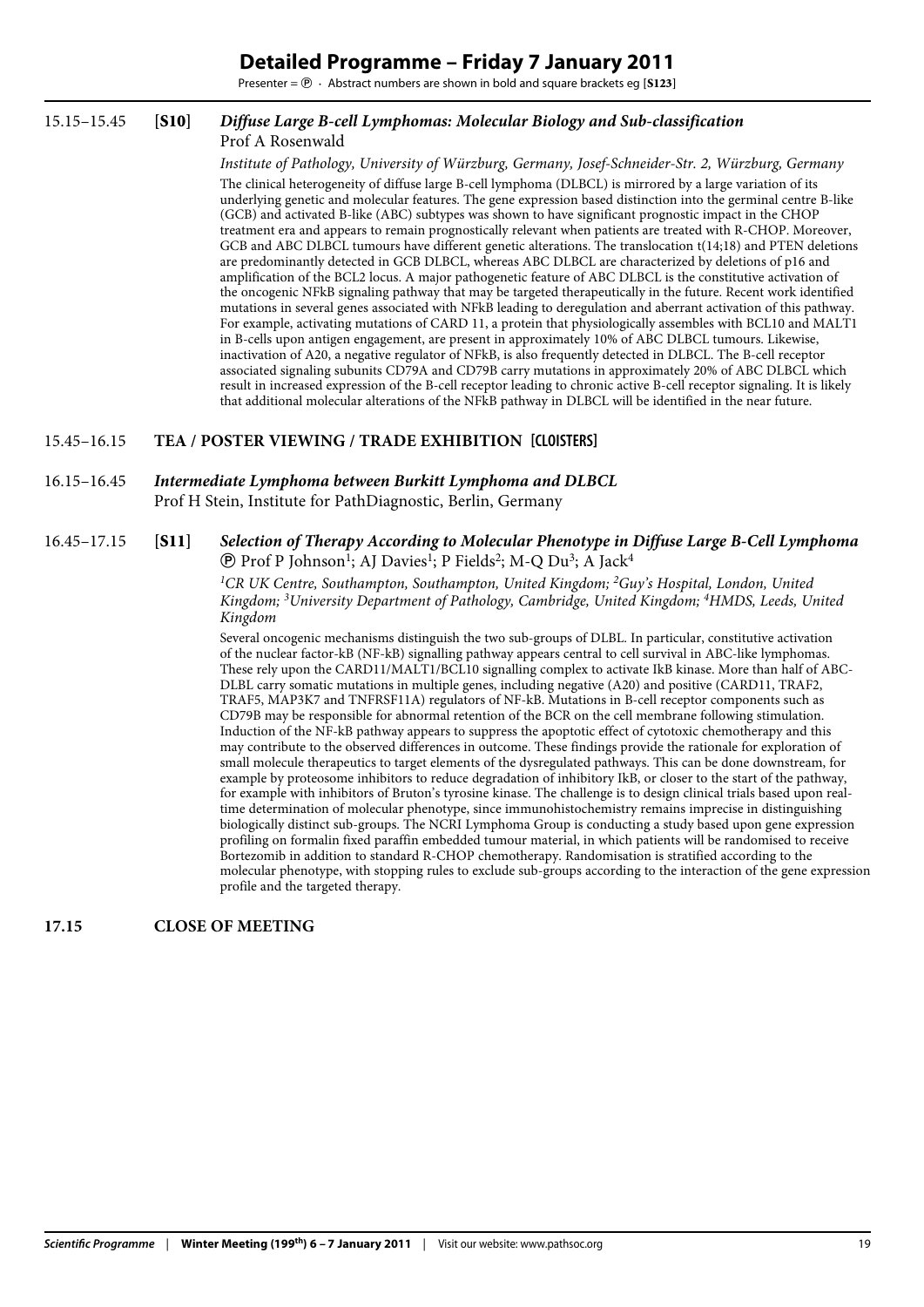*as at time of going to press*

### **The Pathological Society of Great Britain & Ireland wishes to acknowledge the support of the following companies participating in the TRADE EXHIBITION**

### ABCAM PLC

All the best for Cancer research at Abcam. Abcam is able to deliver a comprehensive portfolio of all the very best and most up to date cancer antibodies and related products.

A leading online provider of primary and secondary antibodies to researchers worldwide, Abcam's diverse catalog of over 66,000 antibodies includes cutting edge tools for neuroscience, chromatin-nuclear signaling, stem cells, immunology, cardiovascular as well as cancer research. We also provide proteins, ELISA, lysates and slides. **www.abcam.com/cancer**

### DAKO

As a world-leading expert, Dako continuously challenges and raises the global standards for fast and accurate answers for cancer patients and doctors who make vital decisions for treatment. Dako is at the forefront in supplying advanced systems, reagents and solutions for applications in cell based cancer diagnostics.

EnVisionTM Flex visualisation systems are a selection of Dako's best IHC detection and ancillary reagents that have been designed and optimized together. New products include Dako's Coverstainer, our complete H&E solution from baking to coverslipping, allowing processing of 240 slides per hour. Please visit our stand and find out more.

### Laser2000 & 3Dhistech

More than 400 Slide Scanners installed worldwide. Fluorescence and brightfield in one instrument.

Organise and share slides easily with our new management software. Directly scan to Case Center, which is designed to grow as you do. Easily access slides and data via a web interface. Review slides with colleagues and collaborators in real time.

Process many sample types quickly in batches. Our easy to use analysis software gives consistent, repeatable results.

The Panoramic P250 is the world's fastest. Increase your throughput and capacity by processing up to 250 slides in one run.

### NIKON UK LIMITED

Nikon specialises in combining superb microscopy and imaging solutions with state-of-the-art electronics and software. In conjunction with Hamamatsu and iPath we can provide the perfect tools for groundbreaking pathology imaging through our total system solutions.

Whatever your specific individual or group requirements are, we can configure market leading imaging solutions to suit, including macro imaging, micro imaging and telepathology. In addition Nikon's NIS-Elements software packages provide total management for hardware, intuitive databasing, easy annotation, and traceable image manipulation

Whatever your imaging requirements, Nikon will revolutionise the results.

### **OLYMPUS**

Olympus has been operating in the microscope market since 1919 and maintains today its passion for developing ground-breaking solutions for microscope users. We are able to call on extensive knowledge and we want our customers to share in this experience.

We pursue a strictly solution-oriented product development strategy, in which a close relationship with its customers plays a vital role to ensure all the requirements are met. Olympus Microscopy thereby enables users to experience their work as an exciting voyage of discovery time and time again, allowing them to concentrate solely on their complex tasks.

Olympus – passion for performance.

### Trident Healthcare Ltd

Trident Healthcare are the preferred UK suppliers of Barco Medical Display Systems.

The rise of digital pathology is offering new opportunities to facilitate slide sharing, enhance throughput, improve treatment decisions and reduce laboratory expenses. In this digital pathology environment, displays are the window to your slides, so they should come up to the highest quality standards.

From acquistion to display, from image processing to quality assurance, Barco's hardware and software solutions lead the market.

### VECTOR LABORATORIES LTD

Vector pioneered the introduction of biotin/avidin reagents and now supply biotinylated, affinity purified antibodies, lectins, (strept-)avidin conjugates and VECTASTAIN® ABC kits.

Other products include labelling and detection systems for molecular biology, fusion protein isolation systems, non-biotin polymer based kits (ImmPRESS™), DyLight® fluorescent conjugates, fluorescent anti-fading mounting media, antibodies for immunohistochemical applications and the Celerus Wave automated immunohistostainer for IHC in 15 minutes.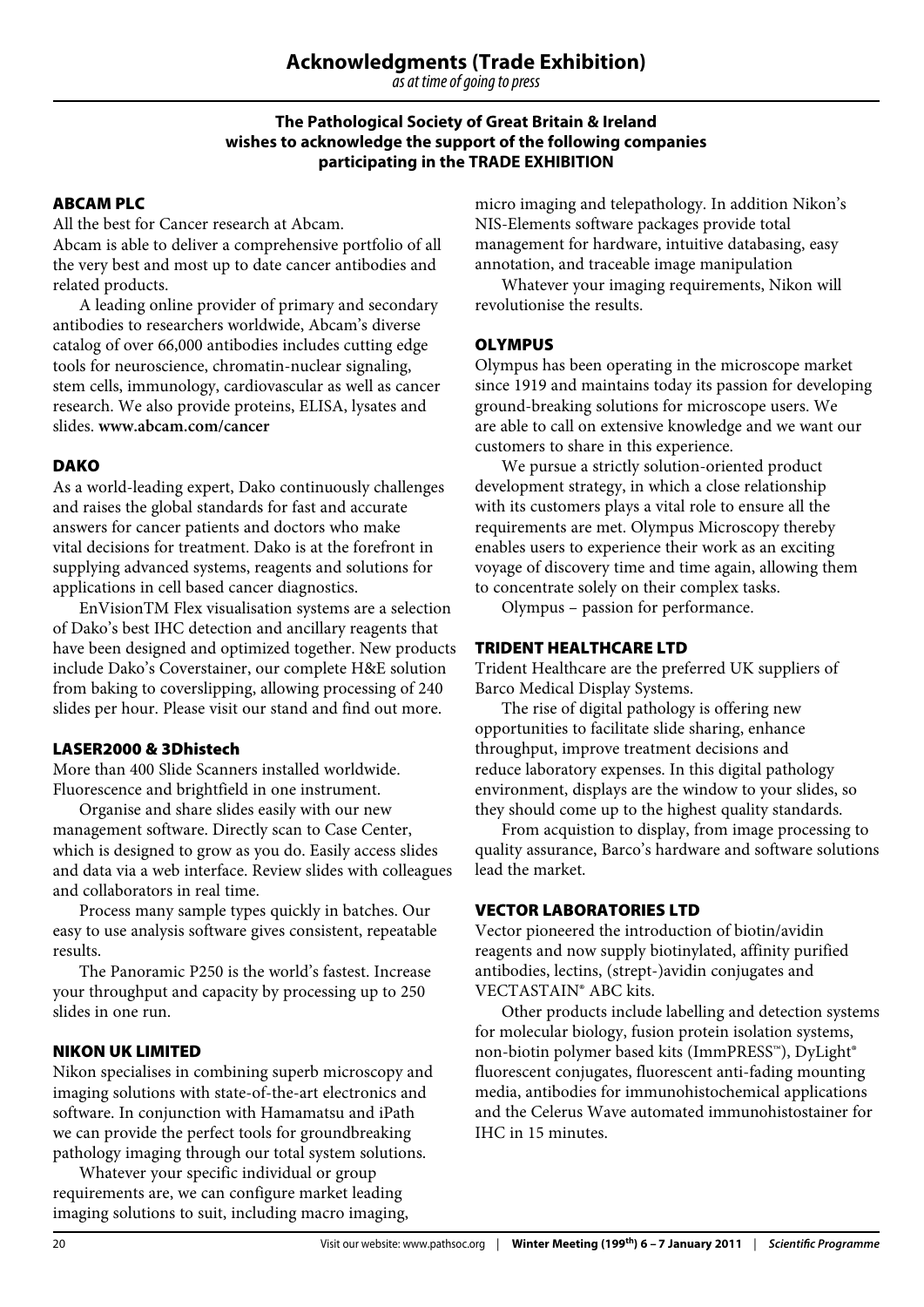# Poster Abstracts

Presenter =  $<sup>②</sup>$ </sup>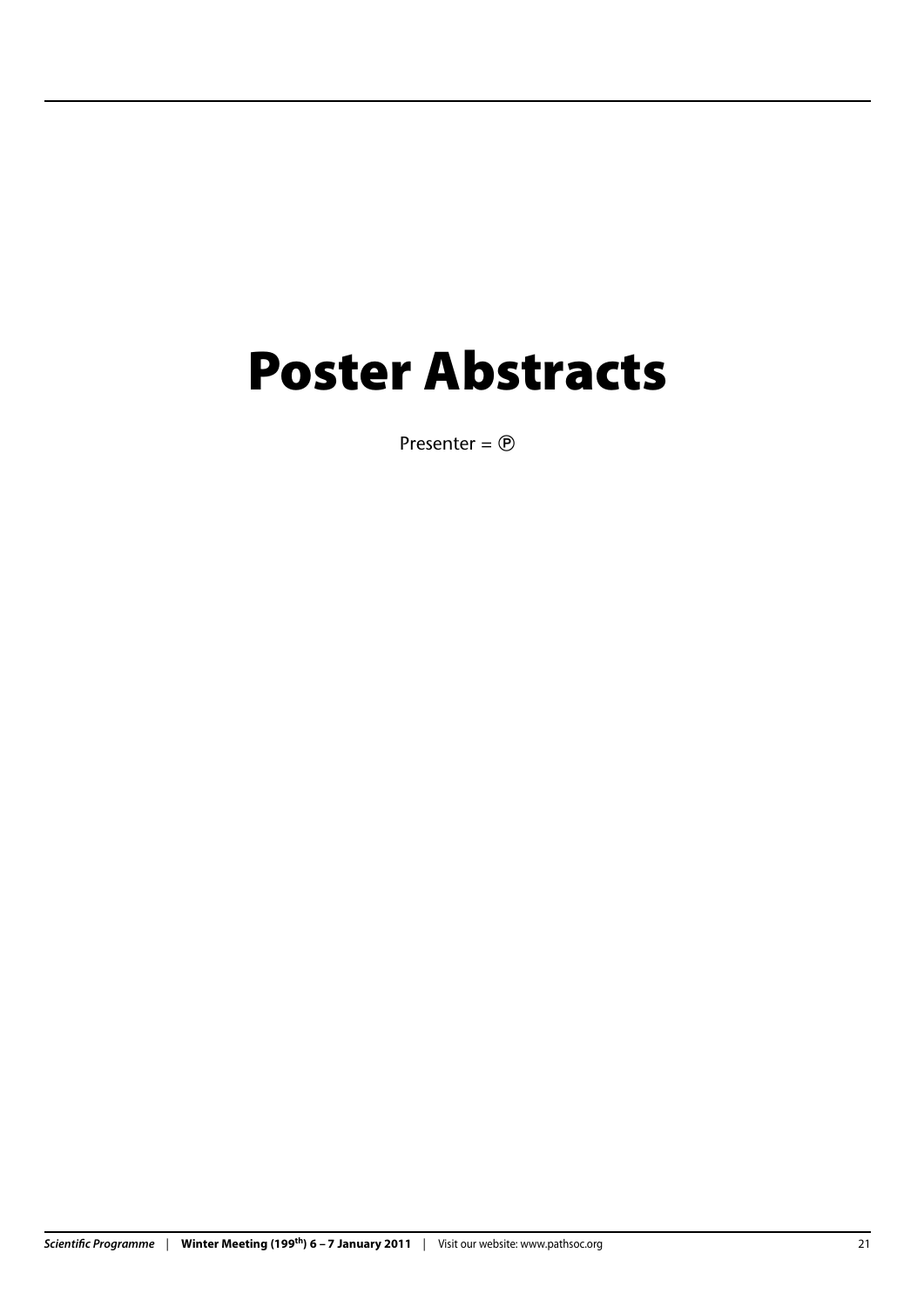# **The Retention and Storage of Post-mortem Tissue**

P CVL Randall; D Hilton

#### *Derriford Hospital, Plymouth, United Kingdom*

Following increased public and media awareness the Human Tissue Act 2004 was implemented to protect families from unnecessary distress by providing a clear legal framework for the correct retention and storage of post-mortem tissues. In our department post-mortem tissue is taken with the coroner's permission and retained under their authority until released. The family then has 3 months to give their consent for either storage, disposal or return of the tissue. If consent is not returned, there is a legal obligation to dispose of the tissue.

The aim of the study was to ensure that our Trust was achieving the correct standards in tissue retention and storage, in relation to the HTAct, and to highlight areas for improvement.

We reviewed 194 post-mortems from April to June 2008. The post-mortem reports, the post-mortem histology forms and returned relatives consent forms were reviewed and compared with the laboratory files of slides, blocks and wet tissue.

We found that 26% of cases had histology taken, approximately 600 blocks of tissue. One case (2%) indicated that 4 lung blocks were taken when in fact only 3 were taken. Six cases (12%) had some inaccuracies of exactly which samples were retained stated on the consent form sent to the relatives by the Coroner. All returned consent instructions were followed correctly. More than 50% requested storage in the hospital. 3 cases (6%) were misfiled due to mislabelling. There were no slides, blocks or wet tissue in file that should have been disposed of or returned to families.

In a busy department where many people are involved in a complicated multi-step process errors are likely to occur. However our study showed a high level of performance with only minor errors requiring improvement in filing, coding and correct form details. Several of these areas have already been addressed with alterations to the forms for recording post-mortem histology and relative's consent.

# P3

#### **Contribution of Stroma to Breast Cancer Outcome**

P SA Simpkins; AM Hanby; D Treanor; V Speirs; DL Holliday *Leeds Institute of Molecular Medicine, University of Leeds, Leeds, United Kingdom*

Cancer associated fibroblasts (CAFs) form a major component of breast cancer stroma. Altered protein expression in CAFs can alter tumour cell behaviour and impact on tumour progression and patient prognosis. Recently a role for caveolin-1 (cav-1) in predicting breast cancer progression was identified with loss of expression associated with increased metastasis and poor prognosis. Activation of fibroblasts demonstrated by α-smooth muscle actin (α-SMA) expression is linked to the cancer invasion-promoting phenotype. In addition the presence of more stroma (hence more CAFs), determined by measuring the stroma-tumour ratio has been associated with poor prognosis in breast cancer. The aim of this study was to test the hypothesis that CAF phenotype and their proportional relationship to tumour epithelial cells predict breast cancer progression and prognosis. With ethical approval, immunohistochemistry for cav-1 and α-SMA was performed on 140 cases of breast cancer with known clinico-pathological data and follow up (mean follow up: 91 months). Using α-SMA staining to identify CAFs cav-1 staining was scored as strong, weak or absent. Stromal content was assessed by point counting on virtual tissue sections and tumour-stroma ratio calculated using an in-house computer algorithm. Cases with >50% stroma were classed as stroma-rich; those with <50% were stroma-poor and results were correlated to clinico-pathological data. In this relatively small cohort, we observed no differences in survival between stromal rich or stroma-poor cases however there was a non significant trend for better survival in cases with stromal cav-1 expression. We are currently expanding the number of cases. These data suggest that consideration of stromal characteristics may be of value in predicting breast cancer outcome.

# P2

#### **Gene Copy Number Analysis of Paired Myo and Luminal Epithelial Breast Cancer Cell Lines Isolated from a Primary Breast Tumour**

P DL Holliday1; MB Lambros2; JS Reis-Filho2; C Toomes1; M Cummings<sup>1</sup>; AM Hanby<sup>1</sup>; V Speirs<sup>1</sup>

*Leeds Institute of Molecular Medicine, University of Leeds, Leeds, United Kingdom; 2The Breakthrough Breast Cancer Research Centre, Institute of Cancer Research, London, United Kingdom*

We previously (Path Soc 2008) reported development and characterisation of a new breast cancer cell line of basal phenotype, LGI1T, derived from an ERα, PR and LN negative squamous cell carcinoma. Subsequently, we observed 2 morphologically distinct cell populations in culture; cobblestone and spindle-shaped cells. We separated these using β4-integrin labelled immunomagnetic beads which yielded LGILUM and LGIMYO cells. By immunofluorescence, LGIMYO expressed the basal cytokeratins CK17 and CK5/6 and were negative for the luminal epithelial marker EMA. LGILUM expressed EMA and negative for basal cytokeratins. To define the patterns of gene copy number aberrations in LGILUM and LGIMYO, these were subjected to high resolution comparative genomic hybridisation (aCGH) using a 32K bacterial artificial chromosome array platform (approx resolution 50kb). Both LGILUM and LGIMYO displayed common gene copy number aberrations, including loss of 1p, 9p21-p11 and chromosome 3 and gain of 19q and chromosome 20. However, some genetic aberrations were unique to each cell type; LGILUM harboured loss of 19p13.3-p13.2, 15q, 22q, and gain of 5q33-q35 and 16q, whereas loss of 18q and 10q, and gain of 7q and 9q were only found in LGIMYO. Differential patterns of genetic aberrations in these breast cancer cell types may contribute to their biological behaviour. Furthermore, these paired cell lines provide a powerful tool to investigate breast cancer cell biology without the complication of donor-donor variation seen in standard breast cancer cell lines.

# **P4**

*This abstract is not available for publication before the Meeting.*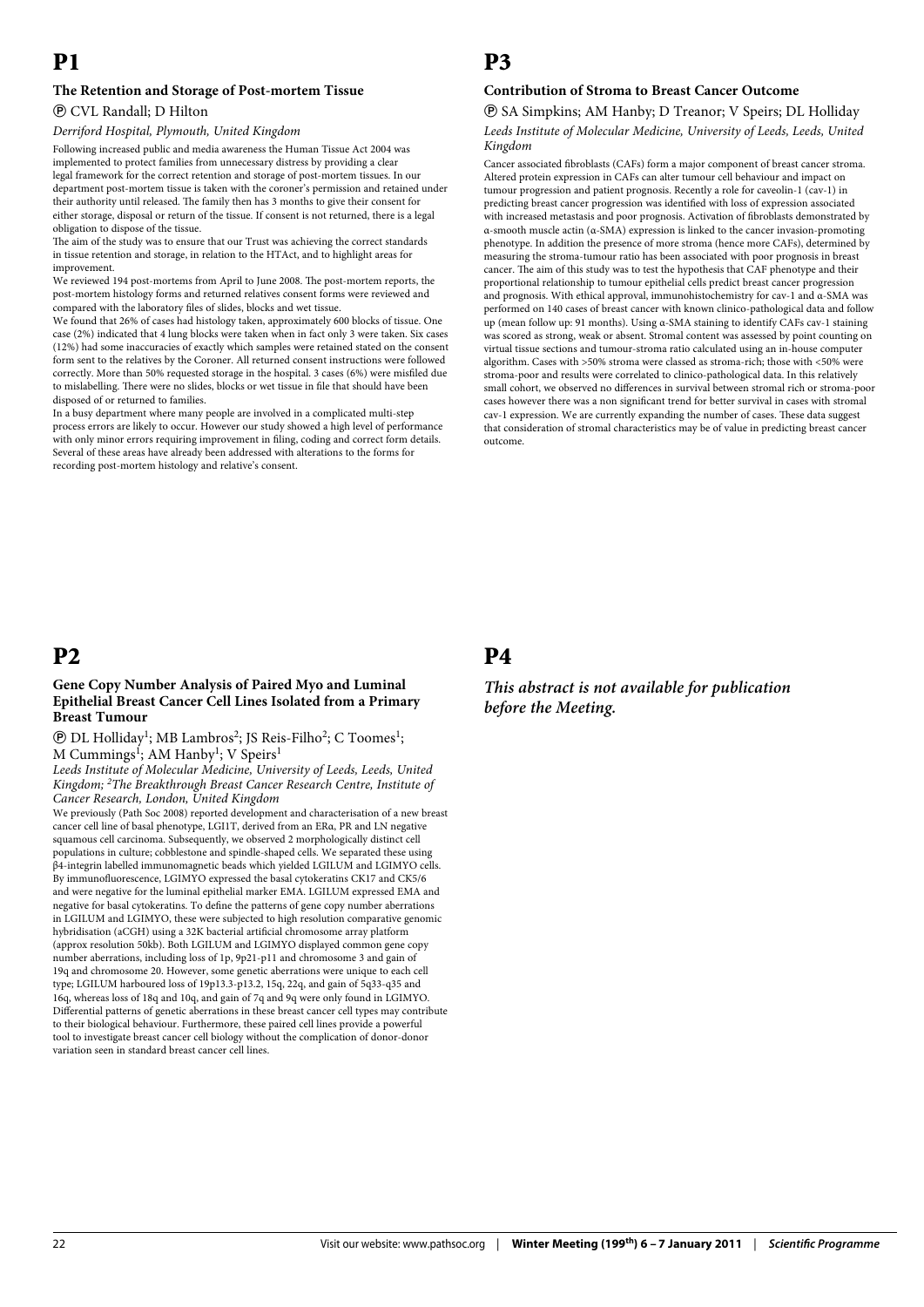#### **Targeting the HMG-CoA Synthase-Mevalonate Pathway Sensitises Breast Cancer Cells to Tamoxifen**

### $\textcircled{P}$  A Russell<sup>1</sup>; M Cummings<sup>2</sup>; S Pollock<sup>2</sup>; V Speirs<sup>2</sup> *1University of Leeds/ Leeds Institute of Molecular Medicine, Leeds, United*

*Kingdom; 2Leeds Institute of Molecular Medicine, Leeds, United Kingdom*

Tamoxifen is the mainstay endocrine therapy for premenopausal women with breast cancer, yet resistance and recurrence remain significant clinical problems. We identified Hydroxymethyl Glutaryl CoA Synthase 2 (HMGS2) mRNA as highly upregulated in a tamoxifen resistant (TAMr) MCF7 model of breast cancer. HMGCS2 is a mitochondrial ketogenic enzyme in the liver but also functions in the mevalonate pathway in other tissues. The purpose of this study was to investigate the role of upregulated HMGCS2 in TAMr, and the utility of the HMG-CoA synthase step of the mevalonate pathway as a tamoxifen-sensitising target. HMGCS2 mRNA and protein upregulation in TAMr MCF7 relative to TAM-sensitive controls was confirmed by qRT-PCR and Western blotting, and immunofluorescence indicated mitochondrial localisation. TAMr MCF7 cells were modestly but significantly ( $P < 0.01$ ) more sensitive than controls to growth inhibition by hymeglusin, a specific inhibitor of HMG-CoA synthases 1 and 2 (by MTT assay). This growth inhibition was completely reversed by supplementation with mevalonate but not squalene, the immediate precursor of cholesterol biosynthesis. These results suggest that i)TAMr cells may be more dependent on the mevalonate pathway for growth/survival than TAMs cells as a consequence of upregulated HMGCS2 and ii) this is likely mediated through the isoprenoid synthesis/protein prenylation branch of the mevalonate pathway, not cholesterol biosynthesis. The combined effects of hymeglusin with 4-hydroxytamoxifen (4HT) were greater than that of either drug alone in both TAMr and TAMs cells (P <0.01). However, this sensitising effect was achieved with lower doses of hymeglusin in TAMr compared to TAMs cells. In conclusion, blockade of the mevalonate-isoprenoid pathway through HMG-CoA synthase inhibition is able to re-sensitise TAMr cells to 4HT, and may represent a future therapeutic target for the treatment of TAMr breast cancer.

# P6

*This abstract has been withdrawn.*

*This abstract is not available for publication before the Meeting.*

# P8

#### **Breast Needle Core Biopsy Diagnosis of Papillary Carcinoma - Implications of a B5c Categorisation**

P PA Bennett; M Singh; R Linforth; PJ Carder

*Bradford Teaching Hospitals NHS Trust, Bradford, United Kingdom*

Papillary carcinoma of the breast may be diagnosed on needle core biopsy but it may be difficult, if not impossible, to decide if the tumour is invasive. A "B5c" designation may be appropriate if invasion is "not assessable".

We reviewed 20 core biopsy-diagnosed "B5c" papillary carcinomas from our unit from between 2005 and 2010 in order to further understand the implications of this diagnosis. Findings on needle core biopsy and subsequent histology were correlated to determine the likelihood of invasive malignancy and lymph node metastasis.

Follow-up histology was available for 17 cases. Of these 9 (53%) had a final diagnosis of invasive or likely invasive malignancy. Subsequent diagnoses were invasive papillary carcinoma (3), invasive carcinoma arising on a background of solid papillary carcinoma (3), encapsulated papillary carcinoma (EPC) with foci suspicious of microinvasion / invasion (2), and invasive tubular & lobular carcinoma adjacent to an EPC. Seven cases (41%) had a final diagnosis of in-situ disease, including EPC (4) and papillary ductal carcinoma in-situ (DCIS) (3). One case (6%) had no residual disease at excision. Nodal disease was identified in 4 of the 11 patients who underwent axillary surgery. Three cases had isolated tumour cells (ITC) only. Macrometastatic disease was identified in a single case, associated with a 70mm invasive papillary carcinoma.

In summary, there was 53% chance of concurrent invasive malignancy following a core biopsy diagnosis of a "B5c" papillary carcinoma. The likelihood of significant nodal disease was very low. The decision to perform an axillary procedure should follow detailed clinico-pathological correlation at the multi-disciplinary team meeting.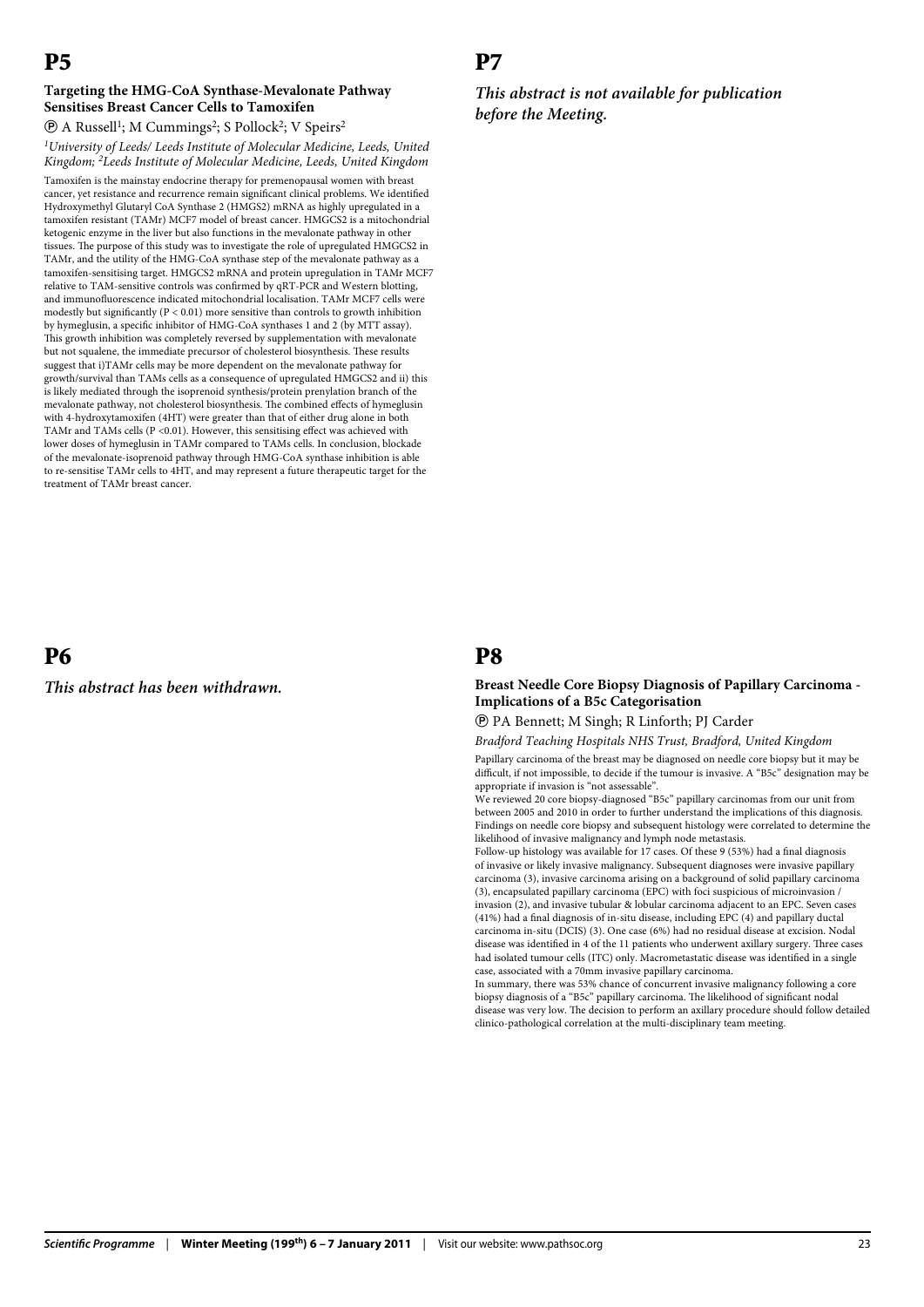# P9

#### **Audit of B3 Breast Core Biopsies**

 $\textcircled{P}$  L Moore<sup>1</sup>; A Graham<sup>1</sup>; L Carson<sup>1</sup>; SD Heys<sup>2</sup>; M Fuller<sup>3</sup>; I Miller<sup>1</sup>

*1Department of Pathology, Aberdeen Royal Infirmary, Aberdeen, United Kingdom; 2University of Aberdeen, Aberdeen, United Kingdom; 3Breast Surgery, Aberdeen Royal Infirmary, Aberdeen, United Kingdom*

*Introduction*: Core needle biopsy is an accurate and cheap test for the diagnosis of breast lesions, and can be safely performed in the out-patient setting. However, borderline histology lesions or "lesions of uncertain malignant potential" (B3) are a significant subgroup.

*Aims*: The aim of this study was to correlate B3 needle core biopsy findings with those in the surgical excision specimens to determine associated rates of malignancy. *Methods*: We identified all B3 core needle biopsies performed at Aberdeen Royal Infirmary over a 6-year period from 2004-2009. The needle core biopsy pathology reports were reviewed and correlated with the diagnosis in the excision specimens. Cases where no subsequent excision reports were available or those where multiple biopsies had been obtained, were excluded.

*Results*: The total number of cases was 181. All the patients were women. The most frequent lesions on needle core biopsy were: atypical intraductal epithelial proliferation (AIDEP) 46; papillary lesions (PL) 45; Radial scar/complex sclerosing lesion (RS/CSL) 33 and phyllodes tumour (PT) 17. The final diagnosis was malignant in 43 patients (overall malignancy rate 24 %). Nine of the patients with a malignant diagnosis had invasive carcinoma. The lesion specific rates of malignancy were: lobular in-situ neoplasia (LISN) 57%; flat epithelial atypia (FEA) 37.5%; AIDEP 30%; PL 20%; PT 6 % and RS/CSL 0%. *Conclusions*: Nearly a quarter of all B3 needle core biopsies proved to be malignant on excision. Specific lesion types are associated with highly variable rates of malignancy. Further research is required to investigate lesion specific malignancy rates particularly in the recently emerged groups of lesions such as FEA.

# P11

### **Core Biopsy Predictors for Positive Retroareolar Tissue in Nipple-Sparing Surgery for Breast Malignancy**

### P E Caffrey; C Brodie

*Dept. of Histopathology, University Hospital Galway, Galway, Ireland*

*Purpose* In selected breast cancer cases, nipple-sparing surgery results in improved cosmesis and recurrence rates. We aim to evaluate the pathological features on core biopsy and whether they are predictive of involvement of retroareolar tissue at subsequent resection.

*Methods* All 78 cases of therapeutic nipple-sparing procedures from 2004 to 2009 were retrieved from a prospectively maintained database. Slides of initial core biopsies and subsequent retroareolar frozen sections or fixed retroareolar tissue sections were reviewed by two pathologists. Presence or absence of malignancy in the retroareolar tissue was correlated with core biopsy features.

*Results* Fifty-five biopsies showed invasive carcinoma (39 ductal, 9 lobular, 7 mixed and 1 micropapillary types), and 23 showed in situ carcinoma. In 67 cases the retroareolar tissue showed benign histology; 4 cases showed ductal carcinoma in situ; 3 cases showed invasive carcinoma; 1 was suspicious for malignancy; 2 cases showed lobular in situ neoplasia and 1 case showed ductal atypia. Of the 7 malignant cases, the biopsy diagnoses were invasive ductal carcinoma (5), lobular carcinoma (1) and DCIS (1). 2/8 (25%) cases with lymphovascular invasion (LVI) on biopsy had positive retroareolar tissue, compared to 4/47 (8.5%) cases without LVI. 2/12 (16.7%) oestrogen receptor (ER) negative biopsies had positive retroareolar tissue, compared to 5/65 (7.7%) of ER positive cases. These findings were not statistically significant. There was no significant association between tumour type, grade or presence of DCIS on core biopsy and presence of malignancy in retroareolar tissue.

*Conclusion* The rate of retroareolar tissue involvement in nipple-sparing procedures was low (8.9%). Lymphovascular invasion and ER negativity on biopsy were associated with positive cases, although numbers were small. These features may be useful in patient selection in addition to current criteria.

# **P10**

#### **A Falsely Positive (C5) FNAc from a Lymph Node with Benign Vascular Transformation of the Sinuses (VTLNS)**

#### P T Grigor; H Jones

#### *Royal Cornwall Hospital Trust, TRURO, United Kingdom*

A 70 year old woman presented with a symptomatic breast lump while part of the breast screening programme. Mammography demonstrated a calcified mass, 30mm diameter and a 9mm, radiologically indeterminate, ipsilateral axillary lymph node. Ultrasonography of the symptomatic mass was sonographically malignant (U5). The axillary tail lymph node had an sonographically indeterminate echogenic centre. Ultrasound guided needle core biopsy showed Grade 2 IDC. The cytology smear from the axillary lymph node was reported as falsely positive for carcinoma cells (C5). A right mastectomy and axillary node clearance was performed. Histological examination demonstrated a Grade 3 IDC with high grade comedo ductal carcinoma in situ. Pathological node status of the specimen was ascertained from 19 lymph nodes in the tail of the mastectomy specimen (level I nodes), nine in a separate piece of tissue incorporating level II nodes (largest 13mm) and 4 level III nodes in a piece of apical tissue. All 32 lymph nodes examined were free of tumour (pT2, pN0, pMx). However several showed characteristic VTLNS with an intra-sinusoidal proliferation of endothelial cells stainable for VWF accompanied by an intra-sinusoidal fibrous reaction. Pre-operative staging of the axilla using FNAc can triage women with operable breast cancer prior to an initial nodal surgical procedure. VTLNS is an example of a benign process that can simulate metastatic involvement of a lymph node by carcinoma diminishing the accuracy of this test.

# P12

#### **Investigating the Re-excision Rate in Patients with Breast Carcinoma**

#### P SM Wright; L McGill; EA Mallon

#### *Western Infirmary, Glasgow, United Kingdom*

Introduction: Infiltrating lobular breast carcinoma is associated with an increased rate of multifocality. It has been suggested that pre-operative MRI may identify patients with multifocal disease and stratify those requiring primary mastectomy. The aim of this study was to determine the re-excision rate in patients undergoing curative surgery for breast carcinoma.

Methods: We analysed clinico-pathological data from 2816 consecutive patients who underwent curative surgery for breast carcinoma in a single centre between January 2004 and December 2009.

Results: We found that 12% of patients with unifocal ductal carcinoma required re-excision compared with 19% of patients with unifocal lobular carcinoma. Fifteen percent of patients with multifocal ductal disease required a re-excision. In contrast, 28% of patients with multifocal lobular carcinoma required a re-excision for residual invasive disease. We noted that 34% of patients with multifocal lobular carcinoma (n=12) had primary conservation and of these patients, 75% required a second operation with the majority of those patients requiring a completion mastectomy for residual invasive disease. Of note, only 33% of patients with multifocal lobular carcinoma were known to have multifocal disease prior to primary surgery compared with 50% of patients with multifocal ductal carcinoma.

Conclusion: In conclusion, 19% of unifocal invasive lobular carcinoma patients required re-excision compared with 12% of unifocal ductal type. Of the multifocal carcinomas, 28% of lobular type and 15% of ductal type required re-excision. Only 33% of all multifocal lobular cancers were known to be multifocal pre-operatively compared with 50% of cases of multifocal ductal disease. This suggests that MRI may be helpful in detecting multifocality and in reducing re-excision rates, particularly in cases of invasive lobular carcinoma.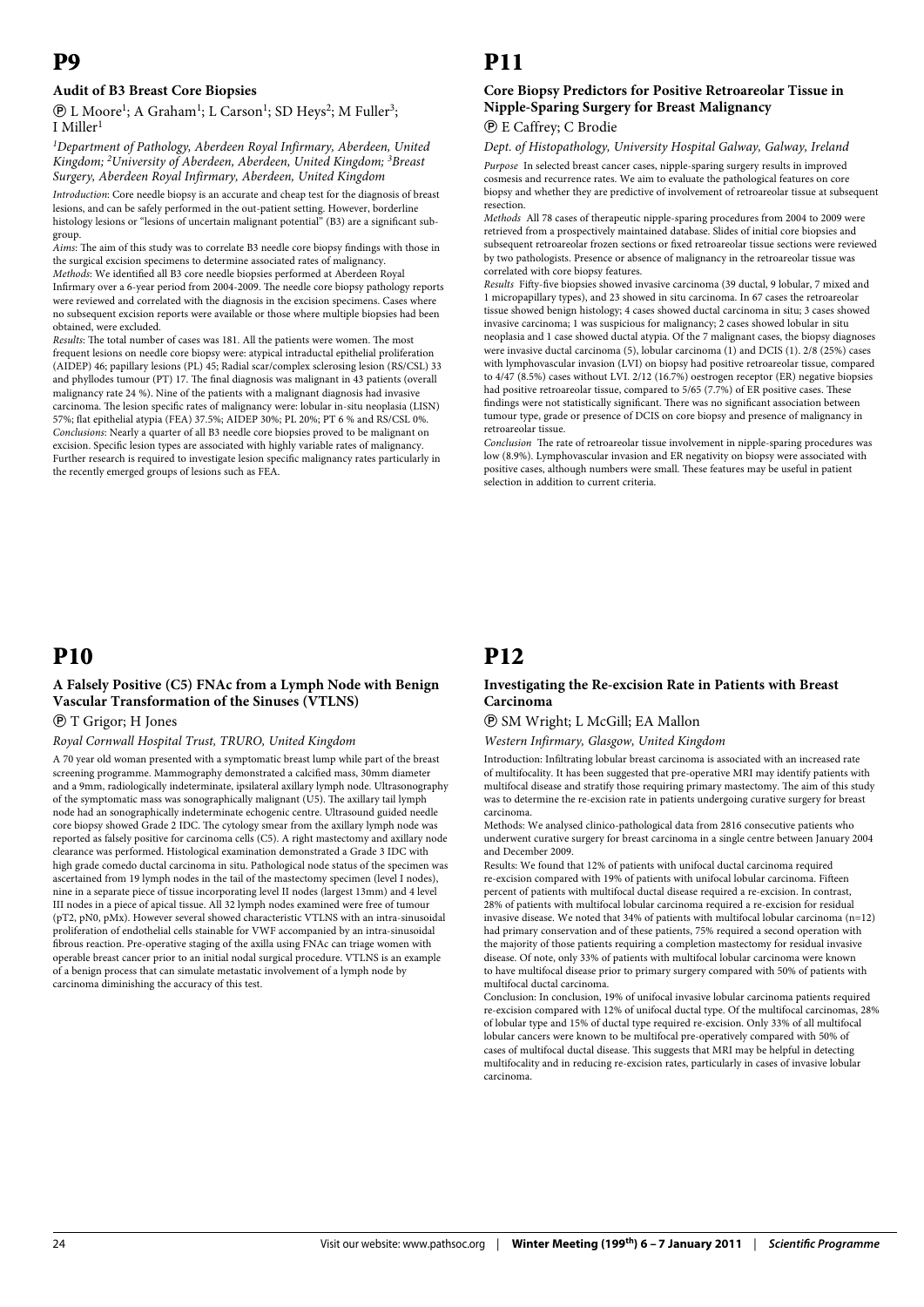# **P13**

**Papillary Carcinoma of the Breast - Predicting Behaviour**

P NP Gandhi1; AHS Lee1; F Climent2; RD Macmillan3; IO Ellis4; EA Rakha<sup>1</sup>

*1Nottingham University Hospitals, Nottingham, United Kingdom; 2Hospital Universitari de Bellvitge, Barcelona, Spain; 3Nottingham Breast Institute, Nottingham, United Kingdom; 4University of Nottingham, Nottingham, United Kingdom*

Papillary carcinomas are a rare morphological type of breast cancer. Controversy remains over whether these lesions are in-situ or invasive cancers, and the role of myoepithelial cell in differentiating between them. In this study, we reviewed 167 cases of papillary carcinoma diagnosed at the Department of Histopathology Nottingham, UK. Of these cases, 106 were consultation cases in which lymph node status and/or follow-up data were unavailable. In the 61 cases where clinical and follow-up data were available, 48 lesions were pure papillary carcinomas while 13 cases showed associated invasive carcinoma of different histologic type; the latter were excluded from the analysis. Lymph nodes were sampled in 18 of the 48 pure papillary cancers and in 3 of these cases micrometastatic disease was identified (with 1 involved node per case). In an additional case, regional recurrence in the lymph nodes was identified after a period of 2 years (2 out of 13 nodes were positive). None of the cases were reported to have distant metastases during the period of follow-up (average 10 years). In all 4 cases of papillary carcinoma with positive nodes, the primary tumour showed a high nuclear grade. Importantly, the absence of myoepithelial cells cannot differentiate between papillary carcinomas which have the potential for metastatic disease and those which remain localised. In conclusion, our study supports the concept that some forms of papillary carcinoma, particularly those of high cytonuclear grade behave as an invasive variant of breast carcinoma which is associated with an excellent prognosis. Sentinel node biopsy may be warranted in these cases.

# **P15**

#### **Immunohistochemical Profiling of Ductal Carcinoma In Situ of the Breast**

#### P J Brown; C Gillett; SE Pinder

*Guy's Hospital, Kings College London, London, United Kingdom*

Purpose of the study: Molecular profiling has given rise to distinct groups of invasive breast cancer. Basal-like, Luminal A, Luminal B and Her2 cancers can be identified using immunohistiochemistry (IHC) as a surrogate protocol to these genomic methods. Ductal carcinoma in situ (DCIS) is a precursor lesion that may or may not result in progression into these cancer subtypes. Like invasive breast cancer, it is becoming apparent that DCIS is not a single entity but multiple disease subtypes. We have applied a panel of antibodies (ER, PR, Her2, EGFR, CK5, CK14) to cases of DCIS to determine if IHC can be used to assign these precursor lesions into similar cancer subgroups.

Methods: A consecutive series of DCIS ( $n= 280$ ) was used to construct tissue microarrays (TMAs) comprised of 2.00mm cores to retain tissue morphology. IHC was carried out using seven antibodies on an automated staining system. Two observers scored TMAs. ER and PR were scored using the Allred method, Her2 with the Dako Herceptest recommendations. All other antibodies were scored as percentage of positive cells. Summary of Results: DCIS positive cases: ER 70%, PR 52%, Her2 22%, CK5 33% & CK14 36% EGFR 2%. Frequency distributions were calculated and non parametric tests gave significant P-values for ER v Her2 (< 0.0001), PR v Her2 (< 0.0001), and EGFR v ER and PR (< 0.0001, 0.0017), CK14 v Ck5 (< 0.0001), ER v PR (< 0.0001).

Conclusions: DCIS profiling using an IHC panel show some features common to molecular profiling of invasive breast cancers. Our series shows similarities with other published profiling data on DCIS. Further studies will determine the clinical relevance of this immunoprofile.

# P14

#### **Comparison of ER Assessment Using Three Antibodies Optimised for use with an Automated IHC Stainer System**

P L Bosshard-Carter1; JP Brown2; C Gillett2; SE Pinder2

*1Kings College London, London, United Kingdom;* 

*2Guy's Hospital, Kings College London, London, United Kingdom* Purpose of the study: Immunohistochemical (IHC) assessment of oestrogen receptor (ER) in breast cancer has a significant predictive value in identifying poor patient response to tamoxifen or aromatase inhibitor therapy. Recent changes in guidelines have suggested that patients with very low positive ER status determined by IHC (1% of cells) could still benefit from treatment. We have evaluated three ER clones (1D5, 6F11, SP1) in invasive breast cancers to determine any difference in staining patterns and subsequent effect on clinical treatment.

Method: A consecutive series of invasive breast carcinomas (n= 250) were used to construct tissue microarrays (TMAs). IHC was carried out using all three clones on an automated staining system. Two observers scored TMAs independently using the Allred ER scoring method. Clinical cut-offs (Allred < 3 = negative) were evaluated with positive scores subdivided into low and high ER expression levels (Allred 3-6 & 7-8 respectively). Summary of results. Mean Allred scores for each antibody were 5.23 (6F11), 4.80 (1D5) & 4.77 (SP1). Negative ER values were: 1D5 = 22.6%, 6F11 = 25.4%, SP1 = 26.9%. Low ER expression levels:  $1D5 = 5.6$ %,  $6F11 = 7.3$ %,  $SP1 = 13.3$ %. High ER expression levels:  $1D5$  $= 71.8\%, 6F11 = 67.3\%, SP1 = 59.8\%$ .

Conclusions: Most ER values are at Allred score extremes (0,7,8) and result in no significant difference in current clinical practice. However, variation exists, in small numbers, between clones at current clinical cut-off thresholds (Allred <3) and low expression levels. These require further study.

# P16

#### **Pseudoangiomatous Stromal Hyperplasia: A Case Report**

 $\textcircled{P}$  Y Masannat<sup>1</sup>; S Whitehead<sup>2</sup>; I Hawley<sup>2</sup>; L Apthorp<sup>2</sup>; EF Shah<sup>2</sup>

*1Princess Royal University Hospital, Orpington, United Kingdom; 2Conquest Hospital, Hastings, United Kingdom*

INTRODUCTION: Pseudoangiomatous Stromal Hyperplasia (PASH) is a rare benign proliferating breast condition that was reported in 1986. We describe a large PASH, mimicking inflammatory carcinoma in a young lady that was excised with excellent cosmetic results.

CASE REPORT: A 22-year-old lady presented with one year history of a progressive large lump in the right breast. Clinically, the breast was diffusely erythematous with a 10x8cm suspicious mass mimicking inflammatory carcinoma. Radiologically the appearances suggestive of a fibroadenoma or Phyllodes tumour. Fine needle aspiration cytology results were equivocal showing cohesive cells with focal mild nuclear atypia and numerous bare nuclei. Histopathology showed the presence of anastomosing groups of spindle cells in the stromal fibrous tissue in a pseudoangiomatous pattern which fitted the diagnosis of PASH. Immunohistochemistry was positive for CD34 and Vimentin while Factor VIII, cytokeratin, progesterone and oestrogen receptors were negative. Though the mass was large, surgical excision was done using an inferior circumareolar incisionwith excellent cosmetic results.

DISCUSSION: PASH is a benign proliferation of the mammary stromal tissue. It is rare for a discrete mass to have PASH as the main pathological. These tumours are classified into either simple or fascicular/proliferative subtypes. It is important to differentiate the lesion from low grade angiosarcoma. Core biopsy or Mammotome biopsy is needed for diagnosis preoperatively, although in some cases the diagnosis is made only after excision. On immunohistochemistry, PASH is positive for CD34 and vimentin and negative for factor VIII-related antigen and cytokeratin. If diagnosis is confirmed on biopsy and the lesion is small, surgical excision can be avoided but for the larger lesions, and especially if there are suspicious features then excision is indicated.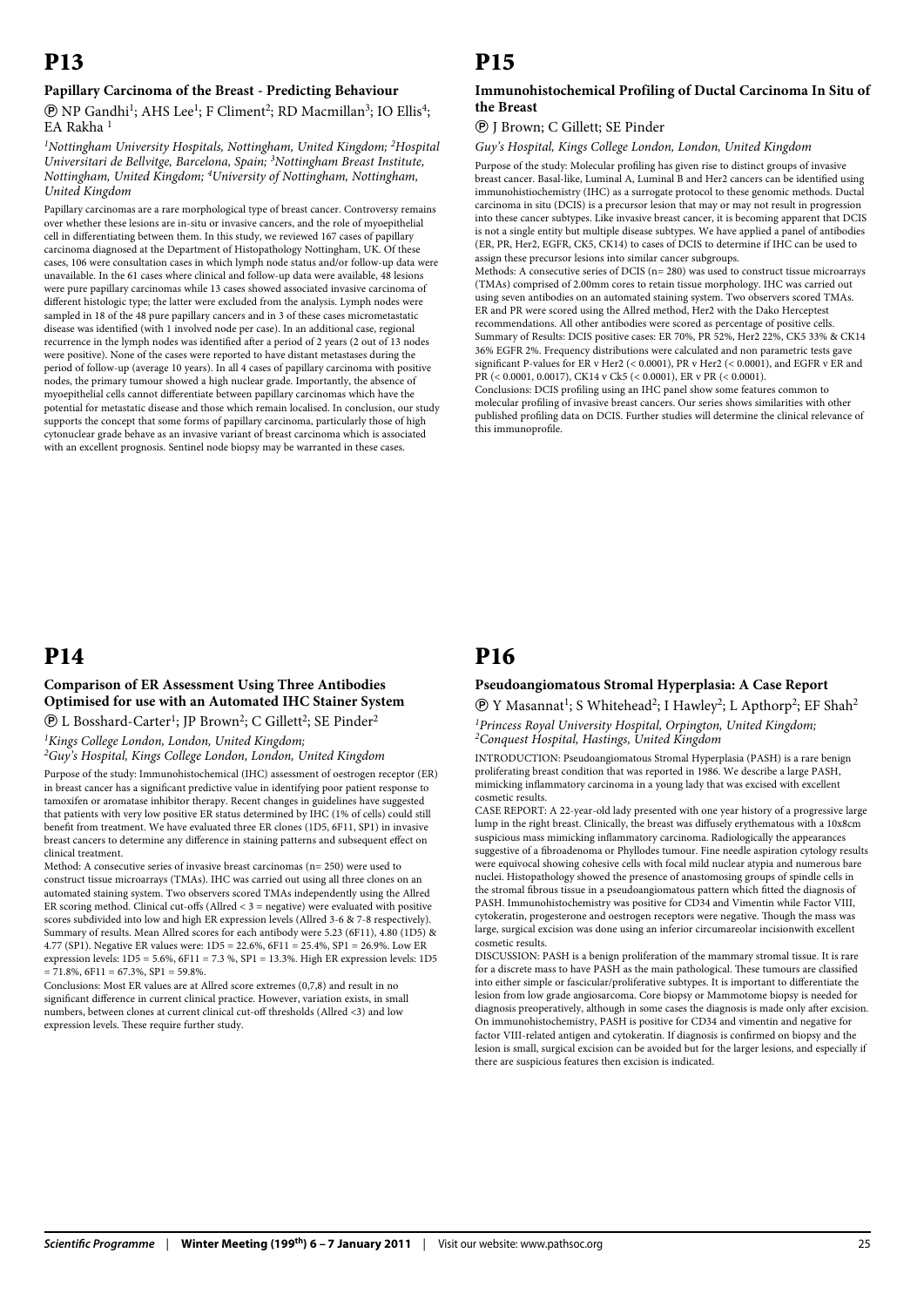#### Potential Roles of Corticotropin-Releasing Hormone (CRH) in **Breast Cancer**

#### $\textcircled{P}$  A Allan<sup>1</sup>; SK Lal<sup>2</sup>; DK Grammatopoulos<sup>2</sup>

*1University of Cambridge Medical School, Cambridge, United Kingdom; 2Clinical Sciences Research Institute, Warwick Medical School, University of Warwick, Coventry, United Kingdom*

Carcinoma of the breast is the most frequently occurring malignant tumour in women and one of the leading causes of cancer-related deaths. It has recently been proposed that corticotropin-releasing hormone (CRH) might act as a negative regulator of oestrogen-induced breast cancer cell growth. Through characterisation of downstream signalling events, it might be possible to find new targets for breast cancer therapy. To explore the role of CRH in breast cancer in vitro, we used the MCF-7 cell line as a model for oestrogen-receptor positive breast cancer. Here we show that CRH receptor mRNA is expressed in MCF-7 cells, with functional CRH receptor proteins expressed primarily in the plasma membrane of these cells. We identified that CRH actions are mediated via activation of multiple kinases, suggesting a complex signalling network. We demonstrate that CRH stimulates p38MAPK phosphorylation. CRH was found to inhibit basal ERK1/2 activity whilst having no effect on E2-stimulated ERK1/2 activity. Furthermore, we observed that CRH stimulates GSK-3β activation and downstream β-catenin phosphorylation. These findings provide new insights into a number of molecules which may have a role in breast cancer cell growth, and specifically provides further understanding of the mechanisms by which CRH is able to influence breast cancer cell growth, with the evidence suggesting involvement of the Wnt/β-catenin signalling pathway.

This research was supported by a Pathological Society Undergraduate Elective Grant

# P19

#### **Benign Primary Cardiac Tumours associated with Sudden Death**

#### P JP Patel; MNS Sheppard

#### *National Heart and Lung Institute, London, United Kingdom*

Background Sudden cardiac death (SCD) accounts for 50% of cardiovascular mortality with an estimated annual toll of 300 000 deaths in the USA and 60 000 deaths in the UK. Benign primary cardiac tumours are extremely rare and although many of these entities are clinically silent, a few can cause significant morbidity or even sudden death. Objective To raise awareness of benign primary cardiac tumours as a possible cause of SCD so that more cases are identified by pathologists during life. Methods and Results Between 1994 and 2009, the hearts of more than 1600 people undergoing SCD were referred for pathological assessment to ascertain the precise aetiology of SCD. Thirteen cases of SCD associated with benign primary cardiac tumours were identified; four were cystic tumours of the atrioventricular  $(AV)$  node, two rhabdomyomas, two lipomas, two inflammatory myofibroblastic tumours (IMT), one fibroma, one haemangioma and one paraganglioma. Conclusion This study highlights that benign primary cardiac tumours are exceptionally uncommon yet potentially lethal. Careful examination of the heart will identify most of these lesions. A major exception, however, is cystic tumour of the AV node, the most common primary cardiac tumour causing sudden death. Since the gross findings of this lesion may be minimal, we recommend taking a routine section of the conducting system, including the AV node, in all cases of sudden death.

# P18

#### **Aetiology of Myocardial Infarction with Normal Coronary Arteries in Sudden Cardiac Death (SCD)**

#### $\textcircled{P}$  A Silvanto<sup>1</sup>; SV de Noronha<sup>2</sup>; MN Sheppard<sup>2</sup>

*1Department of Histopathology, Royal Brompton and Harefield NHS Foundation Trust Hospital, London, United Kingdom; 2CRY Centre for Cardiac Pathology, Imperial College, London, United Kingdom*

Most myocardial infarcts (MI) are due to atheroma. However, MI that presents with normal coronary arteries poses a challenge to both clinicians and pathologists. Clinicians define this entity as myocardial infarction with angiographically normal coronary arteries or MINCA, which has been shown to occur with a higher prevalence in those <50 years of age and is associated with coronary artery spasm. It is impossible to prove coronary artery spasm at autopsy and it is diagnosed by exclusion of other causes. In our database we identified 18 SCD cases (10 males and 8 females) with mean age of 36.1±17.5 years (range 16-84) and four cases were ≤18 years. Risk factors that may have predisposed a coronary artery spasm were identified in 13 cases; these included a history of alcohol and/or drugs (n=6), exertion with sport or restraint (n=2), pregnancy (n=1), general anaesthesia (n=1), epilepsy (n=1), hypertension (n=1) and smoking (n=1). The regional location of the infarcts varied but affected mostly the anteroseptal wall (left anterior descending territory). Other cases that will be presented include a posterobasal infarction (right coronary artery territory) and a complete left ventricular and subendocardial infarction. Pathologists need to be aware of this entity and the risk factors that can trigger it particularly alcohol/drugs or exertion. Therefore, toxicology and the historical information including the circumstances of death are particularly important in these cases.

# P20

#### **Malignant Mesothelioma Presenting as an Anterior Abdominal Wall Mass: An Unusual Presentation.**

#### P MJ Ryan; S Sundara Rajan; R Achuthan; R Hyland; K Horgan

*Leeds General Infirmary, Leeds, United Kingdom*

Malignant mesothelioma is a rare and aggressive malignancy of the pleura. Primary presentation outside the pleural space is extremely rare with this being only the third case reported within the literature.

A 54 year old former plumber with a history of asbestos exposure was referred to the surgical outpatient department by his GP, after having refractory left anterior abdominal wall pain for 2 years. Clinical examination revealed a firm, nodular, superficial mass extending from the left sub-costal region to iliac crest and from the midline to anterior axillary line. Radiological imaging with CT and MRI scans showed an oedematous, haemorrhagic 19×14.5×2.7 cm soft tissue mass infiltrating all the muscle layers of the anterior and lateral abdominal wall. There was mild ascites, but no radiological evidence of thoracic or peritoneal disease or invasion. The initial core biopsy showed only features suggestive of fibrois and inflammation. Subsequently, he had 2 further biopsies before we could confirm the diagnosis of malignant epitheloid mesothelioma based on the morphology and immunohistochemical staining.

The patient is presently undergoing chemotherapy with Pemetrexed and Cisplatin as the lesion was considered unresectable. Being large and closely related to the small bowel radiotherapy was not felt to be suitable.

This is the first reported case of malignant mesothelioma without any associated pleural or peritoneal disease treated with primary chemotherapy.Maligant mesothelioma is rather difficult to manage with surgery, radiotherapy and chemotherapy alone or in combination. The emphasis should be on identification of such unusual presentations early enough to optimise the clinical outcome.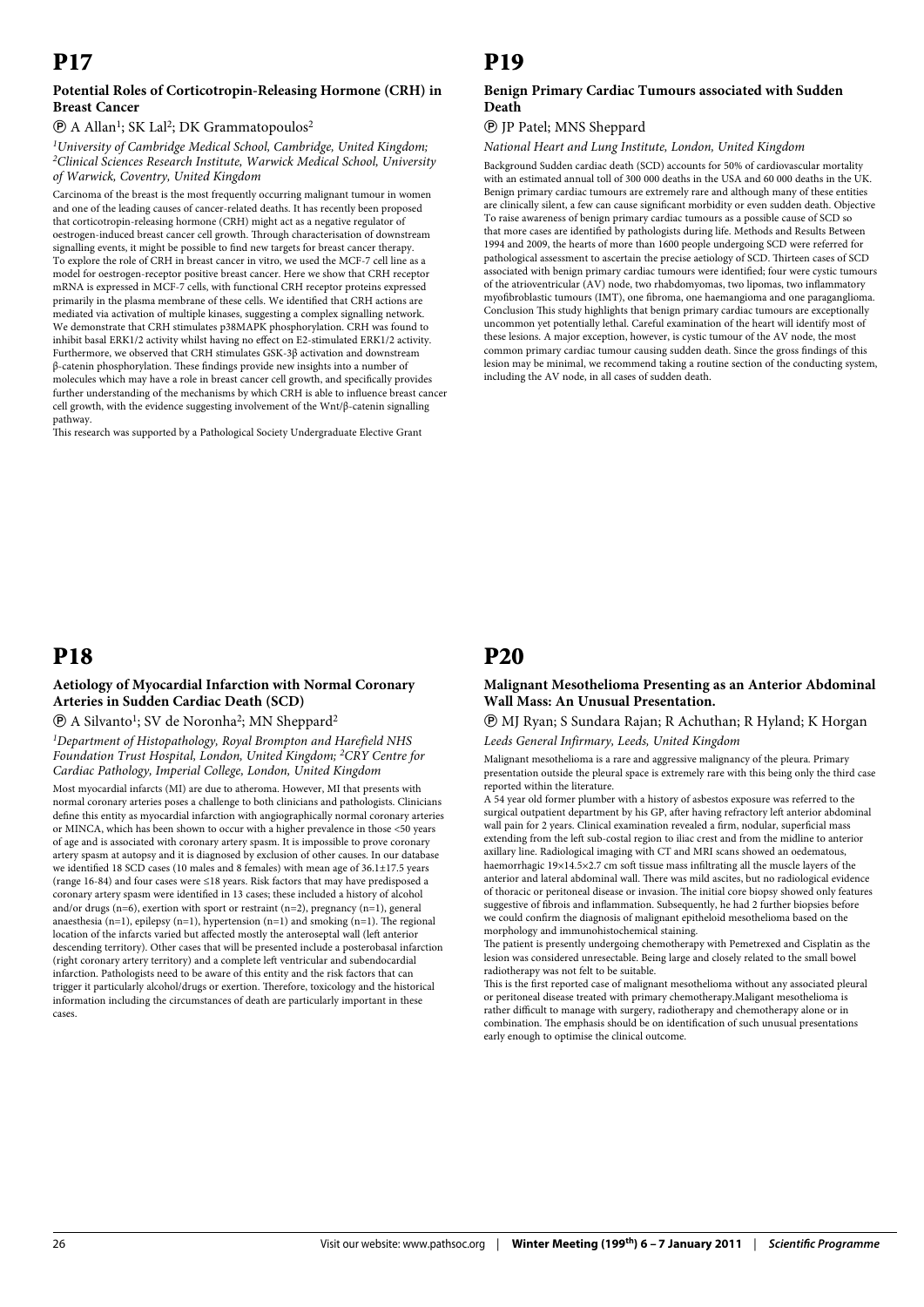### **Synchronous DNA Methylation Changes of Wnt Signalling Antagonists Occur During Colorectal Cancer Progression**

P AL Silva; MJ Arends; AH Wyllie; AEK Ibrahim

*Department of Pathology, University of Cambridge, Cambridge, United Kingdom*

Background: Colorectal cancer (CRC) is the third most common cancer in the UK. Wnt signalling plays an important role in initiation and maintenance of CRC. DNA methylation of Wnt pathway antagonists has been proposed to increase Wnt activity. No data are available to define DNA methylation changes of known Wnt antagonists during CRC progression from normal to adenoma to adenocarcinoma. We therefore analysed DNA methylation changes of known Wnt antagonists in matched set of normal, hyperplastic or adenomatous polyps and carcinoma tissue samples obtained from colectomy specimens.

Method: Using pyrosequencing assays we profiled methylation changes of a set of CpG islands associated with the Wnt signalling antagonists *SFRP1*, *SFRP2*, *SFRP4*, *SFRP5*, *WIF1*, *DKK1*, *DKK2*, *DKK3*. In addition, we examined DNA methylation status of two other non-antagonist genes involved in Wnt siganlling (*CDH1* and *DVL2*) for comparison. We analysed a set of 48 cases comprising matched normal (n=73), hyperplastic polyps (n=7), adenomas (n=44) and adenocarcinoma (n=48) tissue samples. Results: We identified significant widespread hypermethylation changes of the above Wnt antagonists in the transition from normal to hyperplastic polyp to carcinoma and from normal to adenoma to carcinoma mostly in a stepwise pattern (*p*<0.05, Wilcoxon rank sum test). *DKK1* showed no significant change, SFRP4 was not significantly hypermethylated during the adenoma to adenocarcinoma progression and *DKK3* did not show significant methylation changes during the hyperplastic polyp to carcinoma stage. The non-antagonist Wnt genes, *CDH1* and *DVL2* showed consistent normal levels of methylation throughout CRC progression.

Conclusion: Synchronous widespread stepwise hypermethylation selectively targets Wnt antagonists during CRC progression. CpG island hypermethylation of Wnt antagonists could be a biomarker for early detection and progression of CRC.

# P22

#### **Contribution of the BRCA/FA Pathway to the Radiationinduced DNA Damage Response in Non-targeted Cells**

P S Burdak-Rothkamm1; K Rothkamm2; KM Prise1

#### *1Queens University Belfast, Belfast, United Kingdom;*

*2Health Protection Agency, Chilton, Didcot, United Kingdom* Purpose: This study aims to identify potential molecular targets for differential modulation of radiation responses in directly irradiated and non-targeted cells. Methods: Filtered medium from X-irradiated human cell cultures was transferred to non-irradiated cultures to determine DNA damage signalling and colony formation in bystander cells. Samples were analysed by immunofluorescence microscopy and flow cytometry.

Results: BRCA1 and FANCD2 formed foci and co-localised with gamma-H2AX/53BP1 foci in non-targeted T98G cells, suggesting the activation of the BRCA/FA DNA repair pathway in the bystander response. Formation of FANCD2 foci in non-targeted ATMmutant GM05849 but not in ATR-deficient F02-98 hTERT cells demonstrated ATR but not ATM dependency of FANCD2 foci in bystander cells. BRCA1 bystander foci were ATM dependent. BrdU pulse labelling showed accumulation of BrdU positive bystander cells at an intra-S-phase checkpoint in T98G and 48BR hTERT cells but not in ATR and ATM mutants. Phospho-Chk1 foci formation was observed in T98G bystander cells, in keeping with the known function of Chk1 as a main downstream target of ATR which is involved in the activation of the BRCA/FA pathway. Clonogenic survival assays showed moderate radiosensitisation of directly irradiated cells by the Chk1 inhibitor UCN-01 but increased radioresistance of bystander cells similar to observations in ATR deficient cells reported previously.

Conclusion: In addition to ATR, BRCA1, FANCD2 and Chk1 are further potential molecular targets for differential modulation of radiation responses in directly irradiated and non-targeted cells.

*This abstract is not available for publication before the Meeting.*

# P24

#### **In Vitro Generation of Mature Human Osteoclasts**

F Hemingway; X Cheng; H Knowles; S Gordon;  $\Theta$  NA Athanasou *University of Oxford, Oxford, United Kingdom*

Osteoclasts form from CD14<sup>+</sup> mononuclear precursors in the presence of macrophage-

colony stimulating factor (MCSF) and receptor activator for nuclear factor κB ligand (RANKL). Osteoclasts can be generated *in vitro* from peripheral blood mononuclear cells (PBMCs) cultured with MCSF and RANKL but it is not possible to distinguish the effect of a specific agent on osteoclast activity as opposed to osteoclast differentiation using this system. We have therefore developed a method of obtaining a population of mature human osteoclasts to study specifically osteoclast resorption activity. CD14+ PBMCs from human buffy coat blood were cultured on Lumox hydrophobic dishes with MCSF (25ng/ml) + RANKL (50ng/ml). After 19 days the cells were then seeded onto coverslips and dentine slices and cultured for a further 1-4 days (+/ osteoclast resorption inhibitors). After culture the coverslips were stained for osteoclast markers and the dentine slices were assessed for evidence of lacunar resorption. Multinucleated cells (10-50 nuclei) expressing TRAP, VNR, and Cathepsin K formed on hydrophobic dishes between day 7 and day 10 and increased in number until day 19. These cells stained for F-actin rings and were capable of resorption after 24 hours in culture. The addition of calcitonin, osteoprotegerin, and zoledronate directly inhibited lacunar resorption pit formation by these cells.

This method of mature human osteoclast generation should provide a valuable means of assessing the specific effect of molecular factors (e.g. cytokines, growth factors, hormones) and therapeutic agents on mature human osteoclast activity. It should also permit analysis of differences in the resorbing activity of abnormal osteoclasts in conditions such as Paget's disease and giant cell tumours of bone.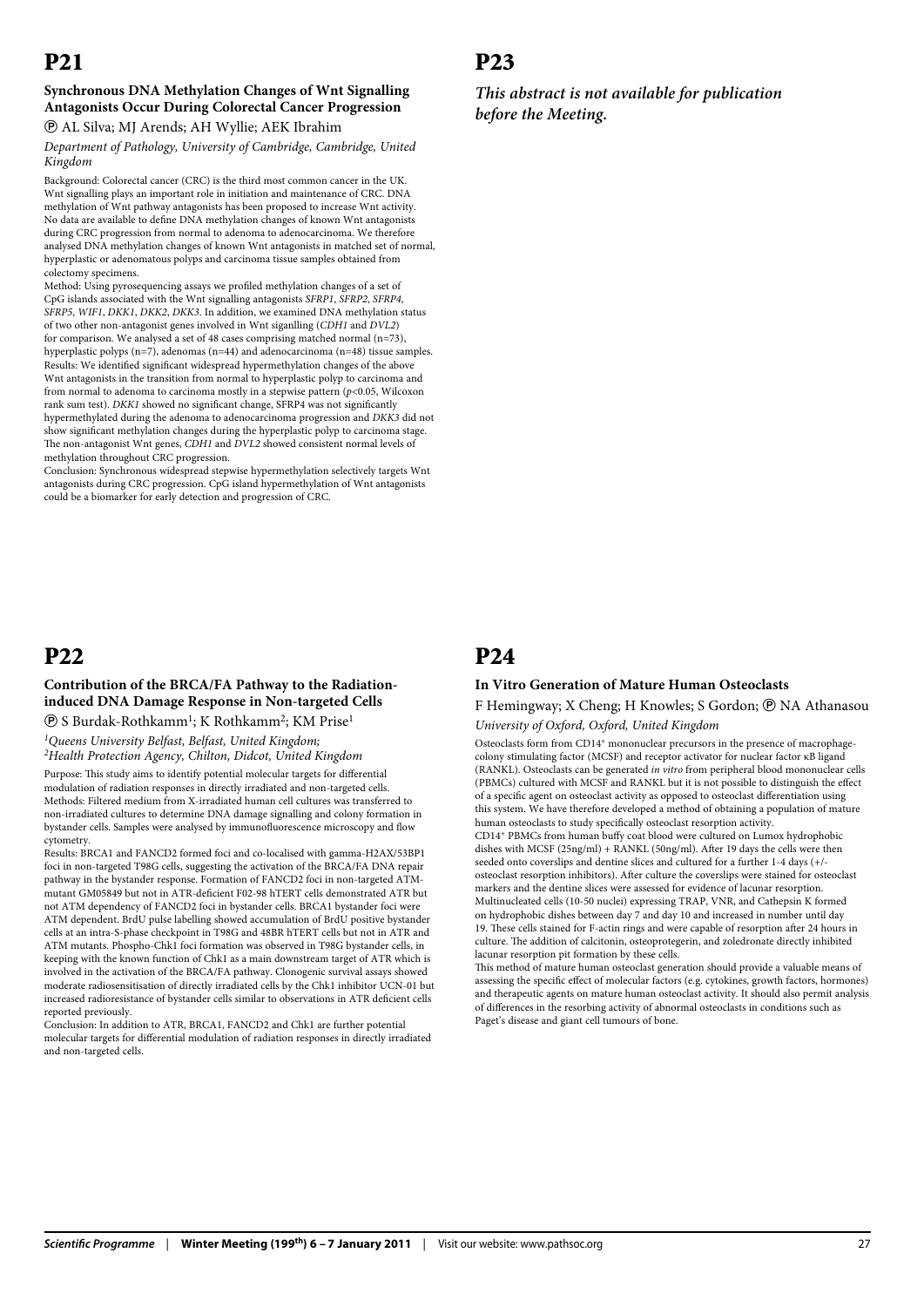#### *MGMT* **Methylation is Strongly Associated with and May Precede** *IDH1/IDH2* **Mutations in Adult Astrocytic and Oligodendroglial Tumours**

#### P SA Mulholland; DS Malley; R Hamoudi; S Kocialkowski; D Pearson; VP Collins; K Ichimura

#### *University of Cambridge, Cambridge, United Kingdom*

Gliomas are the most common group of primary brain tumours. They include astrocytic (including glioblastoma), oligodendroglial and mixed gliomas. *IDH1/IDH2* mutations are found in more than 50% of astrocytic and oligodendroglial tumours of grade II and III and considered to be an early change. Presence of *MGMT* methylation has been shown to predict a good response to temozolomide and improved survival. A problem for clinical *MGMT* methylation testing is the lack of consensus on what area of the *MGMT* CpG island (CGI) should be analysed. The aim of this study was to 1) define the optimal target region for *MGMT* methylation-testing by bisulfite modification and pyrosequencing 2) profile methylation at each CpG in *MGMT* CGI in a large cohort of gliomas and 3) correlate *MGMT* methylation with other genetic abnormalities including *IDH1/IDH2* mutations.

The methylation status of each CpG in *MGMT* CGI was determined and compared with *MGMT* mRNA expression in 22 glioblastoma xenografts, 13 glioma cell lines and 6 normal brain tissues. A luciferase assay was used to investigate selected CpGs for their role in transcription. The optimised pyrosequencing assay was then used to investigate 406 astrocytic and oligodendroglial tumours of all major types.

We identified a 120 bp region containing 16 CpG sites to be most critical in transcriptional control. Methylation in this region was present in 58% of 406 gliomas. We found that *MGMT* methylation was 100% concordant with *IDH1/IDH2* mutations in astrocytoma grade II and all oligodendrogliomas. All glioblastomas with *IDH1/IDH2* mutations also had *MGMT* methylation, while the majority of glioblastomas with *MGMT* methylation did not have *IDH1/IDH2* mutations.

We propose a robust pyrosequencing assay to accurately assess *MGMT* methylation. Our data suggests that *MGMT* methylation is the earliest change in the development of astrocytomas and oligodendrogliomas, preceding *IDH1/IDH2* mutations.

# P26

#### **The Expression of Thyroid Hormone Receptors in Colorectal Carcinoma**

#### $\textcircled{P}$  M Kabeer<sup>1</sup>; AL Widdison<sup>2</sup>; A Demaine<sup>1</sup>; J Mathew<sup>2</sup>

*1Peninsula College of Medicine and Dentistry, Plymouth, United Kingdom; 2Royal Cornwall Hospital, Truro, United Kingdom*

Background & Aims: Among the aetiological factors of colorectal cancers (CRCs), hormones have also been known to play a role. Thyroid hormones have also been indirectly linked to the development of CRCs. They exert their effects through receptors (THRs) and in previous studies, upregulated THR-β1 was found to be associated with polypoid growth and K-ras mutation. The aim of this study was to investigate the expression of THRs ( $\alpha$  &  $\beta$ ) in CRCs, their normal adjacent bowel and lymph node metastasis. Comparisons were also made with the cell proliferation markers Ki-67 and PCNA.

Methodology & Results: Standard immunohistochemistry techniques using commercially available antibodies were used to determine receptor immunoreactivity (IR). A 'Modified Quickscore' technique was used to score the intensity and density separately and a multiple was obtained. These were statistically evaluated using t-test to obtain P-values. Comparisons were made by gender of the patients, differentiation and Dukes stage to evaluate if this had any effect on receptor expression.

THR IR (both  $\alpha$  and  $\beta$ ) was significantly reduced in the tumour tissue, adjacent normal bowel and lymph node metastasis compared to normal controls (P<0.01). There was a significant direct correlation between THR-α IR and gender of the patient, differentiation of the tumour and Dukes stage (r=0.4, P<0.001). THR-β IR however, had a significant direct correlation with tumours in females only. There was a significant direct correlation between Ki-67 IR and THR-α IR in the lymph nodes (r= 0.32, P<0.03), but not in cancer tissue (P>0.2). No correlation was found between Ki-67 and THR-β in any tissue (P>0.2). No correlation was found between PCNA and THR-α or THR-β (P>0.1). Conclusion: There is no evidence to support the hypothesis that thyroid hormone receptors have a role in the pathogenesis of colorectal cancers.

# P<sub>27</sub>

#### **The Expression of Growth Hormone Receptors in Colorectal Carcinoma**

#### $\textcircled{P}$  M Kabeer<sup>1</sup>; AL Widdison<sup>2</sup>; A Demaine<sup>1</sup>; J Mathew<sup>2</sup>

*1Peninsula College of Medicine and Dentistry, Plymouth, United Kingdom; 2Royal Cornwall Hospital, Truro, United Kingdom*

Background and Aims: Among the aetiological factors of colorectal cancers (CRCs), hormones have also been known to play a role and growth hormone has been indirectly linked to the development of CRCs. It exerts its effects through receptors (GHRs) and previously, upregulation of GHRs has been found. Except for one, these studies did not use normal controls. The aim of this study was to investigate the expression of GHRs in CRCs, their normal adjacent bowel and lymph node metastasis. Comparisons were also made with the cell proliferation markers Ki-67 and PCNA.

Methodology and Results: Standard immunohistochemistry techniques using commercially available antibodies were used to determine receptor immunoreactivity (IR). A 'Modified Quickscore' technique was used to score the intensity and density separately and a multiple was obtained. These were statistically evaluated using t-test to obtain P-values. Comparisons were made by gender of the patients, differentiation and Dukes' stage to evaluate if this had any effect on receptor expression.

GHR IR was significantly reduced in tumour and adjacent normal bowel compared to normal controls (P<0.001). The metastatic lymph nodes however showed an increased GHR IR (P<0.001). There was a significant direct correlation between GHR IR and well-to-moderate differentiation of the tumour and Dukes' stages B and C (r=0.3 &0.4, P<0.02). There was no correlation of GHR IR with gender of the patient (P>0.1). There was a significant direct correlation between Ki-67 IR and GHR IR in the cancer tissue (r= 0.33, P<0.001). No correlation was found between Ki-67 and GHR IR in the lymph nodes (P>0.2), or between PCNA and GHR in any tissue (P>0.1).

Conclusion: There is no evidence to support the hypothesis that growth hormone receptors have a role in the pathogenesis of colorectal cancers. The changes in IR within lymph node metastases may be without a cause and effect relationship.

# P28

### **Audit of Sentinel Node Handling and Reporting in Kent**

P M Ram1; R Liebmann2

#### *1Histopathology Department, Maidstone, United Kingdom;*

*2Histopathology Department, Preston Hall, Maidstone, United Kingdom* Sentinel lymph node biopsy (SLNB) is rapidly becoming the standard of care in staging the axilla for early stage, clinically node negative breast cancer. This audit reviews the laboratory handling & pathological reporting of sentinel nodes (SNs) across Kent and has been performed at the request of the Kent Cancer Network Breast Disease Oriented Group (DOG).

A retrospective analysis of 20 consecutive breast SN cases from each of the 5 Kent hospitals was carried out. All reports & slides of positive SNs were reviewed. Detailed structured questionnaire based enquiries to lead breast pathologists were made. Data was extracted in Microsoft Excel & analysed in relation to the standards. All aspects of the pathology service were examined, including macroscopic data (number of SNs / case, dimensions, sampling and slicing details) and microscopic data (performance of levels & immunohistochemistry , TNM staging & SNOMED coding).

One site was unaware of radioactivity guidelines while another was unaware of national guidelines. 28% to 84% of SNs were bisected longitudinally and levels were sparingly used, except at 1 site. TNM staging and SNOMED coding in the reports were varied. This audit demonstrates substantial variation in SN handling and reporting practice across Kent. Since the quality of the pathology service in breast cancer is of paramount importance, it is imperative that a standardised approach is achieved in the handling and reporting of SNs. To achieve this, recommendations have been suggested and agreed upon, the success of which will be measured in a re-audit next year.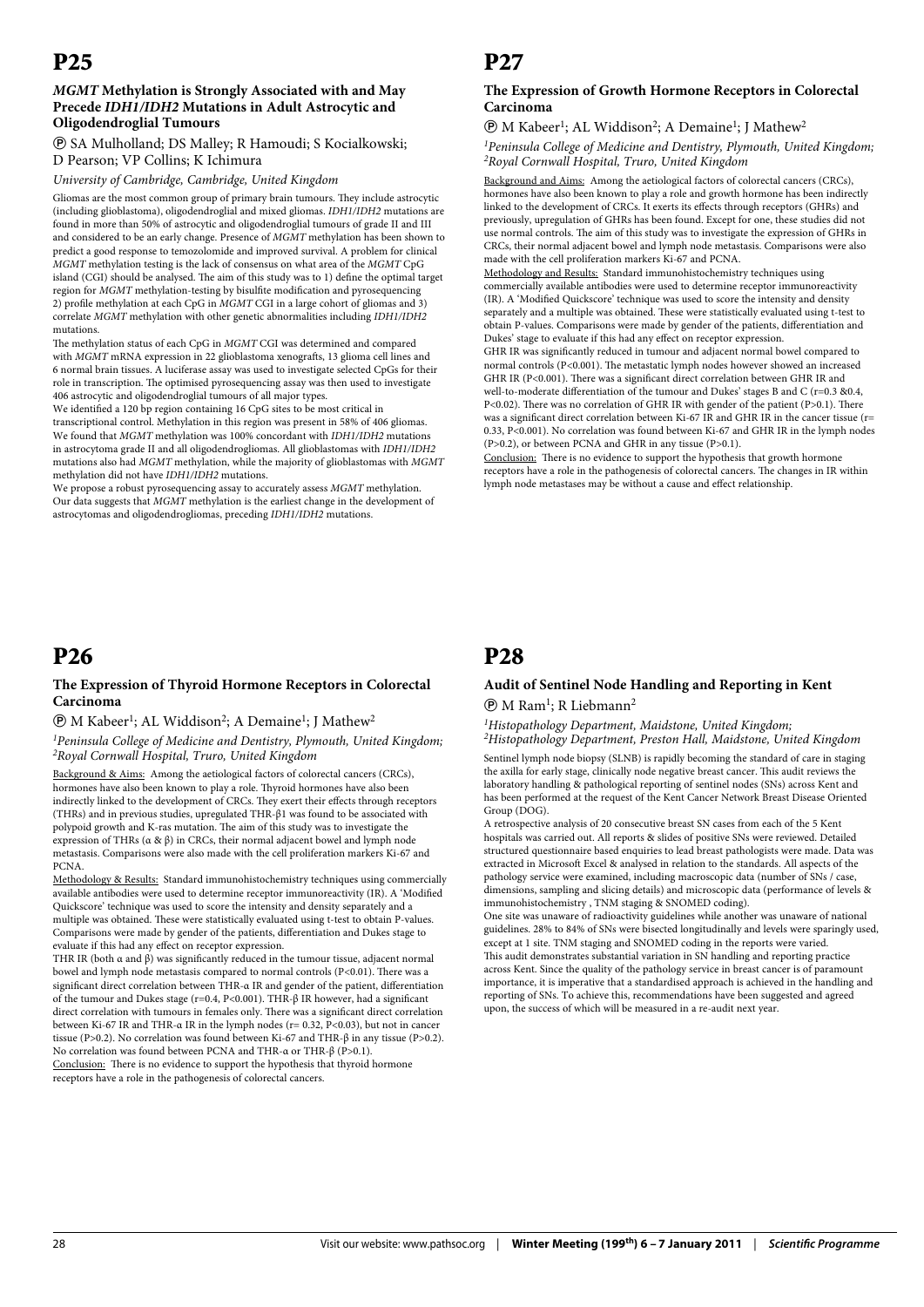#### **An Audit on the Reporting of Prognostic Factors in Basal Cell Carcinoma**

### P Z Walters; S Hughes

#### *University College London Hospital, London, United Kingdom*

Basal cell carcinoma (BCC) is the most common invasive malignancy in Europe. In our hospital some punch biopsies as well as excision specimens are performed with a therapeutic intent. Reporting should include all known prognostic factors which can be accurately deduced. In 2009, the North London Cancer Network (NLCN) issued evidence-based minimum dataset guidelines for BCC reporting. Although subtype is an important prognostic factor, there is no universally agreed subtype classification system. The aim of the audit was to identify the percentages of BCC reports which included the minimum prognostic factors with respect to the NLCN Guidelines. The diagnostic consistency of subtyping into high and low risk categories was also assessed. 60 cases of BCCs reported in 2008 and 2009 were selected via a SNOMED code search of the database. Pathology reports and H&E slides were reviewed with the lead consultant for skin pathology.

The sample included 28 excisions and 26 punches reported by 7 consultants. Subtype was reported in 82% of excisions and 65% of punches. Distances to both margins were reported in 75% of excisions and 46% of punches. For excisions, presence/absence of perineural invasion was reported in 46% (no cases missed) and size was reported in 96%. Histological review showed concordance for all cases reported as a high risk subtype (19/19). 10% (2/21) of cases reported as a low risk subtype had a high risk component on review.

In conclusion, size, subtype and margins were reported in a high percentage of excisions. Subtype and margins were less frequently reported for punches. This partly reflects difficulty in accurately determining features in small specimens and lack of clarity from the clinicians as to which punches are therapeutic. Histological review showed high concordance for reporting of high and low risk subtypes, suggesting this important distinction is consistent and reproducible within our department.

# P30

#### **Can Cervical Sampling be Reduced in Benign Hysterectomy Specimens?**

#### P H Freeman; L Brown

*University Hospitals of Leicester NHS Trust, Leicester, United Kingdom* In the current climate of budgetary constraints we must rationalise our handling of surgical specimens in order to reduce workload and expenditure. Current recommended practice is to sample both the anterior and posterior cervical lips of non malignant hysterectomy specimens. This retrospective audit sought to determine whether there is a justification for reducing this to a single cervical block. A sample of 100 hysterectomy specimens received by our department during 2009 were reviewed. In each case there was no stated clinical suspicion of malignancy. Our findings indicate that unexpected clinically significant disease occurred in 2% of specimens and may have been missed in 1% had sampling of the cervix been reduced to a single block. We therefore support the current guidelines.

### **An Audit on the Diagnostic Accuracy of Cervical Biopsies in Determining Cervical Lesions**

### P JEH Wang; M El-Bahrawy

#### *Imperial College London, London, United Kingdom*

Purpose of study: This audit was carried out to assess the accuracy of the cervical biopsy done during colposcopy in comparison with the diagnosis from the subsequent cone excision. In addition, the impact of specialist gynaecological histopathology reporting, as compared with general histopathology reporting was analysed. Methods: Retrospective analysis was performed by examining the paired cervical biopsies and cones histopathology reports for cases reported from April 2004 to March 2005 (when cervical biopsies and cones were reported by general pathologists) and from January to December 2008 (when reporting by specialist gynaecological pathologists was instituted). The rates of consistent diagnosis, overdiagnosis and underdiagnosis between cervical biopsies and cone excisions were studied. Sensitivity and specificity rates were also estimated. Results: 150 women had both cervical punch and cone biopsies performed in the 2004-2005 period. In comparison, 149 women had both biopsies performed in the 2008 period. In 2004-5, the rate of consistent diagnosis was 68.7%, compared with 75.8% in 2008. This was due to a decrease in both the rates of overdiagnosis (16.7% vs. 14.8%) and underdiagnosis (14.7% vs. 9.4%), which was statistically significant. The sensitivity rates for 2004-5 and 2008 were 87.5% and 89.7%, and the specificity rates for the same periods were 39.8% and 39.4% respectively. Conclusions: Cervical biopsy is essential but has its limitations. The audit highlights the importance of the recommendation of the National Health Service Cervical Screening Programme that patient management should be based on co-ordinated information of smear results, history, colposcopy and cervical biopsies. The introduction of specialist gynaecological histopathology reporting has improved the rates of consistent diagnosis significantly, as well as improving the rates of sensitivity of cervical biopsy reporting.

# P32

#### **Is Routine Double Reporting Justified? An Audit of Negative Prostate Core Biopsies**

#### $\textcircled{P}$  MCN Mason<sup>1</sup>; CJ Horsfield<sup>2</sup>

*1Royal Sussex County Hospital, Brighton, United Kingdom; 2Guy's and St Thomas' NHS Foundation Trust, London, United Kingdom*

Purpose of the Study: Review of slides by a second operator as a means of reducing error is widely used in cytopathology, but less so in histopathology. Although blinded review by a second pathologist has been reported to reduce the rate of clinically significant error, the time and monetary costs associated with this are not insignificant.

The 2008 NICE guideline 'Prostate cancer: Diagnosis and treatment' recommends that all prostate biopsies be reviewed by a urological cancer MDT. NICE state that they do not envisage that all negative biopsies will be reviewed by the MDT pathologist, but do not explicitly state what form they expect this review to take.

The purpose of this audit was to determine whether routine double reporting of negative prostate core biopsies was justified in terms of additional workload and improved diagnosis of prostatic adenocarcinoma and prostatic intraepithelial neoplasia (PIN). Methods: A total of fifty negative prostate core biopsies reported between September 2007 and December 2009 were reviewed by a consultant histopathologist and specialty registrar. Where there was disagreement between the original reporting pathologist and the reviewer, the case was shown to a second consultant pathologist. Additional immunohistochemistry was performed where necessary.

Summary of results: Three of fifty cases reviewed were re-classified: One contained high grade PIN, one contained an atypical small acinar proliferation and one contained both high grade PIN and an atypical focus suspicious for adenocarcinoma.

Reviewing one set of biopsies took at least ten minutes, not including interpreting immunohistochemistry or obtaining a second opinion.

Conclusions: Review of fifty cases resulted in change of diagnosis in three. In all Cases this would potentially have changed patient management. However double reporting is demanding of consultant time and there may be practical barriers to its institution.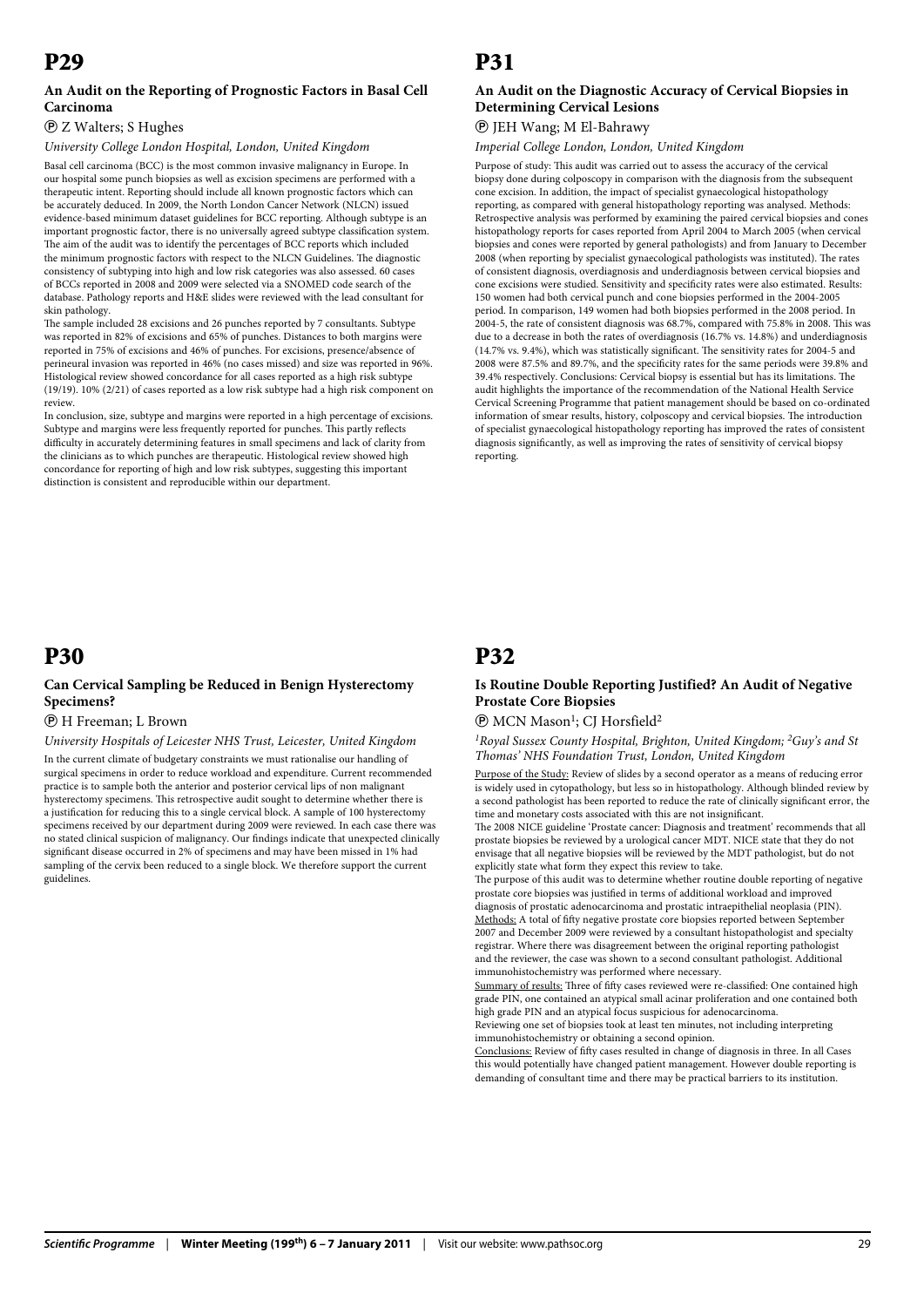#### **'Brainless' Autopsy – an Audit**

P SR Gankande1; P Gallagher2

*1Dorset County Hospital, Dorchester, United Kingdom; 2Southampton General Hospital, Southampton, United Kingdom*

The aim of this audit was too see how often and in what circumstances the brain is not examined at post-mortem.

Method: All adult post-mortem cases performed between January 1st and December 31st 2009 were reviewed. The number of cases in which the brain was not examined was noted together with the stated cause of death. After careful discussion we considered that brain examination was not strictly necessary in (1) acute myocardial infarction, especially with haemopericardium, (2) fresh coronary thrombosis, (3) ruptured aortic aneurysm, (4) large pulmonary embolus, (5) unequivocal bronchopneumonia in the elderly, (6) cancer patients with disseminated malignancy or recent chemotherapy, (7) patients who have spent a long period in intensive care.

Results: In 101 of 764 autopsies the brain was not examined. 65 cases (64%) fell into one of the seven categories described above. The other 36 cases (36%) did not fall into any of these categories and should, according to this remit, have had the brain examined. In contrast in 139 of the 663 cases (21%) in which the brain was examined had a cause of death that indicated that the brain need not be examined.

Conclusion: Relatives dislike brain examination and many ask for a limited examination. Our results show that brain examination could have been avoided in 26.7% of all autopsies. However in 36 cases (4.7%) the brain was not examined when according to our guidelines it should have been.

# **P35**

#### **Do Cell Blocks Add Value to Cytological Diagnosis?**

P S Zaher; M Moonim

#### *St. Thomas Hospital, London, United Kingdom*

*Purpose of the Study*:The use of cell blocks for processing cytology fluids has been reported since 1947 when Chapman and Whalen (N. Eng.Med 237;15,192) first described the technique for serous fluids. They are a valuable ancillary tool for evaluation of non-gynaecological cytology specimens by enabling the cytopathologist to study morphological detail. They also allow for the evaluation of ancillary studies such as immunocytochemistry, in-situ hybridisation tests (FISH/cISH) and in-situ PCR. This study aims to assess the value of cell blocks in cytological diagnosis.

*Methods:*All non-gynaecological specimens for cytopathology that consisted of both smears and cell blocks over a three month period were reviewed and analysed. The 190 specimens comprised 119 FNAs from various sites, 28 EBUS FNAs and 43 body fluid and washing specimens. We retrieved the cell block slides and cytology reports for the 190 cases. The slides were reviewed by a cytopathologist for assessment of material, and after correlation with the cytology report, a conclusion was made regarding the contribution of the cell block e.g. confirmed cytological diagnosis but did not add new information, confirmed primary origin of tumour, confirmed subtype of lymphoma or confirmed benign nature of cells.

*Summary of results:*Cell blocks were essential for diagnosis in 26% of cases. For the different specimen sites their utility was as follows: body fluid and washing specimens (43%), EBUS FNAs(57%) , FNAs (9%) and thyroid FNAs (0%).

*Conclusion:*Overall, the cell block technique was contributory to the final cytological diagnosis, especially for fluid and EBUS FNA specimens. This supports the view that cell block preparation should be considered for most cytologic specimens after morphologic review. This study did not find cell blocks to be useful in the evaluation of benign thyroid nodules.

# P34

#### **Audit of Duodenal Biopsy Subsequent to Positive Coeliac Serology, and Reaudit of Coeliac Serology Testing after Histopathological Diagnosis of Lymphocytic Duodenosis**

### P D Maisnam; MM Walker; S Seneviratne

*Imperial College Healthcare NHS Trust, London, United Kingdom*

Purpose of the study: To identify the rate of duodenal biopsy following positive serological test for coeliac disease as per the NICE guidelines, identify whether coeliac disease serology testing is done following a diagnosis of lymphocytic duodenosis on a duodenal biopsy, and to compare the results with a previous audit.

Methods: A list of patients who had a positive result on IgA tTG testing for coeliac disease and all duodenal biopsies done in 2009 was obtained. The pathology reporting system was checked to see if a duodenal biopsy was done in those who tested positive for coeliac disease on serology, and if serology for coeliac disease was done on those patients diagnosed with lymphocytic duodenosis.

Summary of results: 88 patients tested positive for coeliac disease on serological testing, with duodenal biopsy done in 43% of cases subsequently. 72 patients were diagnosed with lymphocytic duodenosis or features suspicious for coeliac disease on duodenal biopsy. Serology for coeliac disease was done in only 56% of these cases, of whom 15% had a positive result for coeliac disease. The previous audit showed that 66% of 55 patients with lymphocytic duodenosis had serological test for coeliac disease, of which 23% were found to be positive.

Conclusions: 57% of patients with a positive serological test for coeliac disease did not have a duodenal biopsy and 44% of patients diagnosed with lymphocytic duodenosis did not have a serological test for coeliac disease. The aim should be to do serological testing in all cases diagnosed with lymphocytic duodenosis. Improvement needs to be made on adherence to guidelines for the diagnosis of coeliac disease. A proposed algorithm for the approach to diagnosis of coeliac disease based on the NICE guidelines is being developed. A reaudit is proposed after 1 year to evaluate any improvement in following the guidelines to complete the audit cycle.

# P36

#### **THY Categorisation of Thyroid FNA's from 2008** P A Soliman

*King's College Hospital, London, United Kingdom*

Purpose of the study:To highlight the importance of the guidelines issued by the British Thyroid Association for fine needle aspiration of the thyroid and to compare our practice to these guidelines.

Methods:Gathering retrospecitve data of all patients who underwent fine needle aspiration of the thyoid for the year 2008/2009 at Imperial College Hospitals. The data included information on the request form, the performer, and the method in which results were released.

Summary of results:98.8% were designated a THY category 179 cases (99.4%) were aspirated by competent aspirators. All THY 3, 4 & 5 are discussed through the weekly thyroid MDT. The majority of thyroid FNA's are performed by consultants that regularly perform FNA's. Only one case was performed by an aspirator not regularly perfoming this technique. There were only 2 cases that were not given a THY category. One of these cases was referred to the thyroid MDT for discussion. The side of the thyroid nodule being aspirated was not provided in the majority of cases.

Conclusions: The guidelines issued by the British Thyroid Association were followed to a high standard. All thyroid aspirates were reported by pathologists with a specialist interest in cytopathology. All THY 3, 4 & 5 cases are discussed at the weekly MDT. The majority of thyroid FNA's are performed by consultants that regularly perform FNA's. We conclude and suggest that request forms need to include the side being aspirated and to re-audit the changes for 3-6 months and close the audit loop.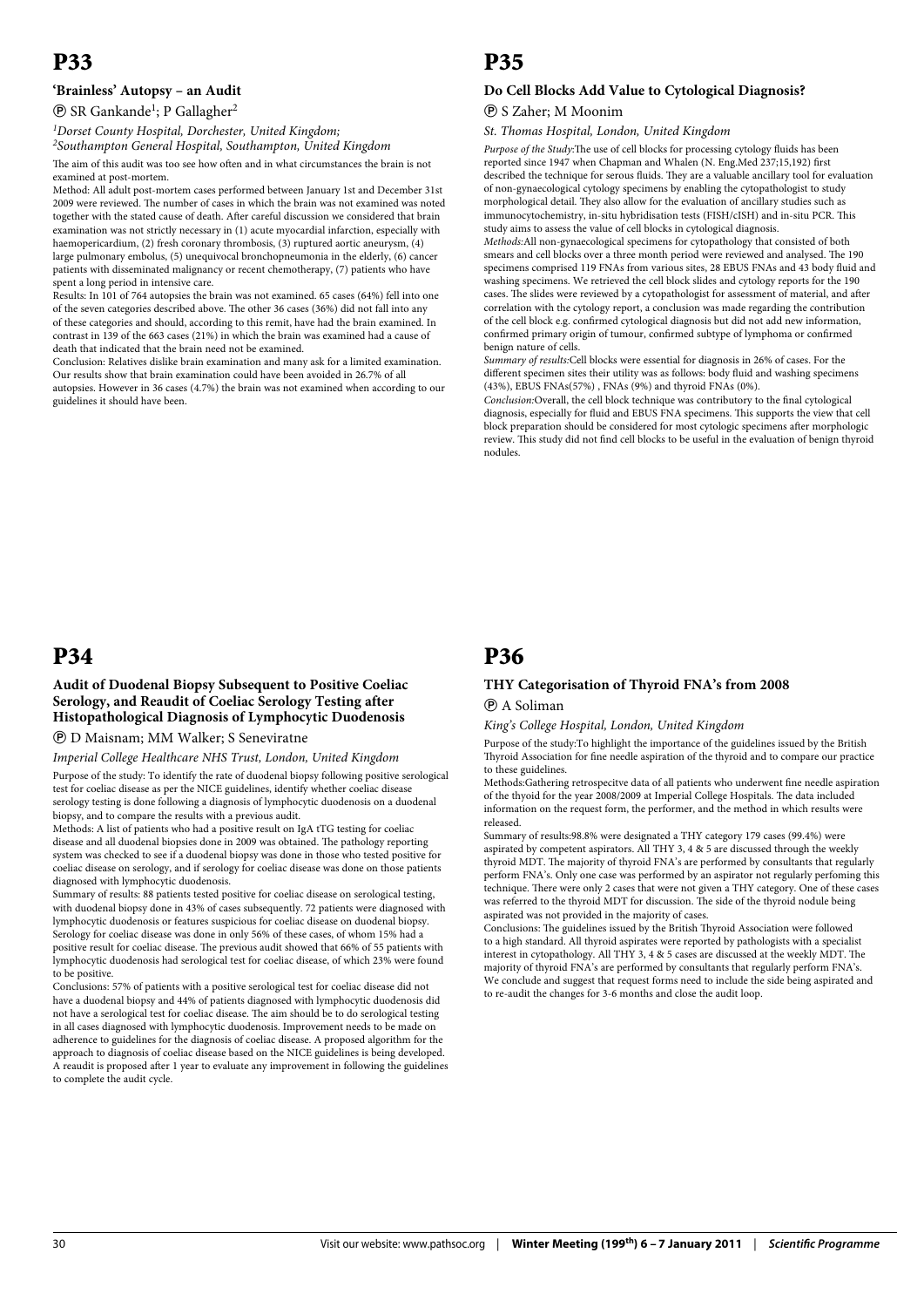#### **Paediatric Post-mortem Consent Audit**

#### P GS Petts; I Scheimberg

#### *The Royal London Hospital, London, United Kingdom*

Introduction: Paediatric and perinatal post-mortems are carried out by specialist Pathologists, predominantly in tertiary referral centres. The post-mortems and their interpretation are time and resource consuming but provide answers to important questions for parents and clinicians and are a rich resource for research, education, audit and quality assurance.

Given the opportunities that paediatric post-mortems provide and within the legal requirements of the Human Tissue Act 2004, it is important that the recently bereaved parents, consenting to a post-mortem, are given the opportunity to consent to donate diagnostic material for research, education, audit and quality assurance.

Method: A retrospective audit of consented hospital post-mortems carried out by the Paediatric and Perinatal Pathologists, over a one year period, at a London tertiary referral centre. The consent forms used provide information regarding the use of blocks and slides for diagnostic and non-diagnostic activities and give the parents the option to opt out of consent for retention and use in education, audit and quality assurance but asks specifically for consent for use in research.

Results: 98% of parents consented to retention of blocks and slides. Of these, 99% consented to use of blocks and slides for teaching, audit and quality assurance and 70% consented to their use for research. In 85% of cases, consent was taken by a doctor (predominantly Registrar level). Parents from a mixed or minority ethnic background had lower consent rates, especially in regards to research.

Conclusion: The findings of the review show encouragingly high rates of consent to retention of blocks and slides and for their use in a non-diagnostic setting. This information, especially that highlighting groups with low consent rates, is to be fed back to the clinicians as a tool for modifying clinical practice.

# P39

#### **An Audit of Urgent Histopathology Requests**

 $\textcircled{P}$  MLH Ong<sup>1</sup>; GA Russell<sup>2</sup>

*1King's College Hospital, London, United Kingdom; 2Maidstone & Tunbridge Wells NHS Trust, Kent, United Kingdom*

Histopathological specimens marked as 'urgent' are prioritised. With increased work volume and pressure on turnaround times, requests inappropriately marked urgent may adversely affect overall service provision. An audit was performed to define the extent of the problem in terms of the volume and appropriateness of 'urgent' requests, with a focus on the adequacy of supplied clinical details.

*Methods:* No published guidelines were identified, but certain rudimentary standards were considered *de facto* requirements. These standards were: requester's name and contact details should be present and legible, request should ideally be made by consultant or general practitioner, request should indicate the clinical situation necessitating the urgency, suspected disease process should be life-threatening or serious enough to require immediate therapeutic intervention or cessation of treatment, and, the request should give a date by when the result is needed. All histology requests received during October 2009 within Maidstone and Tunbridge Wells NHS Trust were retrospectively analysed using paper and computer records with reference to the defined standards.

*Results:* Urgent cases accounted for 99 of 2517 cases (3.9%) and 251 of 8700 (2.9%) tissue blocks. 57% of forms had no legible name, 76% had no contact details and in 70% the grade of requesting doctor was unknown. All requests supplied clinical details, but the reason for urgency was often assumed rather than explicitly stated. Suspected or established cancer was the most common justification for urgency. Only 7 of 99 cases specified a date by which the report was required.

*Conclusion:* Adherence to the standards was poor. Using strict criteria, none of the requests were judged to be clinically urgent. The design of the request form was felt to be a contributory factor. Dissemination of the results to end-users and redesign of the form is planned prior to a second audit cycle.

# P38

#### **Reliability of Histological Classification of Screen-detected Colorectal Polyps**

#### $\circledR$  FA Foss<sup>1</sup>; AH McGregor<sup>2</sup>; S Milkins<sup>3</sup>

*1Nottingham University Hospitals NHS Trust, Nottingham, United Kingdom; 2Leicester Royal Infirmary, University Hospitals of Leicester NHS Trust, Leicester, United Kingdom; 3Kettering General Hospital, Kettering, United Kingdom*

Background: The UK Bowel Cancer Screening Programme (BCSP) was introduced in 2007 to improve detection and management of early bowel cancers and pre-invasive lesions. Reporting guidelines were published to encourage diagnostic uniformity and ensure comparability of data between screening centres.

Aims: 1. To compare the histological characterisation of screen-detected colorectal polyps between two centres participating in the BCSP.

2. To explore the impact of inter-observer variation on tumour classification. Method: A retrospective series of 1329 screen-detected polyps (2008-2010) was identified from computerised records at two histopathology departments participating in the BCSP. Reports were reviewed and differences in histological features assessed using chi square analyses. Slides from a sample of 239 polyps were exchanged between centres for histological review and measurement of inter-rater (kappa) agreement.

Results: There were significant between-centre differences in reported frequencies of tubular (57% v 43%) tubulovillous (18% v 16%) and villous (2% v 6%) adenomas, high grade dysplasia (5% v 16%) and suspected stromal invasion (3% v 9%). Histological review confirmed relatively low inter-rater agreement with respect to histological type (65%). Levels of concordance were highest for grade of dysplasia (77%) and the presence of invasive malignancy (77%).

#### Conclusions:

•There is marked inter-observer variation in the histological classification of colorectal polyps.

•In some instances, concordance may have been reduced by failure to provide macroscopic details to assist reviewers' assessments.

•Other differences, such as those observed for histological type, are unlikely to be of clinical significance.

•Appropriately, the highest levels of inter-rater agreement were seen for prognostic factors which guide clinical management.

# **P40**

#### **The Predictive Value of Thyroid Fine Needle Aspiration**

P A Ironside; N Krassilnik

*Royal Free Hospital, London, United Kingdom*

Background In 2009 the Royal College of Pathologists (RCPath) published the document *'Guidance of the Reporting of Thyroid Cytology Specimens'*. This includes a modification of the 2007 British Thyroid Association 'Thy' scoring system and the expected rates of malignancy for each Thy category (1-5).

Aims 1. To audit the use of the Thy scoring system for thyroid fine needle aspiration (FNA) specimens in our department.

2. To compare the rates of malignancy of each Thy category for thyroid FNA samples reported in our department to the expected ranges published by the RCPath.

Methods A SNOMED search identified thyroid FNA samples from September 2008-December 2009. The Thy score assigned to each case was recorded. Subsequent histology was used to calculate the risk of malignancy for each Thy category. Results were compared to the published RCPath guidance.

Results 465 cases were identified. 83.8% had a Thy score assigned. 27.3% of cases were given an unsatisfactory Thy score (Thy 1). Based on the Thy scores assigned in our department, the predicted rate of malignancy for each Thy category were: Thy 1 - 1.9% (RCPath range 0-10%), Thy 2 - 0.42% (RCPath range 0-3%), Thy 3 - 5.6% (RCPath range 5-15%), Thy 4 - 62.5% (RCPath range 60-75%), Thy 5 - 100% (RCPath range 97-100%) Conclusions 1.Two main areas were identified to improve the reporting of thyroid FNAs in our department. Firstly, to increase the use of the Thy score in the routine reporting of thyroid FNA specimens (No score was assigned in 16.2% of cases). Secondly, to reduce the inadequacy (Thy 1) rate of 27.3%.

2.The predicted rates of malignancy for each Thy category of samples reported in our department were all within the expected ranges published in the 2009 RCPath guidance. Recommendations 1. Continue using the Thy scoring system as per 2009 RCPath guidance

2. Discuss the technique with radiologists

3. Reduce the number of people performing the technique

4. Re-audit annually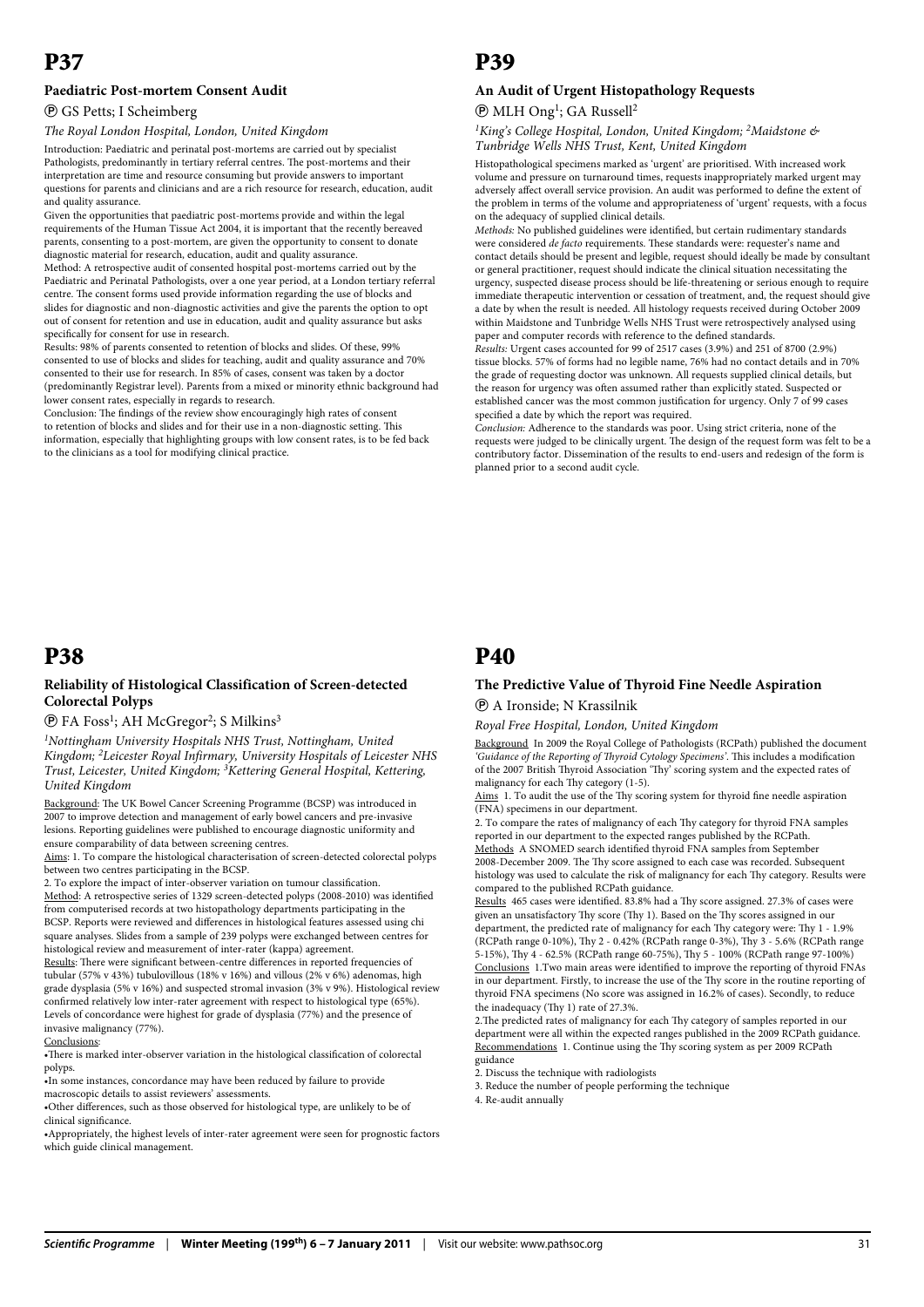#### **Epithelioid Angiosarcoma Involving the Thyroid**

SE Low;  $\textcircled{P}$  S Abbasi

#### *Royal Oldham Hospital, Oldham, United Kingdom*

BACKGROUND: Angiosarcomas usually arise in the skin and soft tissue. Angiosarcomas involving the thyroid are rare and are aggressive tumours mostly described in people living in mountainous Alpine regions.

CASE: A 73 year old man with a longstanding history of goitre presented with a mass in the left thyroid lobe. This mass extended below the suprasternal notch, displacing the trachea. Cytology showed occasional clusters of neoplastic cells with eccentrically placed nuclei within a bloodstained background. Some of these cells were binucleate, recapitulating the Reed Sternberg cells of lymphoid neoplasms. A tissue biopsy revealed a vascular tumor infiltrating the thyroid gland. The tumour was composed of large, round, epithelioid cells lining vascular spaces. Some of these cells had a plasmacytoid appearance. These neoplastic cells were immunoreactive for CD31 and focally for AE1.AE3 but negative for thyroglobulin, TTF1 and S100.

CONCLUSION: Angiosarcomas are difficult to recognize on FNA cytology especially when they occur in organs where carcinomas occur commonly (as in this case) and when cytology may simulate those of other tumours (here, a lymphoma). As they can have similar features to that of anaplastic carcinomas and can also co-express epithelial markers, an immunohistochemical panel should include vascular markers to prevent potentially erroneous diagnoses.

# P43

#### **B-raf Mutation and Mismatch Repair Deficiency are Significantly Correlated and Both are Commonly Found in Right-sided Stage II Colorectal Cancers.**

 $\mathcal{P}$  K Southward<sup>1</sup>; G Hutchins<sup>1</sup>; K Handley<sup>2</sup>; L Magill<sup>2</sup>; C Beaumont<sup>1</sup>; J Stahlschmidt<sup>3</sup>; S Richman<sup>1</sup>; P Chambers<sup>1</sup>; M Seymour<sup>4</sup>; D Kerr<sup>5</sup>; R Gray<sup>2</sup>; P Quirke<sup>1</sup>

*1Leeds Institute of Molecular Medicine, Leeds, United Kingdom; 2Birmingham Clinical Trials Unit, Birmingham, United Kingdom; 3Histopathology and Molecular Pathology, Leeds, United Kingdom; 4CRUK Cancer Centre, Leeds, United Kingdom; 5Sidra Medical and Research Centre, Doha, Qatar*

Molecular biomarkers that could predict risk of colorectal cancer recurrence and/ or sensitivity to chemotherapy would usefully complement existing histopathological prognosticators and improve patient management. B-raf mutation is associated with poor outcome in stage IV colorectal cancer whereas mismatch repair deficiency (dMMR) is a marker of good prognosis in early disease. We investigated the prognostic and predictive value of these two markers in QUASAR, a large prospective randomised trial of 5-FU/ folinic acid chemotherapy versus control in stage II/III disease.

B-raf codon 600 was determined by pyrosequencing and mismatch repair status by immunohistochemistry for 1354 patients. Overall 11% of tumours were dMMR and 8% B-raf mutant, consistent with previous studies.

B-raf mutations occur more frequently in dMMR than MMR proficient tumours; 37% (58/156) compared to 5% (54/1194);  $p < 0.0001$ . Both B-raf mutations and dMMR are significantly more common in right–sided than left-sided or rectal cancers: (17% (98/570) v 2% (10/513) vs 2% (8/345) for B-raf and 26% (179/695) v 3% (22/682) v 1% (3/407) for mismatch repair deficiency.

Recurrence risk for dMMR tumours was half that for MMR-proficient tumours [11% (25/218) v 26% (438/1695) recurred; Risk ratio (RR)= 0.53, 95%CI 0.40 to 0.70: p<0.0001] but B-raf mutation was not predictive of recurrence. Neither biomarker predicted response to chemotherapy.

# P<sub>42</sub>

#### **Development of a Model to Study NG2/CSPG4 Roles in Human Chondrocytes**

#### P N Jamil; SEM Howie; DM Salter

#### *University of Edinburgh, Edinburgh, United Kingdom*

Introduction: NG2/CSPG4 transmembrane chondroitin sulphate proteoglycan, expressed by human cartilage where less is known of its function. Aims were to investigate whether different types of chondrocytes show variation in NG2/CSPG4 expression and through a knock down approach develop a model system to facilitate study of NG2/CSPG in chondrocytes.

Materials and Methods: Primary chondrosarcoma cells, JJ012, chondrosarcoma cell line, primary osteoarthritic (OA) chondrocytes, and chondrocyte cell line C20A4 were used. NG2/CSPG4 expression was investigated by RT-PCR, western blotting, flowcytometry and immunohistochemistry. NG2/CSPG knockdown was carried out by viral transduction using 5 different constructs. The effect of knock-down was investigated by qPCR, western blotting and flowcytometry.

Results: NG2/CSPG4 mRNA was detectable in all cells tested. Western blotting showed expression of only 270kD core protein in JJ012 and C20A4 cells; OA chondrocytes expressed three forms: a 400kD, 270kD with a further as yet unidentified band at 117kD. Flow-cytometry showed expression in C20A4 cells>JJ012 cells>OA chondrocytes. Expression in JJ012 cells was predominantly membrane associated whilst in OA chondrocytes and C20A4 additional, predominant punctuate cytoplasmic distribution was evident. NG2/CSPG4 gene knock down was achieved in JJ012 chondrosracoma cell line with gene expression being reduced to 2.9 and 1.1 % of maximum in two constructs (B3 and D1 respectively). NG2/CSPG4 protein expression was undetectable in B3 by western blotting.

Discussion: Altered expression of NG2/CSPG4 in normal and transformed chondrocytes may relate to different functions. Creation of a chondrocyte cell line that has stable knock down of NG2/CSPG4 will allow further investigation of NG2/CSPG function in chondrocytes.

# P44

#### **Expression of the Phosphorylated ERK and MEK MAPKs and Upstream Growth Factor Receptors in Adenomas and Carcinomas of Patients with Familial Adenomatous Polyposis**

P JRF Hollingshead1; J Wang2; N El-Masry3; P Trivedi4; D Horncastle<sup>2</sup>; I Talbot<sup>5</sup>; MR Alison<sup>6</sup>; I Tomlinson<sup>7</sup>; M El-Bahrawy2

*1Department of Surgery, Chelsea and Westminster Hospital, United Kingdom; 2Department of Histopathology, Imperial College, Hammersmith Hospital, United Kingdom; 3Department of Surgery, Charing Cross Hospital, United Kingdom; 4Department of Histopathology, Hammersmith Hospital, United Kingdom; 5St Mark's Hospital, London, United Kingdom; 6Queen Mary University, London, United Kingdom; 7Cancer Research UK, Oxford, United Kingdom*

Familial Adenomatous Polyposis (FAP) is an autosomal dominant condition characterised by the development of multiple colonic adenomas with likely progression of some to invasive cancer. The ERK MAPK pathway is a signalling pathway activated by the Epidermal Growth Factor Receptor-1 (EGFR). The aim of this study is to investigate the expression of key members of this pathway in colonic tumours of FAP patients. Fifteen patients with FAP who had developed colorectal cancer were identified and colectomy specimens reviewed. We studied the expression of EGFR, HER2, phosphorylated ERK (pERK) and phosphorylated MEK (pMEK) by immunohistochemistry on formalin fixed paraffin embedded tissue from normal tissue, multiple adenomas, and carcinomas from each patient. There was a statistically significant increase in nuclear staining intensity for pERK in adenomas (p=0.0017) and carcinomas (p=0.0067) compared to normal tissue. There was a statistically significant increase in nuclear staining intensity for pMEK in carcionomas compared to normal tissue (p=0.001). EGFR expression correlated with pERK nuclear staining (p=0.0015) but not with pMEK nuclear staining. HER2 staining was weak in all tumours examined, and no significant correlations were found between HER2 expression and other markers. These data suggest a progressive increase in activity in the ERK MAPK pathway from normal tissue through adenoma to carcinoma in FAP tumours, which correlates with EGFR, but not with HER-2 expression. The activation of this pathway appears to be an early event in the pathogenesis of these tumours, suggesting members of this pathway can be therapeutic targets for control of development and progression of colonic tumours in FAP patients.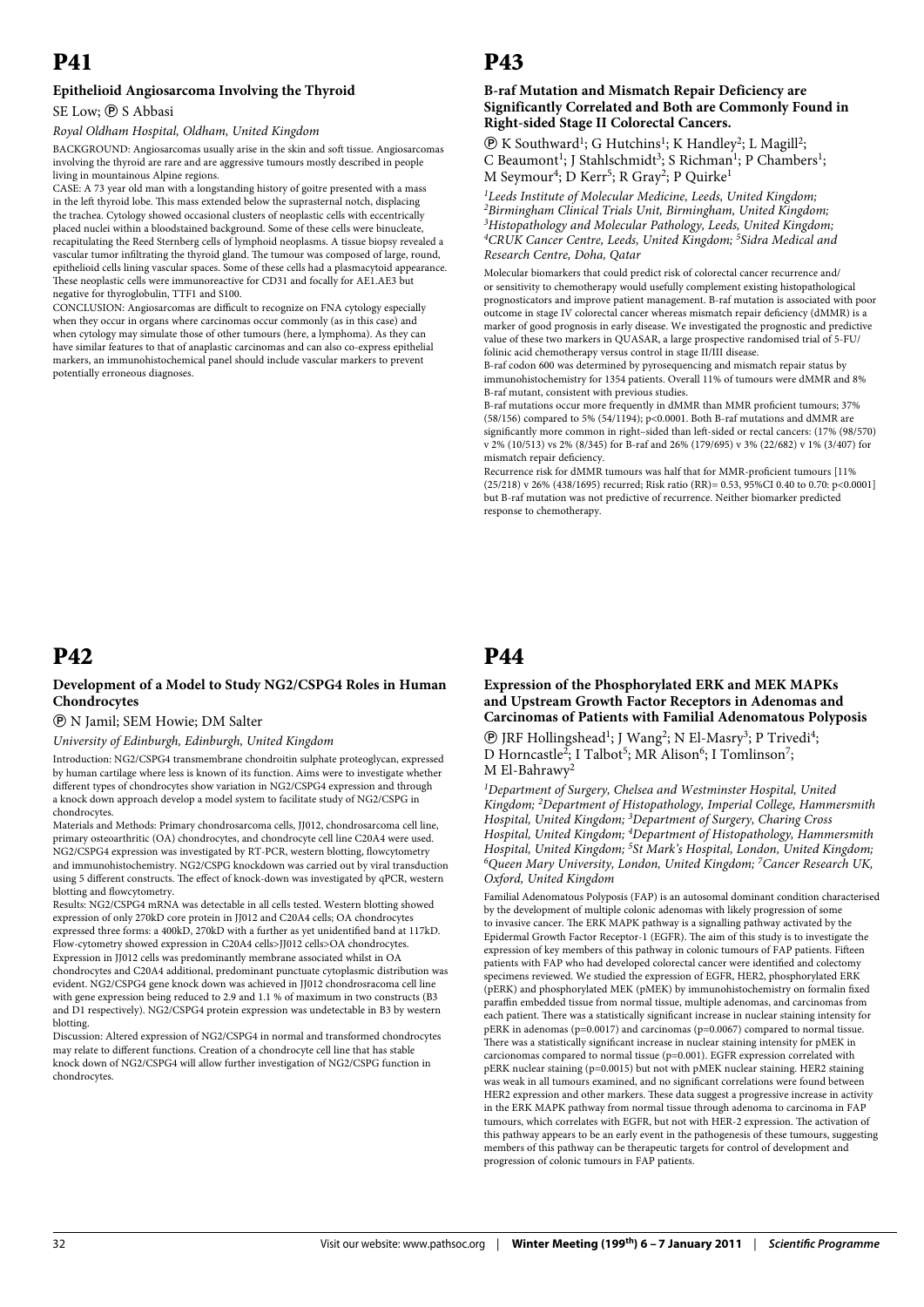#### **Case Report of a Primary Undifferentiated Sarcoma of Small Bowel**

 $\textcircled{P}$  M Jawad<sup>1</sup>; MA Sheikh<sup>2</sup>; M Selmia<sup>2</sup>; M Murphy<sup>3</sup>

*1Cork University Hospital, Cork, Ireland; 2Wexford General Hospital, Wexford, Ireland; 3Waterford Regional Hospital, Waterford, Ireland*

Primary undifferentiated sarcoma of the small intestine is an extremely rare disease, often diagnosed at an advanced stage, and displays an aggressive clinical course. Despite treatment by means of optimized surgical procedures, patients who have undergone complete tumour resection have a poor prognosis. Review of articles yields only limited reports. This case report presents the clinical presentation, investigation including the histopathological features, surgical treatment and lastly the prognosis of this very rare entity.

# **P47**

#### **Modelling the Effects of Endoscopic Screening for Barrett's Oesophagus in a Geographically-Defined Population**

P RC Gunasekera1; R Ackroyd2; TJ Stephenson2; P Vergani2; SS Cross<sup>1</sup>

#### *1University of Sheffield, Sheffield, United Kingdom; 2Sheffield Teaching Hospitals NHS Foundation Trust, Sheffield, United Kingdom*

We have constructed a system dynamics model of endoscopic screening for Barrett's oesophagus for the population of Sheffield. The screening process was an invitation to endoscopy for the entire population over 40 years (model I) or the population as they reached the age of 40 (model II). If Barrett's was detected then 2 yearly surveillance was instituted. The incidence of Barrett's, progression to cancer, survival at screen-detected stage and survival at symptomatic presentation were derived from a systematic search of the published literature. The model was run over a 40 year time period. Outputs included deaths due to Barrett's related oesophageal adenocarcinoma, cost, number of endoscopies, complications and deaths due to endoscopy. Each input parameter was varied across a feasible range to provide sensitivity testing of the model. With full uptake of screening 1,657 deaths would be prevented in 40 years for model I and 820 prevented deaths in model II. The cost per prevented death was very similar in each model with a range of £100,000 to £200,000. If population uptake fell to 50% the costs rose to £150,000 to £250,000. These costs lie within the ranges that NICE set as being economically feasible however the logistics required to implement the programme (e.g. training/recruitment of 50 extra endoscopists in Sheffield for the first 5 years of model I) are challenging. The logistics and cost could be considerably reduced by the introduction of a screening step before endoscopy, such as sponge cytology, and this requires further modelling. This work was supported by a BSc grant from the BDIAP to RC and an educational grant from the Pathological Society of Great Britain & Ireland.

# P46

*This abstract has been withdrawn.*

# **P48**

#### **A Model of Mutation in Intestinal Crypts Based on Evolutionary Graph Theory**

P SS Cross; RF Harrison

*University of Sheffield, Sheffield, United Kingdom*

Nowak's evolutionary graph theory (Nature 2005; 433:312-316) is a method of describing and analysing quantal changes in networked populations. We have used this to produce a quantitative simulation model of neutral mutations in intestinal crypts. The network is based on the known structure of intestinal crypts with a stem cell niche at the base and differentiated epithelial cells above this. In the initial model best known estimates of the number of stem cells and number of columns and height of columns of epithelial cells in the colon were used. The model was constructed as a directed network with niche succession of stem cells. The model was run as a quantitative simulation. We initially ran the entire model to determine the probability of a neutral mutation in any crypt cell fixing across the entire crypt but a single run of the model required several days computation, with as many as 70 million cellular events to produce a completely mutated crypt. We then simplified the model to include only the stem cells since no other cells will produce a completely mutated crypt and the epithelial cells act only as reporters of stem cell mutations. Using this model we showed that the fixation probability of a stem cell mutation was 1/*n* where *n* is the number of stem cells. The number or direction of connections between the stem cells (above one connection) had no effect on this. If the number of stem cells in small intestinal crypts is greater than that in colonic crypts then this could account, in some part, for the lower rate of neoplasia in the small intestine. Further developments of the model will include non-neutral mutations and time series analysis of the spread of mutations.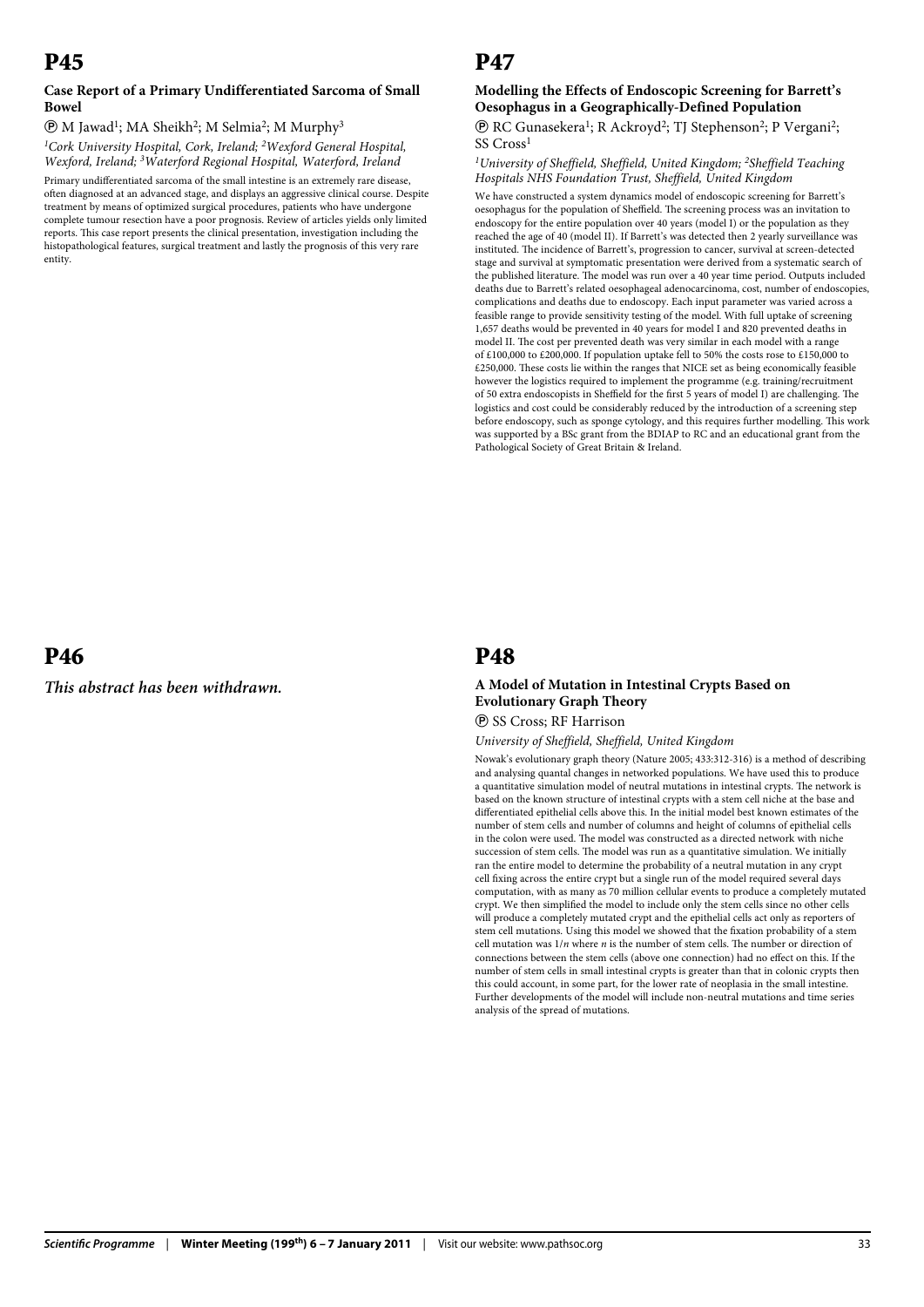#### **An Analysis of Microsatellite Instability in Colorectal Cancers Using Immunohistochemistry for DNA Mismatch Repair Deficiency**

#### P C Lelonek; D Kevan; V Howarth; RJ Hale

*Stepping Hill Hospital, Stockport, United Kingdom*

According to the WHO, 100 new cases of colorectal cancer are diagnosed per day in the UK. Lynch syndrome is the most common form of hereditary colorectal cancer and around 90% of these cancers exhibit microsatellite instability (MSI). 5-FU is the mainstay chemotherapeutic agent used for treatment and there is evidence that cancers with a defective mismatch repair system do not benefit from 5-FU. Therefore testing for MSI could be used to determine whether 5-FU chemotherapy would be effective. The aim of this study was to determine if testing for MSI in right sided colonic cancers was simple, reproducible and cost-effective in a DGH setting and possibly across the region.

A total of 204 patients with right-sided tumours, which were 'poor prognosis' Dukes' B (extramural venous invasion or serosal involvement) or Dukes' C, were identified. Tumour sections from each case were stained with antibodies against MLH1 and MSH2. Intensity of immunoreactivity and percentage positivity was recorded and a semiquantitative score was given for each slide.

These antibodies were found to be easy to use, clean staining, and easily interpreted. The cost per slide for each antibody was £11.02 for MLH1 and £12.11 for MSH2. When comparing MSI high and microsatellite stable tumours, a number of prognostic variables were found to be statistically significant. These included: tumour differentiation (p=<0.001), gender (p=0.034), age (p=0.012) and Dukes' stage (p=0.012). Interestingly, MSI status when compared with survival rates was found to be statistically insignificant  $(p=0.873)$ 

This study could feasibly represent a model for using IHC to test for MSI in colonic tumours, however the actual implementation costs required to roll this out across the region is unknown.

# **P51**

#### **An Audit of Compliance with the RCPATH Minimum Dataset for Colorectal Cancer Resections: Comparison Between Specialist Trainees and Consultants**

P V Sharma; M Mitchison; L Edmunds; A Winstanley; MR Novelli; M Rodriguez-Justo

*Research Department of Pathology, University College London, London, United Kingdom*

*Background & Methods:* The minimum datasets (MDS) published by the RCPath aim to provide evidence-based definitions to set a nationwide standard for ensuring accurate reporting in colorectal cancer resections. Our aim was to compare the compliance with these quality indicators when the primary cut up was done by specialist registrars (SpRs, 170 cases at a teaching hospital) or consultants (110 cases at a private laboratory). *Results:* Compliance with reporting of the macro- and microscopic core data items was 100% for both SpRs and consultants (Cs). For rectal excisions, reporting of the plane of excision (Cs=100%, SpRs=85%) and the relation to the peritoneal reflection (Cs=100%, SpRs =79%) was better when cut up was done by consultants. The percentage of cases in which less than 12 lymph nodes were harvested was the same for groups ((15%). The average number of lymph nodes harvested was similar for SpRs and consultants and above the minimum required (Cs=  $16$ , range =  $5-43$ ; SpRs =  $18$ , range =  $3-55$ ). The percentage of cases with reported positive vascular invasion was above the recommended figure for both groups (28% for SpRs and 29% for Cs; recommended national figure = 25%). The percentage of colon cancer cases with serosal involvement was 23% for consultants and 24% for SpRs (recommended = 20%). The percentage of rectal cancer cases with serosal involvement was 11% for consultants and 11% for SpRs (recommended figure =  $10\%$ ).

*Conclusion:* This study shows that block selection for both colon and rectal cancers was good for both SpRs and consultants. Overall, there was good adherence to the minimum dataset regardless of whether consultants working in the private sector or SpRs working in NHS Hospital performed the initial cut up. There was good concordance between SpRs and consultants. Overall, the reporting in our services is of good standard and meets the requirements set by the RCPath.

# **P50**

#### **Histopathological Changes in Resected Gastrointestinal Stromal Tumours (GISTS) Treated with Tyrosine Kinase Inhibitor Imatinib Mesylate**

#### KSJ Allinson;  $\circledR$  VR Bulusu; S Pursglove

#### *Addenbrookes, Cambridge, United Kingdom*

Background: GISTs are the most common mesenchymal tumours of the gastrointestinal tract. Imatinib mesylate (IM), a c-kit tyrosine kinase inhibitor remains the standard treatment for metastatic GISTs. Material & methods: This study looked at 12 GISTs which were resected post IM treatment. The histology of the resected lesion was compared with the histology taken prior to IM exposure (biopsy obtained from either the primary tumour or metastatic disease). The tumour architecture, cell morphology and nuclear characteristics on H&E were recorded. The pre IM treatment immunohistochemical profile was compared with that of the post IM treated resected specimen. CD117, CD34, desmin, actin, SMA, DOG-1 and MIB-1 staining patterns were analysed. Results: A wide range of appearances were noted in lesions resected post IM treatment. These included: necrosis and cystic changes; haemorrhage; hyalinization; variable mitotic count and MIB-1 expression; and altered cell morphology with more epithelioid or smooth muscle appearance. Typical changes in the immunohistochemical profile included loss of CD117 and CD34 expression, and acquisition of desmin and actin positivity. Some non responding lesions retained the same phenotype of the pre IM treated lesion. Conclusions: The histological changes in IM treated GISTs may reflect the heterogeneity of the GISTs in their response to IM treatment. In responding patients, cell necrosis, hyalinisation and loss of CD 117 are the typical features. Differentiation into a smooth muscle phenotype is rare. Intra and inter lesional differences in the secondary mutations in c-kit may account for some of these changes and further research is clearly needed.

# P52

#### **A Thickened Subepithelial Collagen Band is Specific for Collagenous Colitis and is not a Non-Specific Response to Injury**

#### TA Alexander<sup>1</sup>;  $\textcircled{P}$  MAA Abdul Aziz<sup>2</sup>; ML Leader<sup>3</sup>

*1Blackrock Clinic, Blackrock, Dublin 9, Dublin, Ireland; 2Department of Pathology, RCSI, Beaumont Hospital, Dublin, Ireland; 3Department of Pathology, Beaumont Hospital, Dublin, Ireland*

*Introduction:* Collagenous colitis (CC) is characterized by a thickened subepithelial collagen band and may be accompanied by an increased number of intraepithelial lymphocytes (IEL). Some of its features may overlap with other entities such as inflammatory bowel disease (IBD).

*Aims and Objectives:* To study whether a thickened subepithelial band is specific for CC or whether it is a non-specific response to injury and to assess the relationship between a thickened subepithelial collagen band and the number of IEL in CC.

*Materials and Methods:* 150 cases were divided into 4 cohorts; *Group 1 (control):* patients with normal random colonic mucosal biopsy (n=30), *Group 2:* patients with a clinical and histopathological diagnosis of CC on biopsy (n=40), *Group 3:* patients with a clinical suggestion of CC but negative biopsy (n=40), *Group 4:* patients with IBD (Ulcerative Colitis/Crohn's Disease, n=40). Each case was stained with Masson Trichrome, CD79a and CD3. A subepithelial collagen band was measured using NIS Elements Imaging Software and the number of IEL/ 100 enterocytes counted. The mean collagen band thickness and mean CD3 positive IEL count between the groups were compared and assessed using Kruskall-Wallis test. The association between band thickness and IEL count was examined using Spearman's rank correlation.

*Results:* There was a significant overall difference in mean collagen band thickness between the four groups (p<0.001); highest in the CC group (median =  $17 \mu m$ ). There was a significant overall difference in the CD3+ IEL count between the four groups (p<0.001); highest in the CC group (median = 9/100 enterocytes). There was no strong association between band thickness and CD3+ IEL count for any of the groups.

*Conclusion:* A thickened subepithelial collagen band was specific for CC and was not a non-specific response to injury with no strong association between band thickness and IEL count identified in this entity.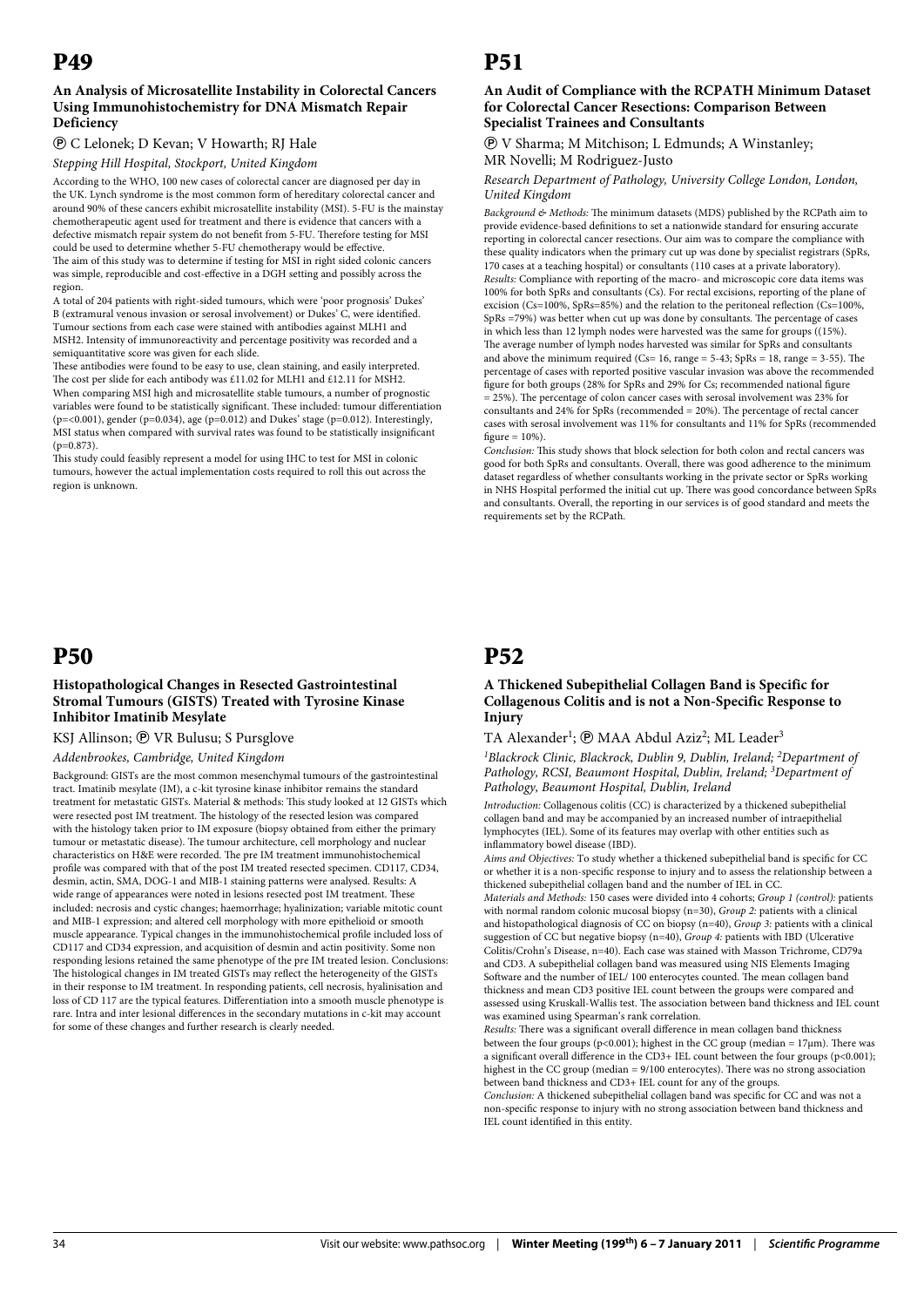### **Reporting Paneth Cell Metaplasia in Paediatric GI Biopsies: An Audit on Current Practice and Review of Guidelines**

### P N Simmonds; AW Bates

#### *Royal Free Hospital NHS Trust, London, United Kingdom*

Purpose of the study: Paneth cells (PCs) play a key role in regulating intestinal defense and paneth cell metaplasia (PCM) is becoming an increasingly important histopatholgical feature of inflammatory bowel disease (IBD). The definition of when PCs are 'metaplastic' is uncertain as they are found normally in the proximal large bowel. This audit aims to evaluate the current practice of reporting PCM in paediatric GI biopsies. Methodology: 22 random IBD and 22 normal control cases were selected. The reports were reviewed and histological examination of biopsy slides was performed. For each biopsy site the first 10 well-orientated crypts were examined and the number of PCs, presence and degree of acute/chronic inflammation and architectural distortion were recorded. Results: 22 patients with IBD and 22 normal colonic series were examined. 10 control identified PC's in the proximal colon therefore PC's in the distal colon in the IBD group were interpreted as PCM. 17 CD and all 4 UC cases had PCM. There was a 100% correlation between PCM and chronic inflammation. In all cases of UC and 14 out of 17 CD cases with PCM there was associated acute inflammation. In 13 CD cases and all UC cases PCM was associated with architectural distortion. PCM was never mentioned in the report. Conclusion: These results show PCs in the distal colon (PCM) are abnormal and PCM is never seen in the absence of other histological changes of IBD. PCM in biopsies coincided with acute and chronic inflammation as well as architectural distortion. PCM was almost never mentioned in the report which is not surprising as guidance for reporting PCM in GI biopsies is limited. Little is to be gained by recording the presence of PCM if a diagnosis of IBD is made. In equivocal cases, or if features of IBD are not present, we recommend that PCM should always be reported, since it is not seen in the normal colon.

# **P55**

#### **An Audit of BCSP Polyp Cancer Reporting in the Pennine Acute Hospitals NHS Trust**

#### P S Bhatnagar; CE Lelonek

#### *The Royal Oldham Hospital, Oldham, United Kingdom*

The BCSP started to be rolled out in July 2006 and achieved national coverage this year. It aims to detect bowel cancer at an early stage when treatment is more likely to be effective. Inevitably, the programme was likely to detect many pT1 stage tumours, including polyp cancers. Since the current evidence base for the management of these cancers is poor, the RCPath produced clear guidelines for reporting these cancers in September 2007. At Pennine Acute Hospitals NHS Trust, a screening centre, the programme started in

March 2008. The aim of this audit was to assess the current reporting practices against the RCPath guidelines.

In the Pennine screening centre, 870 colonoscopies were untaken between 01/03/08 and 10/05/10 with a 95.0% colonoscopy completion rate. In 51.5% of cases, one or more polyps were seen and 94.4% of polyps were removed for pathological examination. We received samples from a total of 385 patients, of which 75 specimens contained adenocarcinoma, and of these 18 were polyp cancers. These polyp cancers were further analysed.

The results show that 72% of these polyp cancers were in males and 88.9% were in the sigmoid colon. 66.7% were pedunculated and of these 72.7% were given a Haggitt level. 33.3% were sessile and of these 28.6% were given a Kikuchi level. In 3 cases, inappropriate grading systems were used, with Haggitt being used for 2 sessile polyps and Dukes' staging was used in 1 case.

Completeness of excision was documented in 83.3% of cases. The distance to the deep margin was documented in 77.7% of cases and vascular invasion was documented in 55.6% of cases.

*Conclusion* – Improvement is required in the reporting of BCSP polyp cancers within our department. Some of the recommended key features are frequently omitted. Improvement may be achieved by proforma/tabular reporting.

# P54

#### **Gastrointestinal Stromal Tumours Associated with Other Cancers**

#### P A Nagy; VR Bulusu

#### *Addenbrooke's Hospital, Cambridge, United Kingdom*

Gastrointestinal stromal tumours (GISTs) may coexist with non-GIST tumours (NGTs) either metachronously or synchronously. This conjunctive occurrence has not been sufficiently analysed in the literature. We report our five year prospective data from our GIST archive.

METHOD 150 patients diagnosed with GIST were collected from Cambridge GIST database between 2005 and 2009. These records were reviewed and those cases associated with NGTs were selected. Data were collected on age, gender, type of coexisting malignancy, site of GIST and NGT, risk group (according to National Institutes of Health criteria), family history and survival.

RESULTS 21 patients out of 150 had dual malignancies. Median age was 69 years (46-88 years) with slight male dominance (1.3:1). Mean tumour size was 5 cm (0.13-12cm). The patients were divided into three groups: (1) 62% of patients were incidentally diagnosed with GISTs during evaluation of NGTs, (2) 28% of patients had pre-existing NGTs, (3) one patient with inoperable GIST was found to have pancreatic cancer with liver metastasis during imatinib treatment. 71% of the GISTs were in the low risk group. Majority of GISTs were diagnosed in the gastrointestinal tract (stomach 66%, duodenum 4.5%, other small bowel 4.5%, oesophagus 4.5%, colorectum 4.5%), followed by extragastrointestinal sites (14%). The gastrointestinal tract was the most frequent site for the coexisting NGTs (colorectum 19%, stomach 14%, oesophagus 4.5%). Occasionally rare malignancies were associated with GISTs, including oestrogen positive male breast cancer. 76% of patients are still alive without recurrence of GISTs or NGTs.

CONCLUSION 14% incidence of coexisting GIST and NGT was revealed in our cases. Majority of both malignancies were diagnosed in the gastrointestinal tract, but other rare associations were also found. These scenarios have important diagnostic and therapeutic implications in patients' management.

# P56

#### **Utility of Faecal DNA as a Potential Test for Bowel Cancer Screening**

#### AL Silva<sup>1</sup>;  $\textcircled{P}$  R ten Hoopen<sup>1</sup>; AW Wyllie<sup>1</sup>; MJ Arends<sup>1</sup>; P Pharoah<sup>2</sup>; E Cameron<sup>3</sup>; AEK Ibrahim<sup>1</sup>

*1Department of Pathology, University of Cambridge, Cambridge, United Kingdom; 2Department of Oncology at Strangeways, University of Cambridge, Cambridge, United Kingdom; 3Department of Gastroenterology, Addenbrooke's Hospital, University of Cambridge, Cambridge, United Kingdom*

Early detection of colorectal cancer (CRC) often leads to cure. Screening strategies for early detection include Faecal Occult Blood Test (FOBT) and colonoscopy. FOBT low sensitivity results in a large number of unnecessary colonoscopies. Colonoscopy is a reliable screening test, but its invasive nature and cost are major disadvantages for its use as the primary test in population screening. These limitations highlight the need for a non-invasive screening test with better predictive value. Analysis of human DNA content in stool and its correlation with presence of adenoma and adenocarcinoma has been proposed as an alternative strategy for non-invasive detection of CRC.

We extracted DNA from faeces using the QIAamp DNA Stool Mini Kit (Qiagen, UK) from 144 patients from the NHS Bowel cancer screening programme. To quantify the relative amount of E.coli and human DNA we targeted ~150bp fragments within the E coli *ClpP* gene and the human *SYT10* gene by quantitative PCR.

Human DNA content relative to total DNA in the low-risk (normal volunteers) group ranged from 0.0000091% to 3.83% (mean=0.21%, n=58), in the intermediate-risk (patients with adenomas) group from 0.0021% to 90% (mean=0.46%, n=61), and in the high-risk (patients with adenocarcinomas) group from 0.000025% to 9.3% (mean=0.64%, n=25). The correlation between the amount of human DNA and the CRC risk group was significant (*p*=0.029, Spearman's correlation test) but weak (*r*=0.183). The sensitivity of human DNA quantification to detect CRC risk was 23% and specificity was 43%. The weak correlation between human DNA content in stool and CRC risk implies that quantification does not provide a sensitive nor specific test for CRC screening. This large variation in human faecal DNA content highlights the importance of faecal human DNA quantification for downstream analysis of potential biomarkers such as known mutations or DNA methylation targets.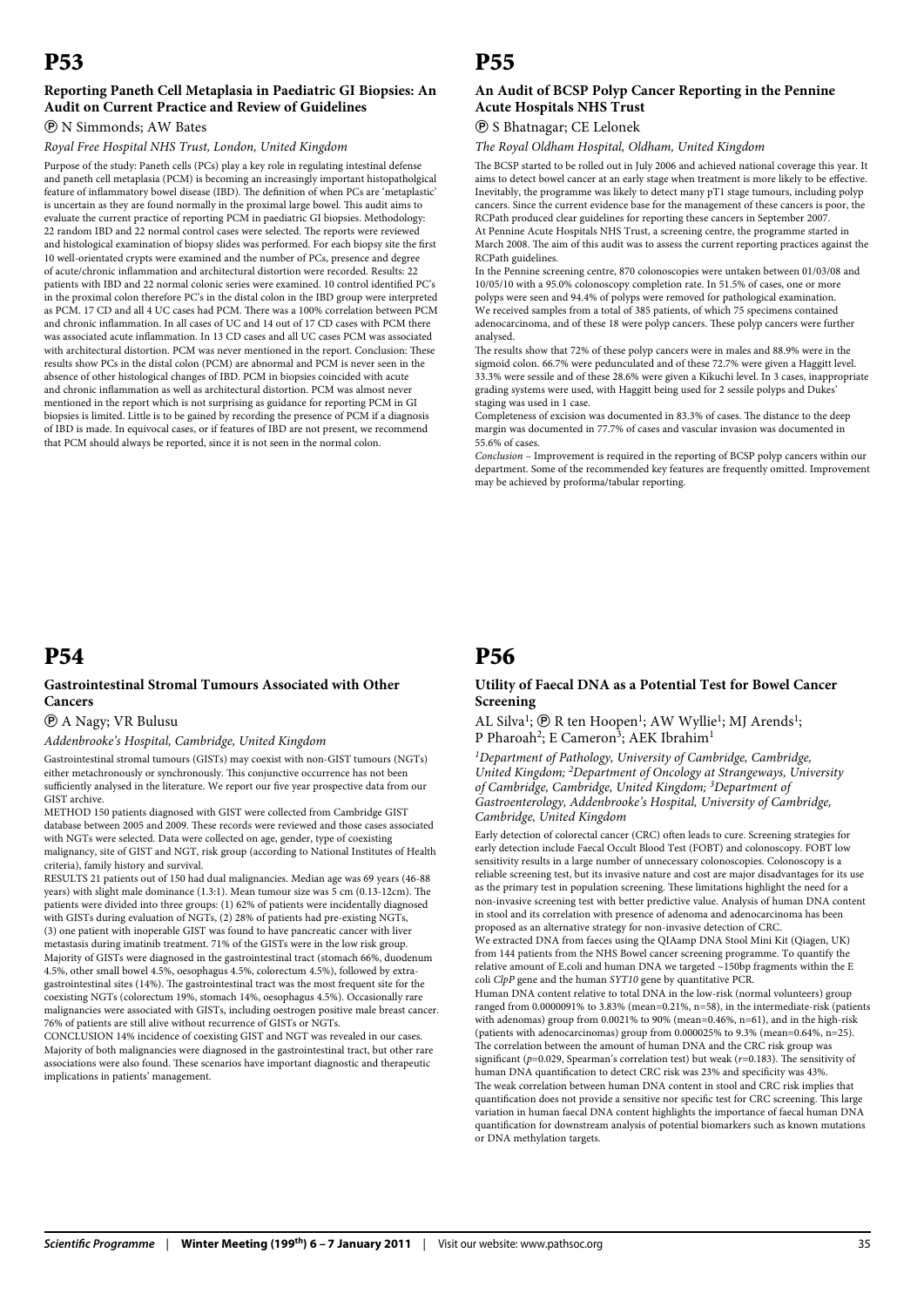#### **Collision Tumour of the Sigmoid Colon with Lymphoma and Adenocarcinoma with Concomitant Chronic Lymphocytic Leukemia: A Rare Case**

### P Y Masannat; A Przedlacka; S Doddi; HB Ahmad; P Sinha

*Princess Royal University Hospital, Orpington, United Kingdom*

Introduction: Non-Hodgkin's lymphoma of the sigmoid colon is very rare. There are very few case reports in literature of non-Hodgkin's lymphoma co-existing with adenocarcinoma in the sigmoid colon. We present a case of this rare combination with detailed histopathology and immunohistochemical profile.

Case report: A 69-year old Caucasian male presented as an emergency with clinical features of large bowel obstruction. CT scan revealed an obstructing sigmoid tumour. On emergency laparotomy there was localized perforation of the sigmoid tumour.The patient underwent a sigmoid colectomy and Hartman's procedure. The post-operative course was complicated by pulmonary embolism, stroke and wound infection. The patient recovered after prolonged rehabilitation.

Histopathology: Sections showed large bowel mucosa with evidence of a moderately differentiated adenocarcinoma. None of the 16 lymph nodes had metastatic involvement. In addition, a dense lymphoid infiltrate of small lymphocytes was seen surrounding the tumour and involving the lymph nodes. Immunohistochemistry was positive for CD20, CD79a, CD5 and Bcl 2 while it was negative for CD3, CD23, CD10 and Cyclin D1. Ki67 was weaky positive. These features were suggestive of Low Grade Non-Hodgkin's B cell lymphoma. Concomitant peripheral blood analysis confirmed the diagnosis of chronic lymphocytic leukaemia which was also first diagnosed during the same admission. Conclusion: The presence of lymphomas in colon is quite rare but its coexistence with adenocarcinoma and CLL is extremely rare. It's crucial to identify the different pathologies on the same specimen which can be challenging since it has significant impact on further adjuvant treatment, investigations and follow up.

# **P59**

#### **Immunohistochemical and Real-time PCR Measurement of the Field Effect in Prostate Cancer**

#### P C Orsborne1; L Griffiths-Davies2; H Denley2; L McWilliam2; I McIntyre<sup>2</sup>; RJ Byers<sup>1</sup>

*1University of Manchester, Manchester, United Kingdom; 2Manchester Royal Infirmary, Manchester, United Kingdom*

The field cancerisation effect is a novel concept in prostate cancer that may have significant clinical implications for diagnosis and treatment. It hypothesises that benign tissue adjacent to cancer shares some molecular characteristics of the latter. To test this hypothesis we investigated the expression of postulated markers of the field effect in benign and malignant prostatic tissue by immunohistochemistry (IHC) and real time PCR (RT-PCR). Fifty nine patients under investigation for prostate cancer were recruited into the study (40 archival samples and 19 prospective samples). Archival samples (n=40) were evaluated using quantitative IHC for 5 antigens. The prospective samples were subject to poly(A) PCR and RT-PCR for 10 genes. IHC demonstrated significant differences between cancer and benign tissue for HEPSIN (P=0.003). Benign tissue distant from or adjacent to cancer tissue showed differential expression of AMACR and GSTP1 (P=0.002) and (P=0.01). HEPSIN also differed in cancer tissue compared to adjacent benign tissue (P=0.004). HEPSIN staining in cancer was correlated with disease stage (P=0.006) and AMACR staining in adjacent benign tissue correlated with survival (P=0.006). Of the 19 prospective samples 18 contained benign tissue only but gene expression in these samples correlated with the presence of cancer elsewhere in the prostate. RT-PCR, demonstrated association of ERG expression with Gleason grade (P=0.021), HEPSIN with the presence of carcinoma in situ (P=0.0054) and PCA3 with percentage cancer in the prostate (P=0.047). This study provides evidence that the field effect is measurable in prostate cancer and that it has valuable clinical implications for the prediction of prognosis. Further research in this area may yield better diagnostic and prognostic tests for prostate cancer.

# P58

#### **Identification of Lesions Indicating Rejection in Kidney Transplant Biopsies: Observational Non-comparative Study of 100 Cases**

#### P M Elshafie

#### *Leicester Royal Infirmary, Leicester, United Kingdom*

Background: In Banff classification of kidney transplant rejection, tubulitis and intimal arteritis are regarded as the key histological features of acute rejection. Just one lymphocyte in these locations can change the classification of a biopsy. Mild tubulitis can sometimes be seen in biopsies that do not represent acute rejection; but in case of intimal arteritis, just one lymphocyte can justify anti-rejection treatment.

Objectives: To audit the reliability and accuracy of recognizing early tubulitis and intimal arteritis in conventionally stained sections in the analysis of kidney transplant biopsies and to correlate any discrepancies with subsequent graft function.

Methods: Retrospective review of kidney transplant biopsy reports from 1st January 2009 to 31st December 2009 to tabulate the reported presence or absence of tubulitis and arteritis. One hundred reported negative biopsies were stained with CD3 and PAS as a counterstain. These were reviewed to detect missed intimal arteritis and/ tubulitis. Discrepancies between the report and the immunostain results were broken down by biopsy type and reporting consultant. The graft function of any patient with missed intimal arteritis was checked to test for adverse impact on the patient.

Results: Missed tubulitis was found in 68% of biopsies reported as negative. Only one case of missed intimal arteritis was found (1%) and the subsequent clinical course suggested that this was genuinely early rejection. There was no significant discrepancy between consultants.

Conclusion: We concluded that tubulitis is missed frequently, but the Banff classification seems to have been 'calibrated' to allow for this and it does not adversely affect the identification of clinically significant acute rejection. Immunostaining to detect missed tubulitis is therefore not indicated in routine practice. Intimal arteritis is indicative of acute rejection even if extremely mild.

# **P60**

#### **Reporting of Suspected Renal Cell Carcinoma Specimens in Pathology.**

#### P MS Mellor; U Chandran

#### *Stepping Hill Hospital, Stockport, United Kingdom*

The pathologist plays a crucial role in the urological multidisciplinary team by reporting on renal cell carcinoma specimens and providing prognostic information that can be used by the team to determine which patients might benefit from further therapy. It is therefore important that pathologists' reports of the specimens are accurate so that the risk and prognosis associated with the tumour can be determined and an appropriate management plan made early.

The Royal College of Pathologists (RCP) set out a dataset for adult renal parenchymal cancer histopathology reporting in November 2006. This dataset lists the core data items that should be included in reports of renal cell carcinoma specimens. An audit of thirty renal cell carcinoma histopathology reports made in 2009-10 was undertaken at a district general hospital in the North West of England. The reports were audited against the RCP dataset to determine compliance with their reporting standards.

Findings show that compliance was 100% with all standards except for sarcomatoid change where only 50% of reports included information about this. In three of these cases (10% of the total) the tumour was grade 4 but evidence of sarcomatoid change was not reported. Such high compliance with other items of the RCP dataset is likely due to the use of a standardised proforma which acts as an aid memoir when reporting. We aim to disseminate these findings within the pathology community to improve awareness of the importance of reporting on sarcomatoid change in high grade renal cell carcinoma tumours.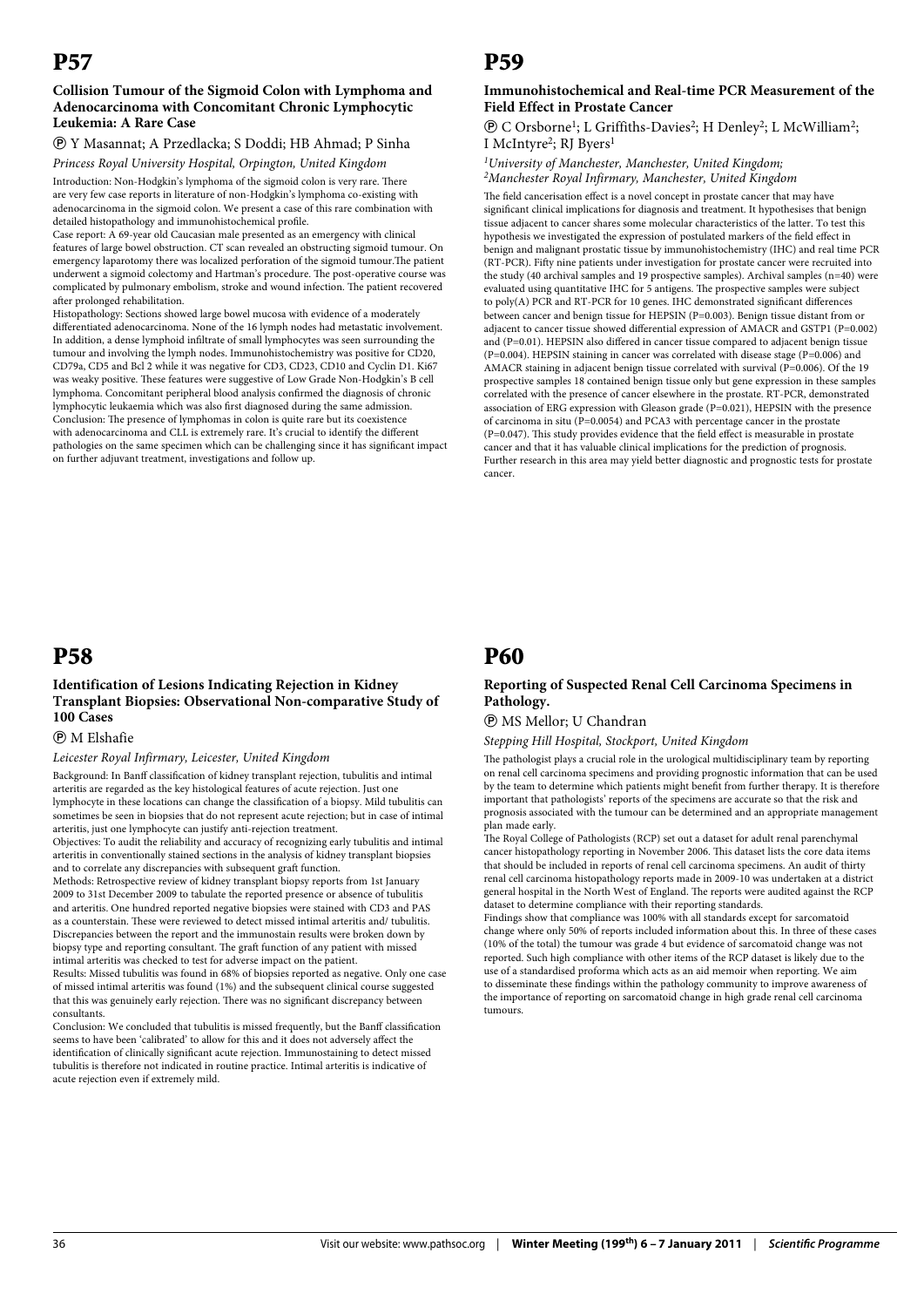#### **Waldenströms Macroglobulinaemia – A rare Cause of Obstructive Nephropathy**

### P NK Schneider; M Taylor

*Royal Sussex County Hospital, Brighton, United Kingdom*

#### Case

We report a 78 year old man with a history of stable Waldenströms Macroglobulinaemia (also known as lymphoplasmacytic lymphoma) who presented with obstructive uropathy secondary to a retroperitoneal mass which extrinsically compressed both ureters. The CT findings resulted in significant diagnostic uncertainty. The differential diagnoses considered included retroperitoneal fibrosis, lymphoma and metastatic malignancy. Post mortem examination revealed localised retroperitoneal amyloidosis which proved on immunohistochemistry to label positive for anti-IgM antibody consistent with the deposition secondary to Waldenströms Macroglobulinaemia. Discussion

Amyloidosis, resulting from IgM paraprotein deposition, is a rare complication of Waldenströms Macroglobulinaemia and poses an adverse survival factor. It can be seen in a wide variety of patterns and locations throughout the body; retroperitoneal involvement however, is infrequent and has to our knowledge not been reported before. Since early diagnosis is the key for effective treatment and prevention of complications we would like to emphasis that localised retroperitoneal amyloidosis should be added to the list of causes of ureteric obstruction especially in the background of Waldenströms

# **P63**

#### **Lipoprotein Lipase is a Candidate Oncogene in Cervical Squamous Cell Carcinoma**

### P SA Carter; NA Foster; I Roberts; MR Pett; N Coleman

*Medical Research Council Cancer Cell Unit, Cambridge, United Kingdom* Host genomic abnormalities that drive progression of cervical squamous cell carcinoma (SCC) remain poorly understood. In a systematic molecular cytogenetic analysis of cervical carcinoma cells, we identified a novel reciprocal translocation, t(8:12) (p21.3:p13.31), present in 100% of metaphases of the SCC cell line MS751. We undertook detailed mapping of the chromosomal breakpoints using tiling BAC metaphase-FISH and fosmid fibre-FISH, followed by long-range PCR and sequencing across the fusions. We identified that the rearrangement involved lipoprotein lipase (LPL) on chromosome 8 and peroxisome biogenesis factor 5 (PEX5) on chromosome 12, resulting in two novel fusion genes. Whereas LPL-PEX5 was expressed at low levels and contained a premature stop codon, PEX5-LPL was highly expressed and encoded a full length chimeric protein (including the majority of the LPL coding region) that most likely drove selection of the translocation. Consistent with these findings, reverse transcription PCR (RTPCR) showed that PEX5 was constitutively expressed in normal cervical squamous cells, whereas LPL expression was negligible. In a tissue microarray, LPL rearrangement was seen in only 1/151 cervical SCCs using interphase FISH. However, over-expression of wild type LPL was common, being detected by quantitative RTPCR in 14/38 tissue samples and cell lines. Forced over-expression of both wild type LPL and the PEX5-LPL fusion gene resulted in increased motility and invasiveness in cervical SCC cells, attributable to the C terminal non-catalytic domain of LPL, which was retained in the fusion gene. We conclude that over-expressed wild type or translocated LPL may serve as an oncogene in cervical SCC and thereby represent a novel candidate for targeted therapy.

## P62

Macroglobulinaemia.

#### **Diffuse p63 Positivity in Prostate Cancer: A Case Report**

 $\textcircled{P}$  P Rao<sup>1</sup>; M Dwyer<sup>2</sup>; J Mikel<sup>2</sup>; M Varma<sup>1</sup>

#### *1University Hospital of Wales, Cardiff, United Kingdom; 2Dorset County Hospital, Dorset, United Kingdom*

Prostatic atrophy can closely mimic atrophic pattern of prostate cancer due to the combination of a pseudoinfiltrative architecture and abnormal cytology with prominent nucleoli in the basal cells. In morphologically equivocal cases, immunohistochemistry using antibodies to basal cell markers, high molecular weight cytokeratin (HMWCK) and p63 is widely used to aid in the distinction. The presence of basal cell marker immunoreactivity in the suspect glands would strongly suggest a benign diagnosis. We describe a case of atrophic prostate cancer that showed diffuse p63 immunoreactivity in the malignant glands. The prostate needle biopsy showed a 4mm focus composed of small irregular atrophic acini with scant cytoplasm and macronucleoli, infiltrating between morphologically benign glands. On immunostaining, the atypical glands were diffusely p63 positive with a non-basal cell cell distribution. No immunoreactivity was seen in the suspect glands for HMWCK CK5. Despite the p63 positivity a diagnosis of prostatic adenocarcinoma was made in view of the distinctive morphology and HMWCK immunonegativity. Subsequent radical prostatectomy revealed prostatic adenocarcinoma, which in some areas showed diffuse p63 positivity. Diffuse p63 immunoreactivity in prostate cancer is very rare and only a single series of such cases has been reported to date. However, awareness of this phenomenon is important to avoid misdiagnosing prostate cancer as benign. It is noteworthy that 19 of the 21 cancers in the published series showed an atrophic appearance as in the current case. Misdiagnosis can be avoided by using p63 in conjunction with a HMWCK antibody such as CK5, CK5/6 or 34betaE12 either individually or as a cocktail and recognising the non-basal cell distribution the pattern of p63 immunoreactivity in these rare cancers.

# P64

#### **Primary Pseudomyxoma Peritoneii in Benign Ovarian Lesions**

 $\textcircled{P}$  M Samaila<sup>1</sup>; K Abdullahi<sup>2</sup>; AG Adesiyun<sup>3</sup>

*1Department of Pathology/Morbid Anatomy, Nigeria; 2Department of Pathology/ Morbid Anatomy, Ahmadu Bello University Teaching Hospital, Shika-Zaria, Nigeria; 3Department of Obstetrics & Gynaecology, Ahmadu Bello University Teaching Hospital, Shika-Zaria, Nigeria*

Background: Psuedomyxoma peritonei is an uncommon fatal disease often associated with primary appendiceal or gastrointestinal tumour. It is characterised by accumulation of gelatinous material in the pelvis and abdominal cavity and mainly affects elderly females with a mean age of 58years at presentation.

Cases: We report two cases of pseudomyxoma ovarii with mucinous cystadenoma. Two females aged 25years and 42years with clinical diagnosis of advanced ovarian carcinoma presented respectively with a year and 5years history of abdominal pain, swelling and mass, menstrual irregularity and weight loss. Exploratory laparotomy revealed unilateral multi-lobulated ovarian masses, mucinous peritoneal and omental deposits. There were no obvious appendiceal and gastrointestinal lesions. Both had oophrectomy and peritoneal clearance of the mucinous deposits. Grossly, the excised lesions showed papillary multi-locular cystic masses containing gelatinous fluid. The tissues were processed in paraffin wax and stained with haematoxylin & eosin, periodic acid Schiff, diastase and mucicarmine. Histology revealed thin strips of ovarian stoma overlying numerous cystic cavities containing mucin and lined by epithelial cells with intracellular mucin. Conclusion: The diagnosis of pseudomyxoma peritonei is often incidental and there are no specific clinical symptoms to aid diagnosis. Mucinous ovarian cystadenocarcinoma may be associated with pseudomyxoma peritonei with or without appendiceal or gastrointestinal malignancy. However, neither of the two presented cases had malignant focus and were categorized as disseminated peritoneal adenomucinosis which is characterized by abundant extracellular mucin and scanty mucinous epithelium with little atypia or mitotic activity. Pseudomyxoma may occur in younger females in association with primary benign ovarian neoplasm.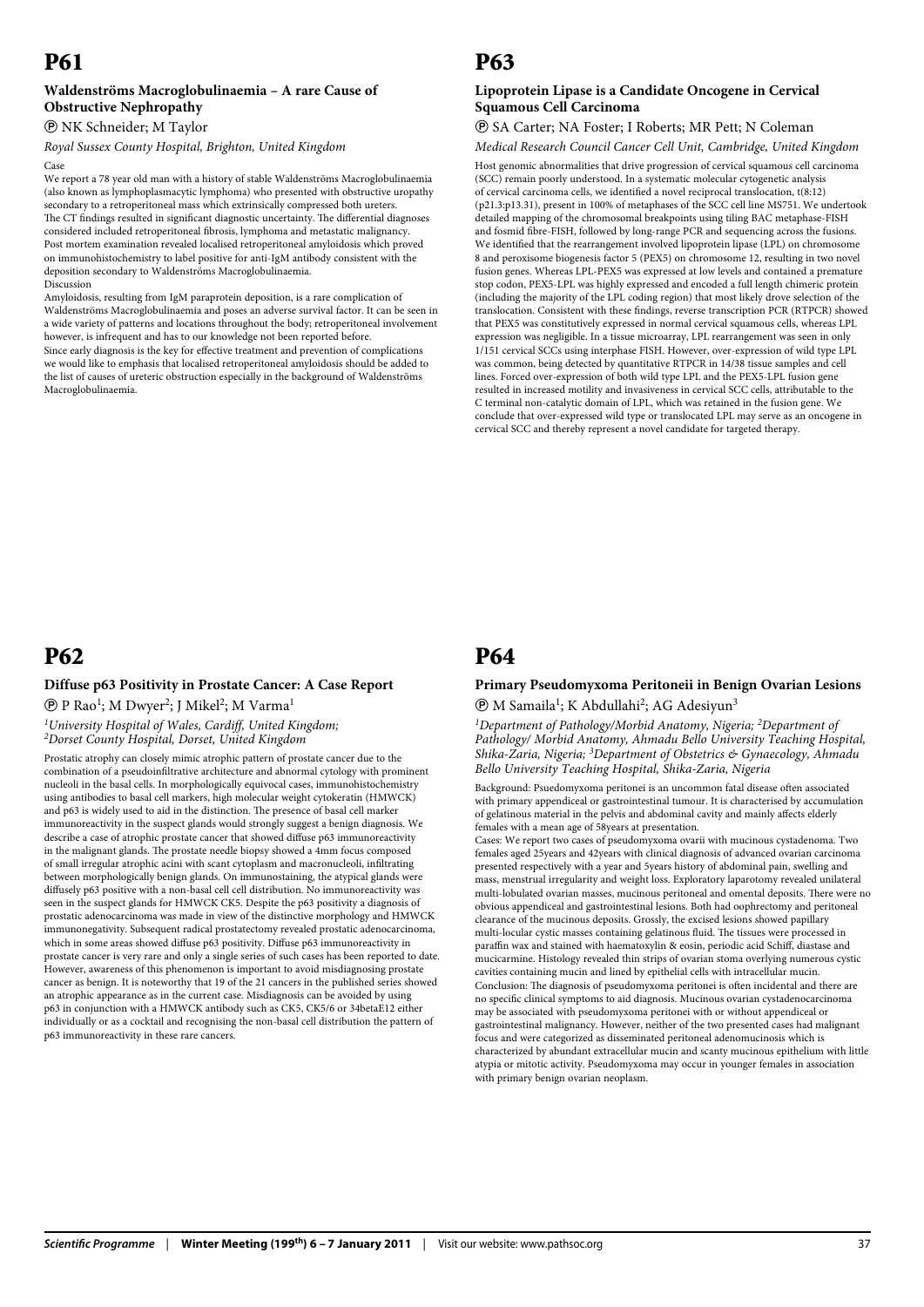#### **Palatal Malignant Melanoma in a Middle -Aged Female**

 $\textcircled{P}$  M Samaila<sup>1</sup>; SO Ajike<sup>2</sup>

*1Department of Pathology/Morbid Anatomy, Zaria, Nigeria; 2Department of Maxillofacial Surgery, Ahmadu Bello University Teaching Hospital Shika, Zaria, Nigeria*

Background:Malignant melanoma of the oral cavity is an uncommon aggressive tumour that preferentially affects elderly males. Its pathological classification is unclear and the diagnosis is often fraught with delay. Case:A 45 year old emanciated Fulani woman with a 6-month history of left palatal swelling and loosened teeth is presented. She had no history of pre-existing palatal or oral cavity lesion. Examination revealed a 9x4cm sessile nodular dark grey mass involving the anterior two-thirds of the hard palate and a 5x5cm palpable submandibular lymph node. The mass bled spontaneously and extended to the posterior gingiva. Palatal radiogragh showed an osteolytic lesion with destruction of the left maxillary bone. She had a hemi-maxillectomy with nodal excision. Tissue histology of both specimens showed infiltrating sheets of tumour cells composed of spindle cells having ovoid nuclei with prominent eosinophilic nucleolus and moderate cytoplasm containing melanin pigments. Extensive melanin incontinence was seen within the stroma and the resection margins showed tumour involvement. She was diagnosed as Clark's level IV and stage III melanoma. Conclusion:Palatal melanoma has a rapid growth rate and commonly arises from pre-existing dysplastic lesions. It may be seen in younger females as in the index case. Most patients present with advanced disease which has a poorer prognosis because early disease is often asymptomatic. Its classification and treatment is still based on the cutaneous disease and requires a combination of surgery and chemotherapy. Awareness and knowledge of its biologic behaviour by attending clinicians should aid early diagnosis and reduce morbidity and mortality from this aggressive tumour.

# **P67**

#### **Cell Surface Markers in Alcoholic Hepatitis: A Pilot Study of Targets for Monoclonal Antibody Therapy**

#### $\textcircled{P}$  R Watts<sup>1</sup>; C Keeling<sup>2</sup>; S Greer<sup>3</sup>; RFT McMahon<sup>1</sup>

*1The Medical School, University of Manchester, Manchester, United Kingdom; 2Department of Histopathology, Manchester Royal Infirmary, Manchester, United Kingdom; 3Department of Gastroenterology, Manchester Royal Infirmary, Manchester, United Kingdom*

Background: Alcoholic hepatitis is a serious life-threatening condition with a shortterm mortality of 30-50%. Current treatment is largely inadequate with controversy surrounding the benefits of corticosteroid treatment and a shortage of donor organs for liver transplantation. Aims: The aim of this project was to investigate the presence of cell surface markers using immunohistochemistry in liver biopsies from patients with clinically evident alcoholic hepatitis and compare them with normal controls. Identifying the cell surface markers present may indicate a potential role for biological therapy in the treatment of alcoholic liver disease. Methods: We identified 22 patients with clinically and histologically evident alcoholic hepatitis and 20 biopsies of normal liver tissue. Sections were stained with 4 antibodies: anti-CD20 (mouse monoclonal 1:75 Novocastra), anti-CD52 (rat monoclonal 1:40 Serotec), anti-TNF-R1 (rabbit polyclonal 1:150 Abcam) and anti-IL-1 R1 (rabbit polyclonal 1:50 Abcam) and staining patterns were compared between the two groups. Results: B cells were sparsely distributed in liver tissue from both the test and control groups. There were slightly more B cells (not statistically significant) in diseased liver. Anti-CD52 antibody intensely stained Kupffer cells and macrophages, which were easier to identify in normal tissue. Anti-IL-1 R1 antibody bound intracellular Mallory's hyaline and also produced background nuclear staining of hepatocytes. Anti-TNF-R1 diffusely stained hepatocytes; there was no difference in staining patterns or intensity between the test and control groups. Conclusions: Of the antibodies tested, anti-CD52 seems to be the most promising as it intensely stained Kupffer cells, however, a possible down-regulation of CD52 in advanced disease could be a concern. Further studies with more patients are required.

# **P66**

### **Do Papillary Carcinomas arise in Thyroglossal Cysts?**

P T Grigor; J Mathews

#### *Royal Cornwall Hospital Trust, Truro, United Kingdom*

A 68 year old male presented with a longstanding, non-tender, midline swelling of his neck that appeared to move on swallowing. Serum biochemical analysis was unremarkable (TSH 1.15 mIU/L). Pre-operative imaging or cytological assessment were not obtained. An excision biopsy was performed. Macroscopically the specimen comprised of scanty fatty tissue surrounding a smooth, thin-walled 16mm diameter cyst with a smooth inner lining containing a small amount of straw coloured fluid. Light microscopic examination showed a typical thyroglossal duct cyst architecture. Focally there were intra-luminal papillary projections covered by CK-19 and thyroglobulin positive cells that had overlapping, occasionally grooved nuclei, without the typical 'Orphan Annie' appearance. Intracystic aggregates of pigmented macrophages admixed with reactive fibrosis and a lymphocytic inflammatory infiltrate were also a feature. There were two lymph nodes in the wall of the cyst; one appeared to contain crushed epithelial cells in a sub-sinus location that were stainable for thyroglobulin antibody. Specialist review confirmed a diagnosis of Cystic Papillary Carcinoma arising in thyroglossal duct remnants with a micrometastasis to a lymph node adjacent to it. This patient's case is interesting because of its rare and unusual mode of clinical presentation and the necessary exclusion of benign papillary hyperplasia as a possible alternate diagnosis. Specific light microscopic features, immunohistochemistry and the fortuitous inclusion of an adjacent 2mm lymph node containing a micrometastasis were the keys to this case. Kusunoki et al. Thyroid. 2007 Jun; Vol 17 (6):591-2. Carcinoma arising in thyroglossal duct remnants.

### P68

#### **Perisinusoidal and Kupffer Cell Numbers in Autoimmune Chronic Hepatitis**

#### P N Harris; C Pritchard; P Helliwell; J Palmer; J Mathew

#### *Royal Cornwall Hospitals Trust, Truro, United Kingdom*

Introduction: 40% of autoimmune chronic hepatitis (AICH) patients eventually develop liver cirrhosis. Liver fibrosis, a consequence of the interaction between Kupffer cells (KC) and perisinusoidal cell (PSC), is thought to be "irreversible" but there is evidence that AICH-related fibrosis may regress following corticosteroid and immunosuppressant therapy.

Aim:To determine perisinusoidal cell (PSC) and Kupffer cell (KC) numbers during the acute (presenting) (AP) and the late (post-treatment; resolved) phase (LP) of AICH. Method: 45 AICH AP-LP matched biopsies identified from our database using SNOMED search criteria (T56\* and D4700). 4µm sections of each phase were stained with antibodies to Smooth Muscle Actin (SMA) (clone 1A4, Dako, dilution 1:400) and CD68 (clone KP1, Dako, dilution 1:400) with a Bondmax<sup>®</sup> automated immunostainer. 10 images at x400 magnification were taken from periseptal or periportal areas of each biopsy using a BX61 Olympus microscope and a DP70 camera with CellP imaging software. PSCs and KCs were counted using the softwares' touch count facility in  $\mu$ m<sup>2</sup>, and converted to cells/mm<sup>2</sup>. Results: The difference in the numbers of PSCs in AP (mean = 392cells/mm<sup>2</sup>; 95% CI,  $349.20 - 435.35$ ) to PSCs in LP (mean = 317 cells/mm<sup>2</sup>;95% CI, 283.18 - 352.03) was significant (Wilcoxon,  $Z = -2.489$ , p=0.013). Similarly, the difference in the numbers of KCs in AP (mean = 728 cells/mm2; 95% CI, 621.18 - 835.93) to KCs in LP (mean = 439 cells/mm2; 95% CI, 392.84 - 486.48) was significant (Wilcoxon, Z=-4.534 , p= <0.00). Conclusion: There is a significant decline in the numbers of PSCs and KCs during the AP and LP of AICH following treatment. This supports the contention that the interaction of these two cell types is important in the development of AICH related fibrosis and "resolution", although other mechanisms are probably important in the latter.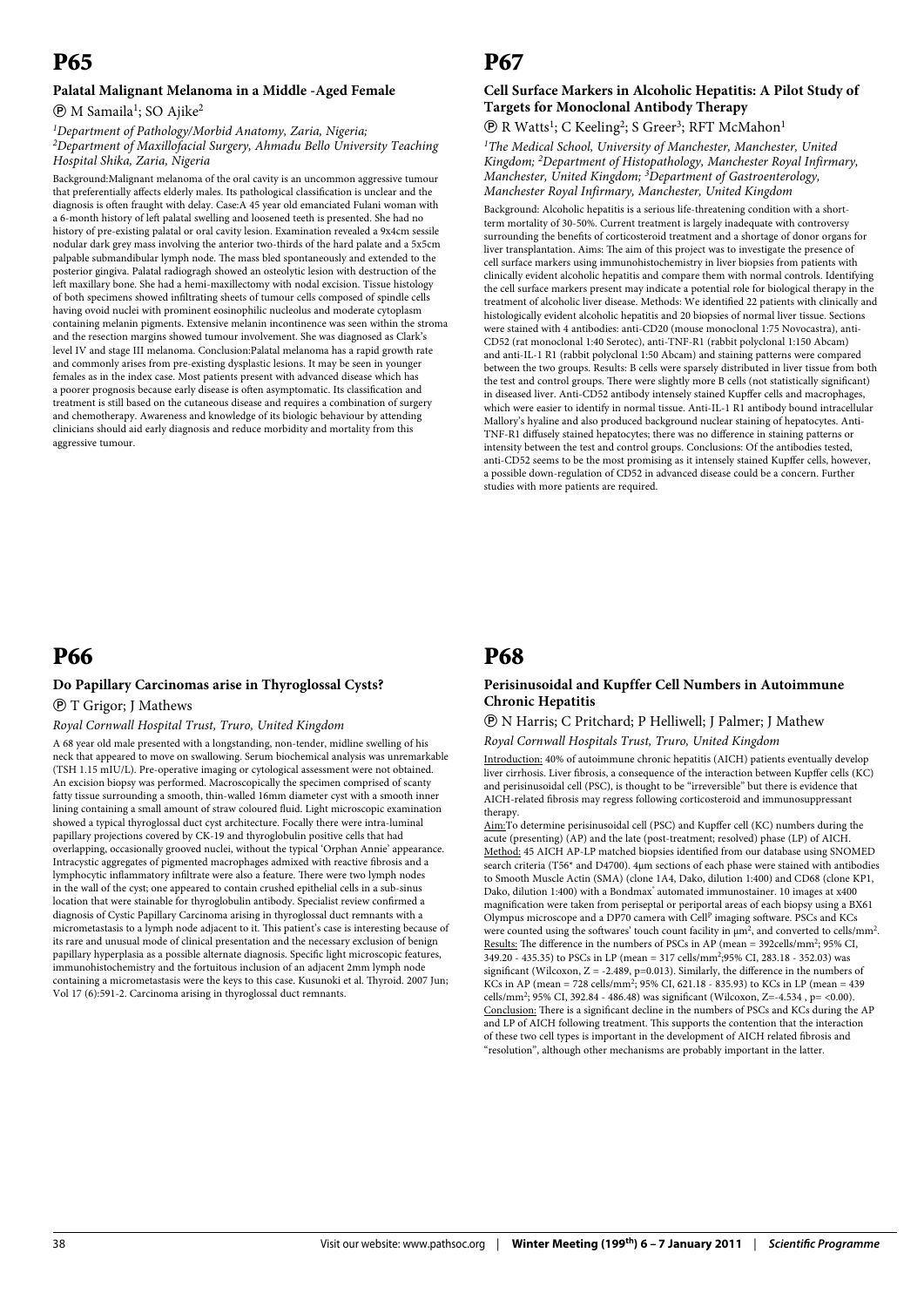### **Investigation of the Fate of Cholangiocytes in Cholestatic Liver Disease**

### $\textcircled{P}$  J Brain<sup>1</sup>; AD Burt<sup>2</sup>; JA Kirby<sup>1</sup>; H Robertson<sup>1</sup>

*1Institute of Cellular Medicine, Newcastle upon Tyne, United Kingdom; 2Institute of Cellular Medicine, Newcastle University, Newcastle upon Tyne, United Kingdom*

During cholestatic liver disease, cholangiocytes are exposed to oxidative stress and may become senescent. Senescent renal epithelial cells can secrete cytokines, such as TGF-β, which promote fibrosis in kidneys by activation of epithelial to mesenchymal transition (EMT). The current study was designed to examine the relationship between the induction of senescence and EMT in human liver after transplantation. Human cholangiocytes (H69 cell line) were subjected to oxidative stress by treatment with 600μM H2O2 for 1h. After 24, 48, 72 and 120 hours the treated cells were immunostained to allow quantification of the EMT markers S100A4, αSMA and ZO-1 and the senescence marker p21. Analysis by immunofluorescence confocal microscopy showed an increase in S100A4 and αSMA (p=0.034) expression after 48h, with decreasing expression of ZO-1 to background after 120h (p<0.001) and acquisition of fibroblast-like morphology; p21 was upregulated at 48h (p<0.001) before returning to baseline. A parallel study analysed expression of S100A4, p21 and the cholangiocyte marker CK7 in liver transplant biopsies (34 biopsies: 25 rejection, 9 controls). The expression of S100A4 and  $p21$  correlated in acute rejection ( $p=0.001$ ) and both antigens were expressed at higher levels in moderate/severe than normal/mild rejection ( $p=0.003$  and  $p=0.02$  respectively). In conclusion, oxidative stress causes cholangiocytes to express the senescence marker p21 transiently before induction of a fibrotic EMT phenotype. Parallel expression of p21 and S100A4 in bile ducts in acute rejection biopsies suggests a mechanism in which senescent cells can induce fibrogenic EMT within human bile ducts.

# P71

#### **A20 and ABIN-1/2 Inactivation in Ocular Adnexal MALT Lymphoma**

Y Bi<sup>1</sup>; N Zeng<sup>2</sup>; E Chanudet<sup>2</sup>; Y Huang<sup>2</sup>; RA Hamoudi<sup>2</sup>; H Liu<sup>2</sup>; G Dong<sup>2</sup>; AJ Watkins<sup>2</sup>; L Zou<sup>1</sup>; R Chen<sup>1</sup>; X Zhu<sup>1</sup>;  $\textcircled{P}$  M-Q Du<sup>2</sup>

*1Eye & ENT Hospital of Fudan University, Shanghai, China; 2Department of Pathology, Univerity of Cambridge, Cambridge, United Kingdom*

Background: Recent studies showed that A20, an NF-kB inhibitor, was inactivated by gene deletion, mutation and promoter methylation in ocular adnexal MALT lymphoma. However, the number of cases investigated in each of the previous studies is rather small and the true incidences of A20 abnormalities and their clinical impacts are largely unknown. In addition, it is unknown whether other NF-kB inhibitors, such as ABIN-1 and ABIN-2, are targeted for inactivation in ocular adnexal MALT lymphoma. Design and methods: A total of 105 cases of ocular adnexal MALT lymphoma were investigated for A20 mutation/deletion, ABIN-1 and ABIN-2 mutation, MALT1 and IGH involved chromosome translocation. On selected cases, the expression of the NF-kB target genes CCR2, TLR6, BCL2 and CD69 was measured by quantitative reverse transcription PCR. Correlation among genetic changes and clinicopathological parameters was comprehensively investigated.

Results: Somatic mutation was seen frequently in A20 (8.6%), but rarely in ABIN-1 (1%) and ABIN-2 (1%). A20 mutations were significantly associated with A20 heterozygous deletion, and both were mutually exclusive from MALT1 or IGH involved translocations. A20 mutation/deletion was also significantly associated with increased expression of the NF-kB target genes CCR2, TLR6 and BCL2. The cases with A20 mutation/deletion required significantly higher radiation dosages to achieve complete remission than those without these abnormalities.

Conclusion: A20 is frequently inactivated by gene mutation/deletion in translocationnegative ocular adnexal MALT lymphomas. A20 inactivation was associated with enhanced NF-kB activities and the use of higher radiation dosages to achieve complete regression.

# **P70**

#### **A Tale From the Pancreatic Tail**

#### P A Green; F Grillo; S Rahman

#### *Royal Free Hospital, London, United Kingdom*

CASE: A 79 year old woman was found on computer tomography scanning to have a 2.5cm mass lesion in the tail of the pancreas, which was positive on octreotide scan and was thought to be a non-functioning neuroendocrine tumour. A laparoscopic distal pancreatectomy was performed.

PATHOLOGY: Within the pancreas there was a dark tan coloured, well circumscribed 25mm lesion. Microscopically, the lesion was composed of normal splenic tissue. The lesion was confirmed to be an intrapancreatic accessory spleen (splenunculus). DISCUSSION: Accessory spleens have been reported in just over 10% of cases in a post mortem series. The pancreas is the second most common site of occurrence. They are usually asymptomatic, but may be misdiagnosed as a pancreatic neoplasm on imaging, as described in 14 case reports of intrapancreatic accessory spleens and 25 case reports of epithelial or epidermoid cysts arising within intrapancreatic accessory spleens. Noninvasive diagnosis of these lesions has been described using endoscopic ultrasound guided fine needle aspiration and additional imaging techniques (splenic scintigraphy using Tc-99m heat-damaged red blood cells, contrast enhanced ultrasound imaging and superparamagnetic iron oxide-enhanced MRI). Post mortem studies provide valuable information on the incidence of benign congenital anomalies, and hence enabling correlation with imaging findings, and guiding investigations in patients.

# P72

#### **Genomic, Epigenomic and Transcriptomic Molecular Characterization of Splenic Marginal Zone Lymphoma Reveals Recurrent Abnormalities in miR-182**

#### $\textcircled{P}$  AJ Watkins<sup>1</sup>; R Hamoudi<sup>2</sup>; L de Leval<sup>3</sup>; A Wotherspoon<sup>4</sup>; PG Isaacson<sup>5</sup>; M-O Du<sup>2</sup>

*1University of Cambridge, Cambridge, United Kingdom; 2Department of Pathology, University of Cambridge, Cambridge, United Kingdom; 3Centre Hospitaleur Universitaire Vaudois, Lausanne, Switzerland; 4Department of Histopathology, Royal Marsden Hospital, London, United Kingdom; 5Department of Histopathology, University College Hospital, London, United Kingdom*

Splenic marginal zone lymphoma (SMZL) is a low grade B-cell non-Hodgkin's lymphoma. The molecular pathology of this entity remains poorly understood. To characterise this lymphoma at the molecular level, we performed an integrated analysis of 1) genome wide genetic copy number alterations 2) gene expression profiles and 3) epigenetic DNA methylation profiles.

We have previously shown that SMZL is characterised by recurrent alterations of chromosomes 7q, 6q, 3q, 9q and 18; however, gene resolution oligonucleotide array comparative genomic hybridisation did not reveal evidence of cryptic amplification or deletion in these regions. The most frequently lost 7q32 region contains a cluster of miRNAs. qRT-PCR revealed that three of these (miR-182/96/183) show underexpression in SMZL, and miR-182 is somatically mutated in >20% of cases of SMZL, as well as in >20% of cases of follicular lymphoma, and between 5-15% of cases of chronic lymphocytic leukaemia, MALT-lymphoma and hairy cell leukaemia. We conclude that miR-182 is a strong candidate novel tumour suppressor miRNA in lymphoma.

The overall gene expression signature of SMZL was found to be strongly distinct from those of other lymphomas. Functional analysis of gene expression data revealed SMZL to be characterised by abnormalities in B-cell receptor signalling (especially through the CD19/21-PI3K/AKT pathway) and apoptotic pathways. In addition, genes involved in the response to viral infection appeared upregulated. SMZL shows a unique epigenetic profile, but analysis of differentially methylated genes showed few with methylation related transcriptional deregulation, suggesting that DNA methylation abnormalities are not a critical component of the SMZL malignant phenotype.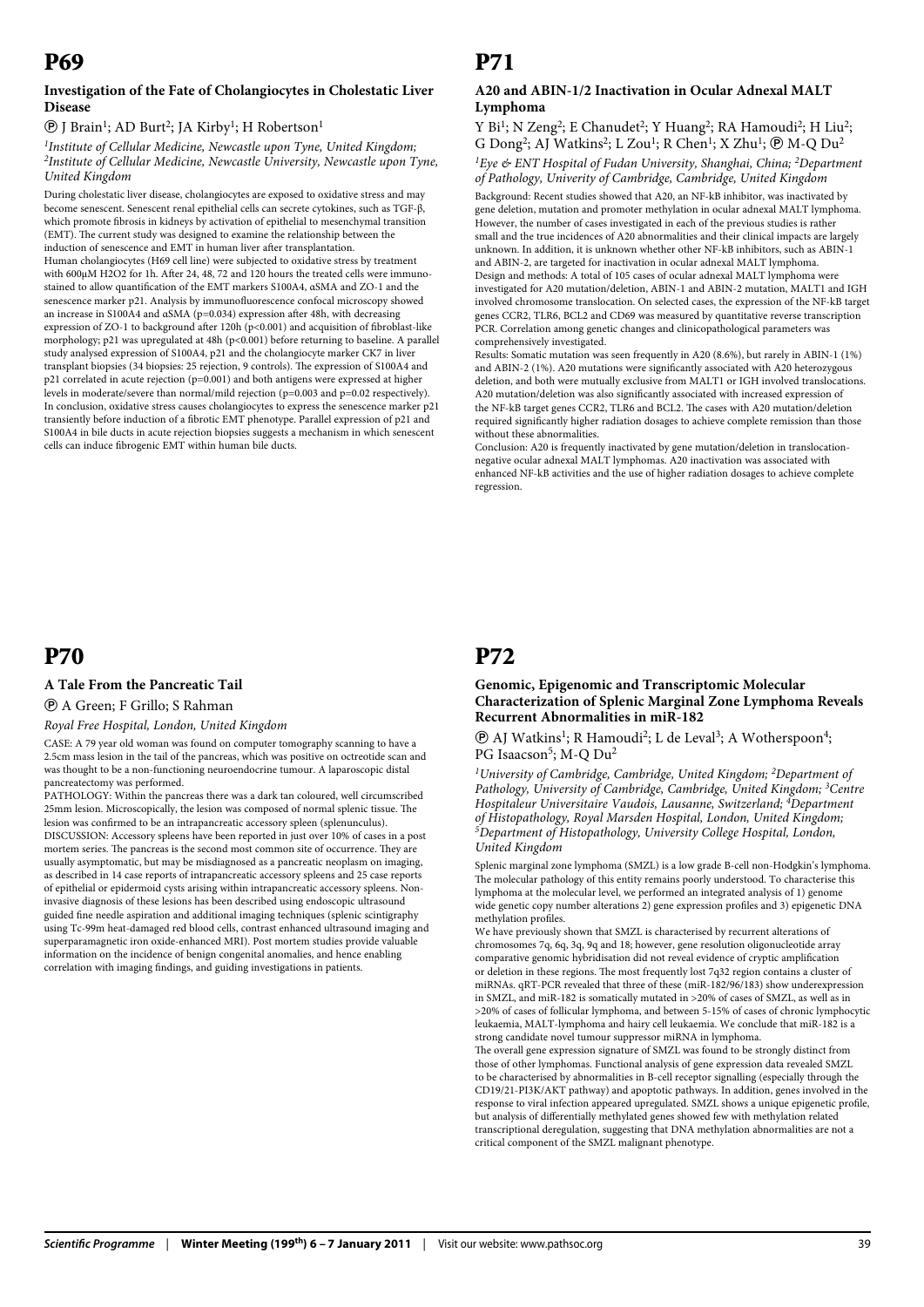#### **Skp2 Expression in Diffuse Large B-cell lymphoma: Correlation with Prognosis**

#### P AG Abdou; NY Asaad; MM Abd El-Wahed; RM Samaka; MS Gad Allah

*Menofiya University, Shebein Elkom, Egypt*

Diffuse large B-cell lymphoma (DLBCL) is the most common lymphoma worldwide. Both morphologically and prognostically, it represents a disease of a diverse spectrum. Skp2 is a member of mammalian F box proteins, which displays S-phase-promoting function through ubiquitin-mediated proteolysis of the cyclin dependent kinase (CDK) inhibitor, p27. The aim of this study is to evaluate the prognostic value of skp2 in DLCBL (70 cases) by immunohistochemical staining technique, and its correlation with the clinicopathological features and survival. Five (25%) control cases showed high skp2 expression compared to 52.9% of DLCBL using 10% as a cut off point with a significant difference (p=0.04). Skp2 was seen staining the large cells in proliferating germinal centers of control group. High skp2 expression in DLCBL was associated with several progressive parameters such as advanced stage (p=0.036), involvement of more than one extranodal site (p=0.05), presence (p=0.007) and extent (p=0.002) of necrosis. It was also significantly associated with Ki-67 (p=0.0001) and inversely correlated with p27 expression (p=0.0001). Skp2 expression in DLBCL identified subset of cases characterized by aggressive features like advanced stage, increased number of extranodal sites, presence of necrosis and high proliferation. Hypoxia resulted from necrosis could have a role in up regulation of skp2 which in turn may be responsible for induction of this necrosis by promoting proliferative tumour capacity.

# **P75**

#### **Invasive Group A Streptococcal Infection and Sudden Unexpected Death in Children.**

 $\textcircled{P}$  Z Mead<sup>1</sup>; S Holden<sup>1</sup>; M Leong<sup>1</sup>; B Vadgama<sup>1</sup>; A Efstratiou<sup>2</sup>; D Fowler<sup>1</sup>

#### *1Southampton General Hospital, Southampton, United Kingdom; 2Health Protection Agency for Infections, London, United Kingdom*

Three cases of sudden unexpected death in children aged between 18 months and 4 years revealed infection with invasive group A streptococcus (iGAS), between December 2009 and May 2010 in South Central England. All cases grew iGAS from blood and lung swabs, had significant empyemas and were M/emm type 1.

Reports of increases in iGAS infections have been documented since the 1980's; this prompted the Pan European (strep-EURO) surveillance programme (2003-2004). In January 2009 a National Incident Management Team was convened in England due to an increase in reported infection rates and over-representation in both fatalities and lower respiratory tract infections.

iGAS shows a diverse clinical spectrum of disease type and severity, causing death in 20% of cases within 7 days of infection.

This is now a statutory 'notifiable' disease (since April 2010). iGAS infection has public health implications with household contacts needing information about early signs and symptoms and evaluation for antibiotic prophylaxis.

The Health Protection Unit Briefing Document, 2009, has recommended that histopathologists are made aware of the wide modes of presentation and maintain a high index of suspicion as they can present as sudden unexpected deaths in the community. They stress the need for appropriate samples for culture and that all iGAS positive samples are referred to the HPA Streptococcus and Diphtheria Reference Unit for typing. Information from this type of surveillance is important for many reasons including new vaccine developments.

# P74

#### **Primary cardiac lymphoma : A post mortem case report** P E Webb; R Hew

#### *Leicester Royal Infirmary, Leicester, United Kingdom*

This is a case of a 77 year old man who was admitted to hospital complaining of palpitations, dizziness and sweating. During his hospital admission he was treated for various arrhythmias and an echocardiogram was performed which was initially abnormal raising the possibility of an infiltrative process within the right ventricle. A subsequent echocardiogram was reported as showing right ventricular hypertrophy. The patient self discharged and was awaiting further investigations but unfortunately died suddenly at home. An autopsy was conducted and the findings showed a large tumour infiltrating the full wall thickness of the right ventricle with extension towards the right atria. The remaining heart structures were otherwise normal. Histological examination of the cardiac tumour showed sheets of diffuse abnormal and atypical lymphoid cells with pleomorphic features. Immunohistochemistry was performed and the majority of the lymphoid cells were positive for CD45 and CD20, suggesting a high grade B cell lymphoma most probably representing a diffuse large B cell lymphoma. Primary cardiac lymphomas are rare and are associated with a high mortality, although some case reports have highlighted that early diagnosis and management can result in prolonged survival of more than 12 months.

# P76

#### **Neonatal Intrapericardial Immature Teratoma – Surgical Emergency**

#### P J Chan; I Manoly; M Bal; J Kohler; D Fowler

#### *Southampton University Hospitals NHS Trust, Southampton, United Kingdom*

Teratomas are solid/cystic tumours arising from totipotential cells and are composed of tissues representing all 3 embryonic layers, typically presenting as a sacrococcygeal mass. We present a case of an intrapericardial neonatal teratoma arising from the adventitia of the ascending aorta which presented as a surgical emergency. Prenatal ultrasound at 20 weeks did not show fetal structural abnormalities. A male neonate (normal male karyotype 46XY) was delivered at 37 weeks gestation but was tachypnoeic/tachycardiac and floppy/pale at birth (APGAR scores 4 & 8). A chest radiograph revealed complete opacification of both lung fields and an enlarged cardiac silhouette. An echocardiogram showed a large pericardial effusion with CT imaging demonstrating a soft tissue mass. The patient had cardiac tamponade on day 3 and required urgent exploration/excision. Macroscopically, the tumour was an encapsulated solid/cystic mass weighing 33g and 5cm in maximum dimension. Histologically, the tumour was an immature teratoma (because of immature neuroectodermal elements) with no malignant yolk sac tumour identified. Excision appeared complete histologically and no further treatment was required. Postresection monitoring showed a decrease in alpha fetoprotein levels to the normal range. The mediastinum is an uncommon anatomical extragonadal site for a teratoma which was undiagnosed antenatally. Most cases present with hydrops and successful in utero pericardiocentesis has been reported. This case highlights the clinical challenges of managing a neonate with a life-threatening intrathoracic tumour as well as the histological difficulties of using the grading system (originally used to classify adult ovarian tumours) and the identification of malignant elements within an immature teratoma.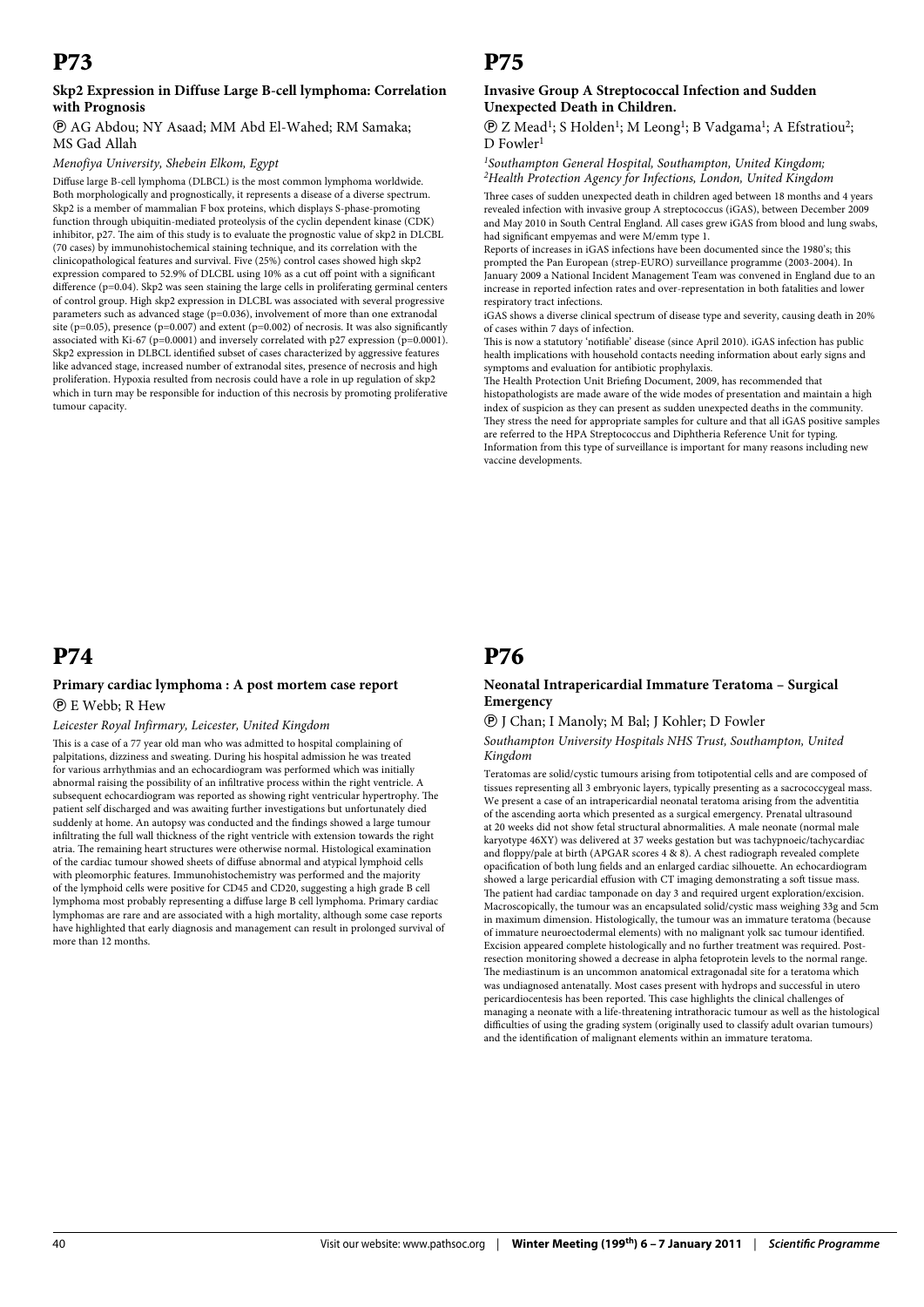# **P77**

#### **P63 Does Not Regulate Brachyury in Chordomas and Osteosarcomas**

#### P N Pillay1; MF Fernanda2; F Berisha2; R Tirabosco2; AM Flanagan $<sup>1</sup>$ </sup>

*1UCL Cancer Institute and Royal National Orthopaedic Hospital, London, United Kingdom; 2Royal National Orthopaedic Hospital, London, United Kingdom*

Background: Chordomas are rare tumours sited along the axis and characterised by the expression of brachyury, a transcription factor, which under physiological conditions is only expressed in the developing skeleton. The mechanism by which brachyury expression is regulated in mammalian cells is unknown. It was therefore of interest to read recently that the deltaNP63 isoform is responsible for the transcriptional regulation of brachyury in murine development and osteosarcomas. Purpose: The aim of this study was to investigate whether expression of P63 accounted for the aberrant expression of brachyury in human chordomas and to determine if brachyury were expressed in osteosarcomas. Methods:We screened 26 chordomas and the UCH1 human chordoma cell line for P63 mRNA expression by RT-PCR initially using a PAN P63 primer set, and thereafter algorithmically using sets of transcript specific primers for the TAP63 and deltaNP63 transcripts. All 27 cases showed expression of pan P63 but were negative for the deltaNP63 transcript. Immunohistochemistry using the panP63 antibody4A4 was performed on a tissue microarray with 50 chordomas including the 26 cases that were analysed by RT-PCR. None of the cases showed P63 expression. In addition we screened a tissue microarray, containing sections of 200 osteosarcomas, for the expression of both brachyury and deltaNP63. None of the cases showed immunoreactivity for these antibodies. Conclusion: While it is intriguing that P63 is involved in the transcriptional regulation of brachyury in murine embryos we have excluded this molecule as a transcriptional regulator of brachyury in chordomas. Furthermore, neither brachyury nor P63 are expressed in human osteosarcomas. In summary, the finding that the deltaNP63 isoform in mice regulates the expression of brachyury cannot be translated to humans in the context of chordoma and osteosarcoma development. Supported by PathSoc grant.

# P78

#### **Is It Possible to Diagnose Septic Arthritis with High Specificity and Sensitivity by Using Procalcitonin in a Novel Way?**

#### P EB Abdellatif; AJ Freemont

#### *University of Manchester, Manchester, United Kingdom*

PURPOSE OF THE STUDY: Septic arthritis is a challenging medical emergency which needs an urgent diagnosis. No gold standard is available for diagnosing septic arthritis. A novel diagnostic test with high specificity and sensitivity is required. Serum procalcitonin (PCT) is a biomarker which has been used widely to diagnose infection but although present in the serum of patients with septic arthritis it is not present in high levels in synovial fluid. There are controversial results regarding its efficacy in diagnosing septic arthritis. This work investigates a novel aspect of PCT expression in septic arthritis and reviews the literature around PCT expression and septic arthritis.

METHODS: 64 synovial biopsies from patients with established diagnosis of different arthropathies were studied by PCT immunohistochemistry. The number of neutrophils expressing PCT together, with other parameters, were assessed in each biopsy and used to generate receiver operating characteristic (ROC) curves that enable septic arthritis to be distinguished from other arthropathies.

SUMMARY OF RESULTS: PCT is expressed by cells in synovium, and (ROC) curves derived data have produced a diagnostic parameter of septic arthritis with 100% sensitivity and 80% specificity. In addition, within infected joints fibrin attached to the synovial surface stains for PCT, suggesting that sequestration of PCT by fibrin might explain why in septic arthritis PCT can be identified in serum but not in synovial fluid. CONCLUSION: PCT immunohistochemistry could be used as a diagnostic test for septic arthritis. Fibrin binding of PCT may explain the discrepant results around the utility of serum and synovial fluid PCT as diagnostic test in septic arthritis.

# P79

#### **Diseased Intervertebral Discs Tissues Express a marker of Infection**

#### P EB Abdellatif; AJ Freemont

#### *The University of Manchester, Manchester, United Kingdom*

PURPOSE OF THE STUDY: Low Back Pain affects around 40% of people in the UK at some point in their lives. It is an expensive disease which costs the UK alone over £5-12 billion per annum and 180 million working days. Some studies reported a link between infection with Propionibacterium acnes and low back pain, but this has not been proven. We found Procalcitonin (PCT) protein which is a well known infection marker and widely produced from different tissues during infection to be a helpful diagnostic marker for osteoarticular infections. We hypothesised that were intervertebral disc degeneration (IVDD) an osteoarticular infection disc cells would express procalcitonin. METHODS: We studied 13 cases of lumbar IVD disease by procalcitonin

immunohistochemistery. Immunoelectron microscopic studies were done to detect the subcellular localization of PCT in IVD tissues. Results were compared to procalcitonin expression in other chondroid tissues as chondrocytes in diseased synovium and in recent fractures.

SUMMARY OF RESULTS: We found that PCT is widely expressed in IVD cells and matrix. There was an expression of PCT in nucleus pulposus cells and its pericellular matrix that we have not seen with other cells. This distribution has been studied by immunoelectron microscopy which showed that PCT was found in intracellular vesicles and had a zonal distribution in matrix.

CONCLUSION: This unexpected result could indicate that IVDD is caused by infection but in the absence of any other supporting evidence it is more likely that PCT expression in IVD tissues may indicate that PCT has a role in IVD matrix and cellular degeneration. These findings need further study to find out if PCT has a role in IVD cell metabolism or a specific role in IVDD.

# **P80**

#### **Podoplanin Expression in Adamantinoma of Long Bones and Osteofibrous Dysplasia**

 $\textcircled{P}$  T Kashima<sup>1</sup>; A Dongre<sup>1</sup>; R Taylor<sup>1</sup>; AM Flanagan<sup>2</sup>; PCH Hogendoorn<sup>3</sup>; NA Athanasou<sup>1</sup>

*1Nuffield Orthopaedic Centre, Oxford, United Kingdom; 2Royal National Orthopaedic Hospital, London, United Kingdom; 3Leiden University, Leiden, Netherlands*

Adamantinoma of long bones (ALB) and osteofibrous dysplasia (OFD) are rare osteolytic bone tumours that principally arise in the tibia. Both ALB and OFD contain epithelial and stromal elements. ALB needs to be distinguished from metastatic cancer and OFD contains fibrous dysplasia (FD)-like areas. Podoplanin, a transmembrane glycoprotein expressed by osteocytes, has been reported in a number of biphasic tumours including adamantinoma of the jaw. In this study we assessed podoplanin expression in ALB, OFD, fibrous dysplasia (FD) and metastatic cancer.

42 cases of ALB and OFD were stained by immunohistochemistry for expression of podoplanin and epithelial cell markers.

Podoplanin was detected in epithelial cells of ALB as well as in scattered fibroblastlike stromal cells in both ALB and OFD. Podoplanin expression in FD was not seen intertrabecular fibrous tissue. Podoplanin expression was not seen in epithelial cells in (non-squamous) metastatic carcinomas. Podoplanin expression was noted in osteocytes but not in osteoblasts of bone trabeculae in ALB, OFD, FD and metastatic carcinoma. The finding of a common osteocyte marker on OFD/ALB stromal cells is in keeping with a close histogenetic relationship between OFD and ALB. This may reflect the prominence of fibro-osseous proliferation in these tumours. Expression of podoplanin in an osteolytic tumour of the tibia may be a useful diagnostic discriminant in distinguishing in ALB from metastatic carcinoma and in the differential diagnosis of OFD from FD.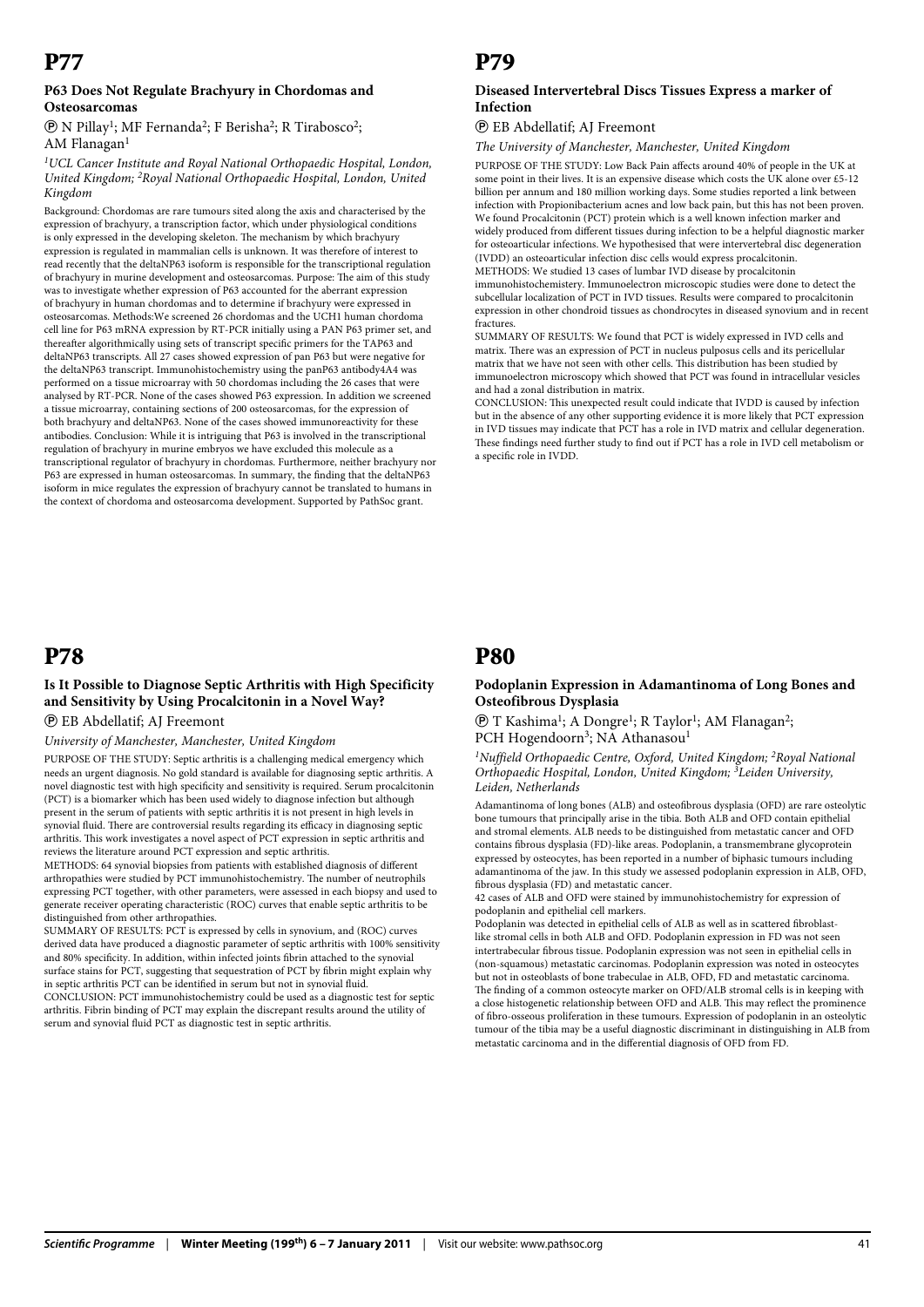#### **Desmoplastic Small Round Cell Tumour of the Ilium associated with a Variant EWS-WT1 Transcript**

### P SP Damato; MF Amary; S Butt; R Tirabosco; AM Flanagan

*Royal National Orthopaedic Hospital, Stanmore, United Kingdom*

Desmoplastic small round cell tumour is a rare aggressive neoplasm which typically arises within the abdominal cavity of children and young adults. It is characterised by a t(11;22)(p13;q12) translocation which results in the formation of an EWS-WT1 fusion transcript. We report an unusual case of desmoplastic small round cell tumour arising in the left ilium of a 31 year old man. Imaging showed diffuse sclerotic involvement of the iliac wing with extension into the soft tissue to form masses at the medial and lateral aspects. The patient underwent a core biopsy which revealed a high-grade 'small round cell tumour' composed of cords and nests of cells surrounded by a desmoplastic stroma. Immunohistochemistry showed that the tumour cells were positive for MNF116 and desmin (dot-like positivity). EWS gene rearrangement was demonstrated by interphase FISH but the most common EWS-WT1 7/8 fusion transcript was not detected by RT-PCR. A variant EWS-WT1 fusion transcript was subsequently detected using primers for EWS exon 9 and WT1 exon 8. Primary desmoplastic small round cell tumour of bone is extremely rare with only three previously reported cases. Molecular confirmation of the histological diagnosis is particularly important in cases arising in unusual sites. However, it should be noted that variant fusion transcripts represent a potential pitfall in diagnosis.

#### **Diagnostic and Prognostic Role of Galectin 3 Expression in Cutaneous Melanoma**

 $\textcircled{P}$  AG Abdou<sup>1</sup>; MA Hammam<sup>1</sup>; S El Farargy<sup>1</sup>; AG Farag<sup>1</sup>; IN El Shafey<sup>1</sup>; S Farouk<sup>2</sup>; NF Elnaidany<sup>3</sup>

*1Faculty of Medicine, Menofiya University, Shebein Elkom, Egypt; 2Ahmed Maher Educational Hospital, Cairo, Egypt; 3Faculty of Pharmacy, MSA University, October City, Egypt*

Many of the histopathological criteria used to diagnose melanoma overlap with atypical but otherwise benign naevi such as dysplastic or Spitz naevi. Galectin-3 is a member of the galectin gene family and is expressed at elevated levels in a variety of neoplastic cell types. The aim of the present study was to investigate the diagnostic value of galectin-3 expression compared to HMB-45 (one of the established and widely used immunohistochemical melanocytic markers) together with assessment of its prognostic value in melanoma lesions. This study was carried out on 21 cases of melanoma and 20 benign pigmented naevi. Galectin-3 was expressed in all the examined benign and malignant melanocytic lesions. The nucleocytoplasmic pattern of galectin-3 appeared in malignant cases only with 42.86% sensitivity, 100% specificity and 70.73 % accuracy. This pattern tended to be associated with thick melanoma (p=0.08) and reduced survival (p=0.22). The intensity of galectin-3 assessed by H score was significantly of higher values in malignant lesions compared to benign lesions (P<0.0001). The best cut-off value for discrimination between benign and malignant melanocytic lesions was 295 with 95% sensitivity, 70 % specificity and 83 % accuracy. The diagnostic power of galectin-3 in distinguishing between benign and malignant melanocytic lesions relies on the pattern and intensity of its expression. The nucleocytoplasmic pattern of galectin-3 expression carries greater probability of a malignant phenotype and a poor prognostic impact on patients' outcome.

# **P82**

#### **Telomerase and Related Molecules in Soft Tissue Neoplasia**

RK Yousef<sup>1</sup>; MM Roebuck<sup>1</sup>; W Aref<sup>2</sup>; HM Abd El Moniem<sup>2</sup>; MI Abd El Ghany<sup>2</sup>; <sup>®</sup> TR Helliwell<sup>1</sup>

*1University of Liverpool, Liverpool, United Kingdom; 2El Minia University, El Minia, Egypt*

This study has investigated the relationship between the expression of the catalytic subunit of telomerase (h-TERT), cell proliferation and hypoxia in a range of soft tissue neoplasms. A tissue microarray of 122 neoplasms (91 sarcomas) was constructed and sections stained by immunocytochemistry for h-TERT, p53, Rb, p21, CD31, HIF-1 alpha, MDM2 and Ki67 using heat-induced epitope retrieval and the Dako EnVision FLEX+ detection system.

h-TERT was expressed in 16% of benign and 65% of malignant neoplasms (p= <0.005) with higher expression in leiomyosarcomas, synovial sarcomas, undifferentiated sarcomas and myxofibrosarcomas, and lower expression in liposarcomas. Higher expression of h-TERT, HIF-1 alpha, and Ki-67, and loss of Rb expression were associated with higher grade sarcomas (all p<0.004). Expression of p53 and MDM2, p21 and tumour vascularity were not associated with grade. Higher expression of h-TERT was associated with higher levels of expression of p53, HIF-1 alpha, Ki-67, and MDM2 (all p<0.003) and there were significant positive correlations between Ki67, HIF-1 alpha, and CD31.

h-TERT is expressed in a wide range of high grade sarcomas. The positive correlations between proliferation, hypoxia and vascularity support the view that mesenchymal cells are adapted to proliferate in a hypoxic environment. Increased expression of h-TERT may be part of this adaptive response.

# P84

#### **Case Report of Primary Subcutaneous Mucormycosis in an Immunocompetent Man**

#### P M Emami

*Esfahan University of Medical Sciences,Alzahra Hospital, Esfahan, Iran* An 18 year old male was admitted with a history of face cellulitis for one month. Initially the lesion appeared like a furuncle on face in left side of nose and gradually its swelling and tenderness got worse. The patient was afebrile, non-toxic without lymphadenopathy. He was non-diabetic, non-neutropenic, non-immunocompromised and not previously on immunosuppressive drugs .There was no history of erosion or rupture on the face skin. Outpatient therapy included various topical or oral antibiotics and corticosteroids. At last, triamcinolone was injected subcutaneously that made it deteriorated. As inpatient therapy, several days of wide-spectrum systemic antimicrobial therapy (Imipenem, Vancomycin & etc) failed to have any advantage and the face cellulitis grew larger, caused left eye to get semiopen.Incisional drainage of abscess was done to reduce the swelling and skin biopsy was taken based on 3 early diagnoses (Leishmaniasis, Anthrax & Tumours). Spiral CT-Scan: Soft tissue density with cystic changes (abscess formation) was seen at left side of face from inferior rim of orbit extended to inferior of maxillary sinus, this was seen anterior to nasal ridge too. Mucosal thickening of ethmoidal air cells was detected. Laboratory data- WBC: 8600, Neut: 70%, Lymph: 22%, CRP: Neg., ESR: 10, Blood Culture: Negative .Other biochemical parameters were also in normal range. Abscess drain direct smear: Gram negative bacilli, Abscess drain culture: Pseudomonas aeruginosa. Microbiological findings were not useful in treatment and caused misdiagnosis. Pathology: Microscopic sections revealed broad branching nonseptate hyphae on a necrotic background infiltrated by giant cells and neutrophils in hypodermis and subcutaneous tissue. So the definite diagnosis was mucormycosis (Zygomycosis) infection. Finally, the patient treated successfully with antifungal therapy.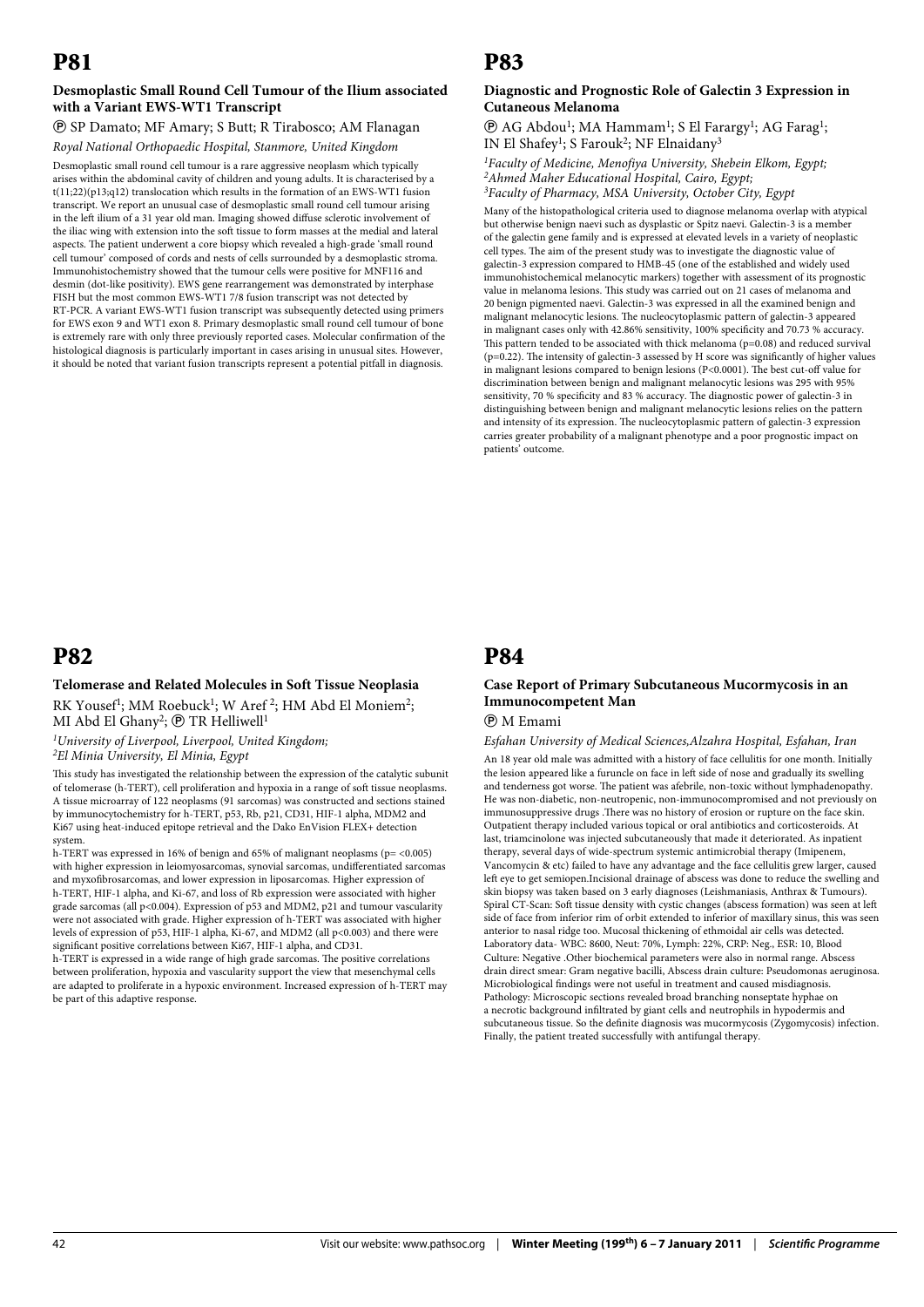#### **Anti phospho-histone H3, an Emerging Diagnostic Tool for Counting Mitoses in Thin Melanomas**

 $\textcircled{P}$  F Rashid<sup>1</sup>; S Di Palma<sup>1</sup>; M Cook<sup>1</sup>; A Spatz<sup>2</sup>

*1Royal Surrey County Hospital, Guildford, United Kingdom; 2McGill University, Montreal, Canada*

The 7th edition of American Joint Committee on Cancer (AJCC) staging manual outlines some important changes from 6th edition in melanoma staging system notably for T1 tumours where depth of invasion has been replaced by the presence of mitotic index/mm2. It has emerged as a primary criteria along with the presence or absence of ulceration. If the mitotic count is more than 1.0/ mm2 the staging is upgraded from T1a to T1b. This modification was recommended after statistical survival analysis revealed that mitotic rate is a stronger predictive of increased disease free survival than depth of dermal invasion as assessed by Clark's level.Accurate mitotic count is therefore essential for patient management and any tool which can remove inter- and intraobserver variability should be searched.Aim of this study is to identify a means of assessing mitoses in a more reproducible manner than conventional assessment on H&E alone.

We studied the antibody to phospho-histone H3 (PHH3) which detects phosphorylation of amino acids at histone 3, a phenomenon strictly correlated with condensation of chromatin during mitosis and meiosis and thus only labels cells in the actual phase of cell division. Instead of MIB-1 immunostaining which detects cells in all phase of replication (G1, S, G2 and M),we employed PH3 immunostaining to count mitoses using 40x objective in tissue sections from 30 melanoma patients with thin melanomas and compared results with routine hematoxylin and eosin (H&E) in a double-blind fashion. The study concluded that mitotic figures were not only readily visible by anti-PHH3 immunostain but in certain cases also upgraded the stage.

Our results indicate that anti-pHH3 is an emerging tool for labeling mitoses in melanocytes. It can prove to be a staging technique in the future which allows accurate and time effective assessment of mitoses in thin melanomas with reliable differentiation from apoptotic figures.

# P86

#### **BRAF V600E Mutations in Melanoma: Should All Malignant Melanomas Be Tested ?**

P S Lower; B Ping; L Newbury; MG Cook; N Collins; FL Lavender; S Di Palma

#### *Royal Surrey County Hospital, Surrey, United Kingdom*

BRAF gene mutations are present in 50-60% of melanomas. Ninety percent of these mutations are located at position 600 ( $V$ <sub>n</sub>{sup3}E). BRAF V600E mutations lead to continuous stimulation of the MAP kinase signalling pathway which in turn confers a proliferative phenotype on the cell.

A Phase I clinical trial for a drug, PLX 4032, that targets tumours of melanoma patients with the BRAF V600E mutation, has recently been reported and shown promising results (70% response rate in patients with this mutation). Tumour shrinkage has been observed at metastatic sites including liver, bone and lung.

We have implemented a real-time PCR assay for the BRAF V600E mutation and begun testing melanoma samples. To date 18 patients with metastatic malignant melanoma, 5 women and 13 men, aged between 24 and 98 have been tested. The most common site was the back, but samples from the foot, finger, abdomen and lymph node metastasis were also included. Of these 18 patients, 9 (50%), were positive for BRAF V600E mutations. 7 patients with other tumours acted as controls, all of which were BRAF negative. Our results confirm the literature to date; that BRAF mutations are present in approximately 50% of melanomas. We suggest that BRAF status should be part of the diagnostic work up for all melanomas in vertical growth phase to predict eligibility to clinical trials with molecular inhibitors such as PLX 4032, should the patient develop metastatic melanoma.

# **P87**

### **Pagetoid Variant of Actinic Keratosis: Can Immunohistochemistry Help in the Differential Diagnosis?**

### P V Willis; M Taylor

*Royal Sussex County Hospital, Brighton, United Kingdom*

Background: Actinic keratosis is a commonly diagnosed skin lesion associated with chronic sun exposure. Pagetoid variant of actinic keratosis is an important entity as its differential diagnosis includes extra-mammary Paget's disease and melanoma. Currently there is little in the literature regarding useful immunostains to address this issue. In this study we have reviewed the immunohistochemical profile of pagetoid actinic keratosis and attempted to identify a panel to aid in accurate diagnosis.

Methods: Eight skin specimens reported as pagetoid actinic keratosis over a five month period (January to May 2010) were retrospectively identified. The local electronic database was used to search for clinical details. The pattern of immunohistochemical staining was reviewed in each case.

Results: CK20, S100 and GCDFP-15 immunostaining was uniformly negative whilst EMA was uniformly positive. Six in eight cases were negative with CK7. Pancytokeratins (CAM5.2 and MNF116) showed marked variability, as did histochemical staining with DPAS. Interpretation with CK14 was difficult due to membranous staining and background positivity.

Discussion: All lesions in actinically damaged skin demonstrating pagetoid spread of atypical keratinocytes should be differentiated from extra-mammary Paget's disease and melanoma. We have used a panel of staining comprising CK7, CK14, CK20, S100, EMA and GCDFP-15 together with DPAS. Although no immunohistochemical stain is entirely specific, we find these stains helpful and recommend they be part of a standard panel. Correlation with clinical information such as biopsy site, previous history and clinical impression is vital in these cases. Lesions occurring in anogenital skin may require additional testing with uroplakin and CEA. Clearly further cases need to be studied to improve consistency in histological reporting.

## **P88**

#### **Optimising Parameters in an Agent Based Image Analysis System**

#### P SS Cross; OTK Lobo; RF Harrison

#### *University of Sheffield, Sheffield, United Kingdom*

We have previously presented a proof of concept agent based image analysis system that has the potential to identify sparse regions of interest (ROI) in histological images e.g. mitotic figures. The system consists of hundreds of individual agents that exhibit collective behaviour when presented with image 'landscapes'. We are now seeking to optimise variable agent parameters for fast and efficient identification of image features. One key parameter is the threshold above which an agent will follow the trail of another agent. We systematically varied this parameter across a range of values and ran the system 50 times for each value on a test image. Analysis of these results showed that at high threshold values (>1.4) the agents did not cluster on the ROI. At lower values there was clustering on the ROI and the speed of clustering was related to the threshold value. Initial systematic testing showed that a value of 0.5 produced the most efficient clustering on the test image, however the testing was computer and operator intensive requiring 23 three hour batches of computing time on a fast dual processor machine. We therefore tried another strategy where we used a 'genetic' search algorithm to examine the parameter space. Although this was also computationally intensive it was much quicker because it was not an exhaustive search of the entire parameter space and did not require any user intervention. This method produced a threshold value of 0.4 for efficient clustering which below our initial range used in the systematic method. Further systematic testing showed 0.2 to be the optimal value. We conclude that variation of certain parameters in our agent based image analysis system produces radical change in the system behaviour and that genetic search algorithms are useful for finding the optimal values of such parameters.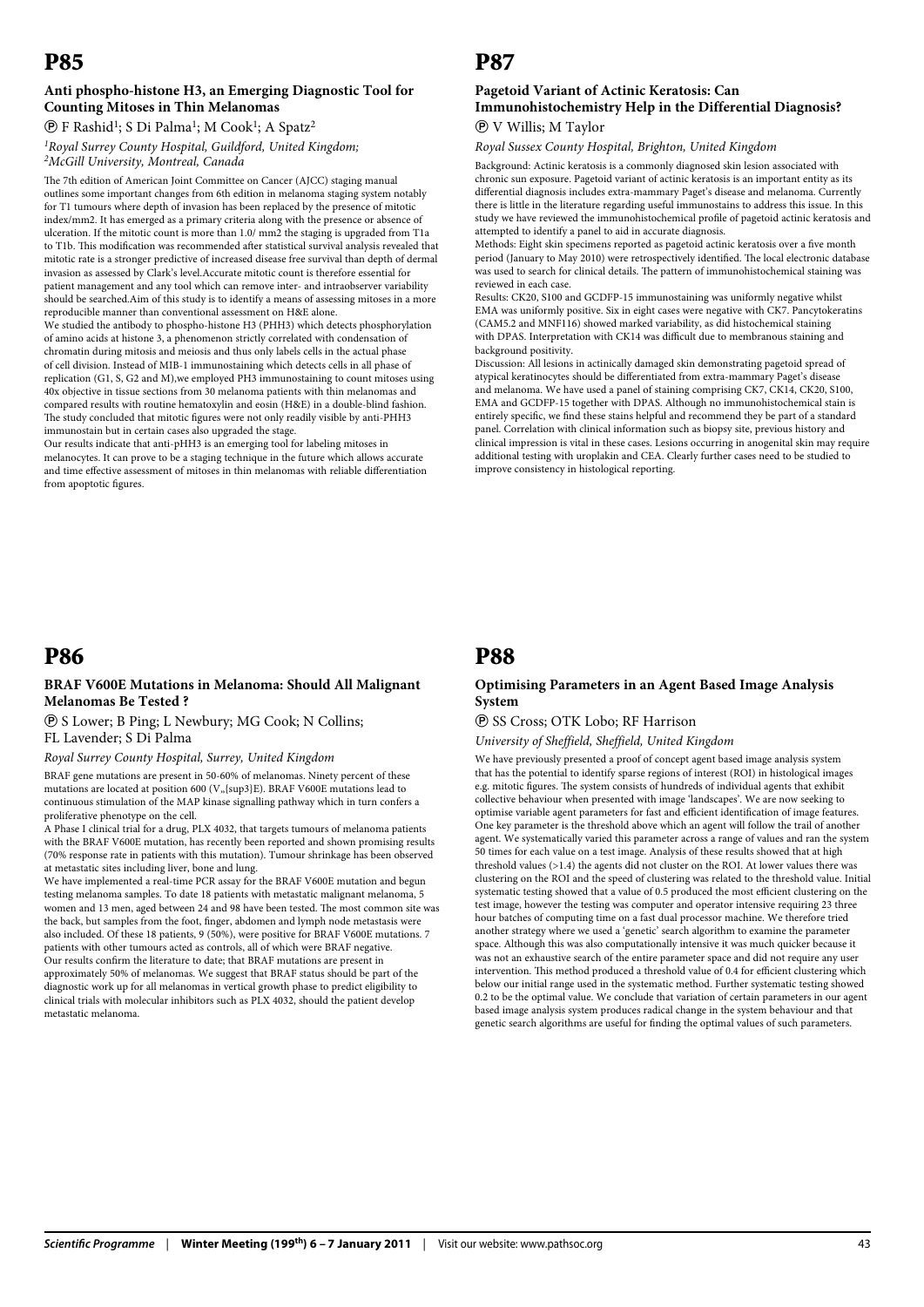#### **A Generic Self-Learning Agent-Based Image Feature Detection System**

#### P SS Cross; RF Harrison

#### *University of Sheffield, Sheffield, United Kingdom*

Most image analysis systems have a strong element of top-down design. A target feature, e.g. a mitotic figure, is selected and *a priori* decisions are made about the software strategies to be used to detect it. We have previously presented a proof of concept agentbased image analysis system. In the course of developing this we have found it is very difficult to make any decisions about parameter optimisation to improve the detection of selected features. We have therefore redesigned the system to produce a completely generic self-learning system. The initial stage is to take a test image and identify the pixels that contain the feature to be identified. The co-ordinates of these pixels are entered into the programme and the measure of success is the proportion of the total agents in that area at the end of a programme run. The programme contains a wide range of parameters that extract certain features of the image (e.g. absolute value of red, ratio of blue to green etc.). All these parameters are set to neutral at the start. A genetic algorithm programme is then used to search the parameter space using the previously defined measure of success averaged over 10 model runs for each parameter combination, each of 5000 programme steps. The number of combinations of possible parameter states is close to a sextillion so an exhaustive search is not feasible. A standard genetic algorithm using grey binary chromosome encoding, mutation rate of 0.03, crossover rate of 0.07 and 5000 model runs produced a set of parameters that successfully identified the targets in simple test images. We have demonstrated a generic self-learning image feature detection system that produces robust and efficient identification of selected features. Further development will include scaling the system up to full field microscopy images and running the system on a high performance cluster to speed up the development process.

# **P90**

#### **Evaluation of Nucleic Acid Quality From Long-Time Stored Fresh-Frozen Breast Cancer Tissues After Non-Automated Needle Micro-Dissection.**

P P Gazinska1; A Grigoriadis1; R Springall2; L Bosshard-Carter2; N Woodman<sup>2</sup>; M Rashid<sup>1</sup>; E deRinaldis<sup>1</sup>; P Marra<sup>1</sup>; J Brown<sup>3</sup>; S Pinder<sup>3</sup>; A Tutt<sup>1</sup>; C Gillett<sup>2</sup>

*1Breakthrough Breast Cancer Research Unit, Guy's Hospital, King's Health Partners AHSC, London, United Kingdom; 2Breast Research Tissue & Data Bank, Guy's and St Thomas' Hospital, London, United Kingdom; 3Department of Research Oncology, King's College London, Guy's Hospital, London, United Kingdom*

The fundamental basis for high throughput technologies (HTH) such as microarrays or next generation sequencing is the isolation of sufficient amounts of good quality mRNA and DNA from the cells of interest. We have evaluated whether mRNA and/or DNA extracted from non-automated needle dissected frozen tissue, which has been stored for a prolonged period (>20ys), is still suitable for microarray profiling. 263 frozen samples of invasive breast carcinoma collected between 1984 and 2002 were reviewed. 215/263 (82%) cases contained at least 70% malignant cells. These were stained, needle micro-dissection and nucleic acids extracted with Qiagen kits. Quantities were assessed using Agilent Nano Kit (RNA), gel electrophoresis (DNA) and spectrophotometric analysis (both). Latest HTH profiling techniques require a minimum spectrophotometric 260/280 ratio of 2 and 260/230 ratio > 1.5. This was achieved for 199/215 (93%) RNAs and 210/215 (98%) DNAs. Mean Bioanalyzer RNA Integrity Number (RIN) was 6.8, RIN ≥8 23/215 (11%); ≥7 62/215 (29%); ≥6 69/215 (32%); ≥5 7/215 (3%) and <5 54/215 (25%). RIN value was not affected by length of storage (Pearson's correlation coefficient 0.072). Gel electrophoresis of DNA samples did not present any extensive degradation. Approximately 88% samples with RIN  $\geq$ 5 have so far been used for expression and genomic profiling. Only 2 RNAs and 1 DNA samples have not performed well. We have demonstrated that long-term storage of freshfrozen breast tumour that have been manually needle micro-dissected does not affect the quality of nucleic acids, and can therefore successfully be used for high throughput technologies.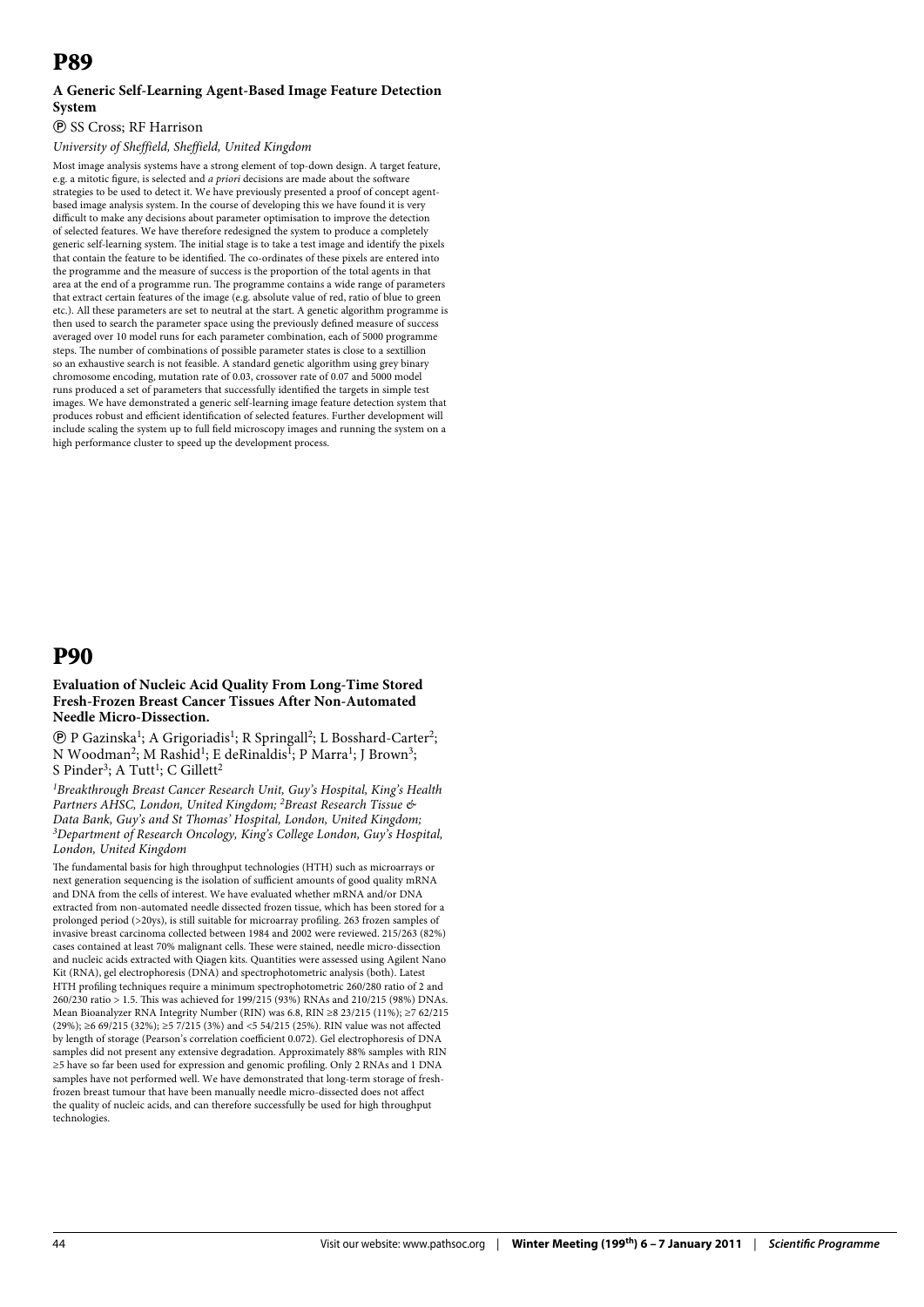Dr MJ Arends, Cambridge Dr EW Benbow, Manchester Dr K Blessing, Glasgow Dr I Buley, Devon Prof AD Burt, Newcastle Dr RJ Byers, Manchester Dr JWM Chow, London Dr SS Cross, Sheffield Prof AJ Freemont, Manchester Dr PJ Gallagher, Southampton Prof KC Gatter, Oxford Dr J Gosney, Liverpool Dr S Gould, Oxford Prof AM Hanby, Leeds Dr T Helliwell, Liverpool Prof M Ilyas, Nottingham Dr N Kirkham, Newcastle Dr R Liebmann, Kent Prof SB Lucas, London Prof AJ Malcolm, Shrewsbury Dr S Manek, Oxford Prof WG McCluggage, Belfast Dr RFT McMahon, Manchester Dr AM McNicol, Glasgow Prof GI Murray, Aberdeen Prof M Pignatelli, Bristol Dr P Ramani, Bristol Dr JS Reis-Filho, London Dr ISD Roberts, Oxford Dr MN Sheppard, London Dr D Treanor, Leeds Dr KP West, Leicester Dr BS Wilkins, London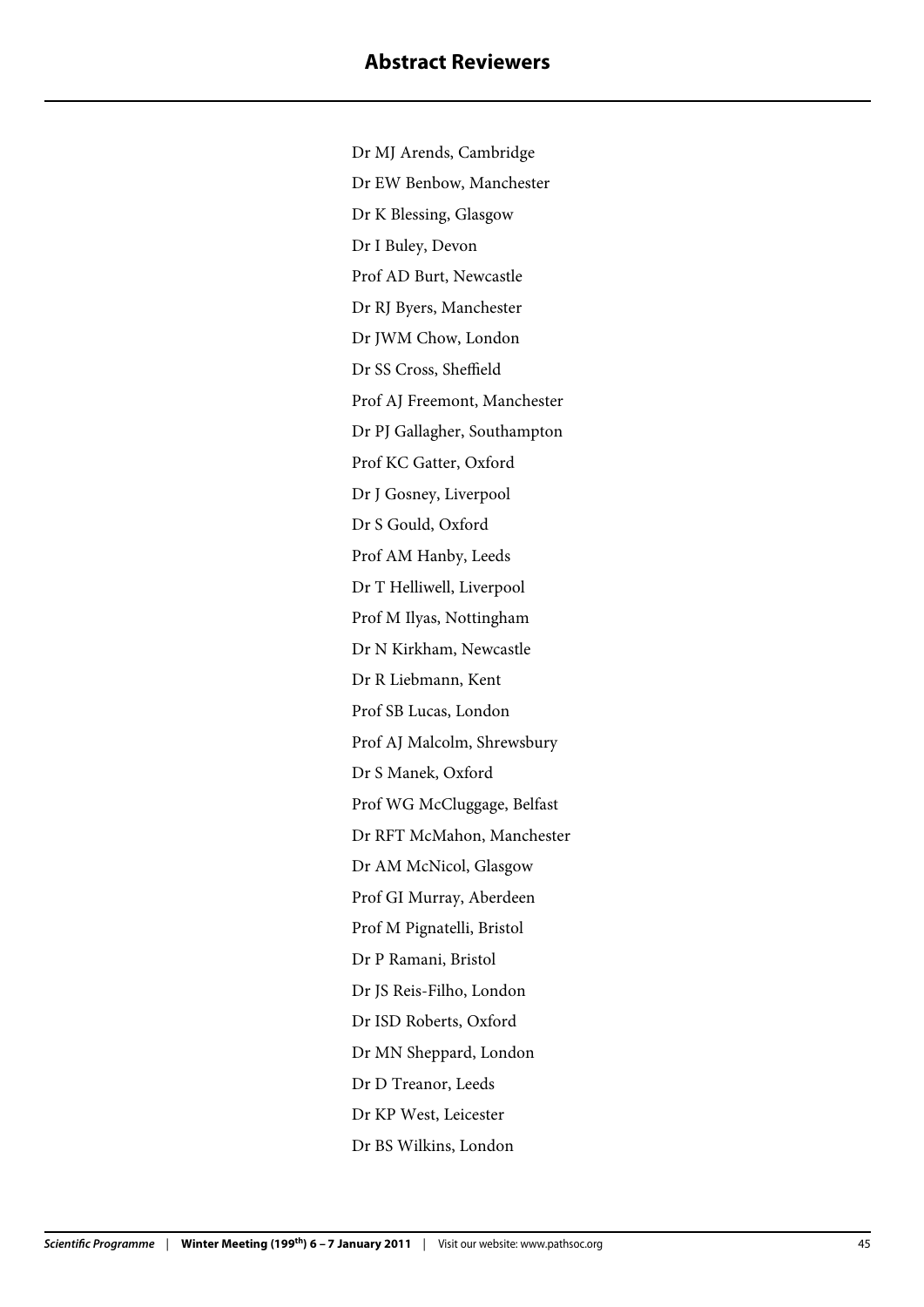# **Presenter's Index**

| A |  |
|---|--|
|   |  |
|   |  |
|   |  |
|   |  |
|   |  |
|   |  |
|   |  |
|   |  |

### $\overline{\mathbf{B}}$

| Burdak-Rothkamm, S |  |
|--------------------|--|

### D

### $\mathsf E$

### $\overline{F}$

## G

### $\mathbf{H}$

 $\mathbf{I}$ 

 $-46$ 

### $\mathbf{J}$

### $\mathbf K$

# $\mathbf{L}$

### M

### $\mathbf N$

|--|--|--|--|

# $\bullet$

# $\pmb{\mathsf{P}}$

# $\mathbf{R}$

### $\boldsymbol{\mathsf{s}}$

# $\ddot{\phantom{0}}$

| w |  |
|---|--|
|   |  |
|   |  |
|   |  |
|   |  |
|   |  |
|   |  |
|   |  |
|   |  |
|   |  |
|   |  |
|   |  |

### $\mathbf{z}$

Zaher, S..............